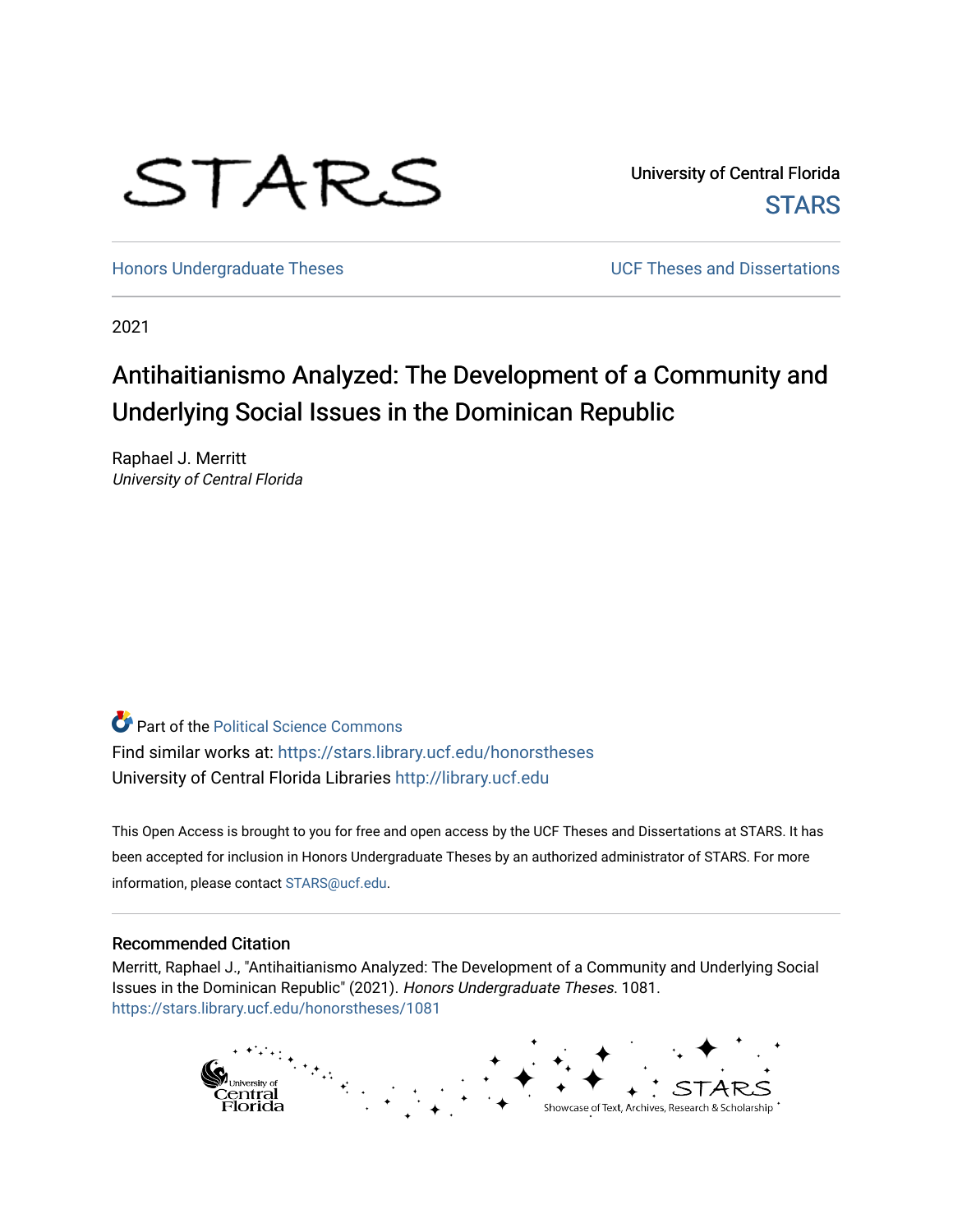## *ANTIHAITIANISMO* ANALYZED: THE DEVELOPMENT OF A COMMUNITY AND UNDERLYING SOCIAL ISSUES IN THE DOMINICAN REPUBLIC

by

## RAPHAEL JOSEPH MERRITT

A thesis submitted in partial fulfillment of the requirements for the Honors in the Major Program in International and Global Studies in the School of Politics, Security, and International Affairs and in the Burnett Honors College at the University of Central Florida Orlando, Florida

Fall Term, 2021

Thesis Chair: Dr. Sandra Sousa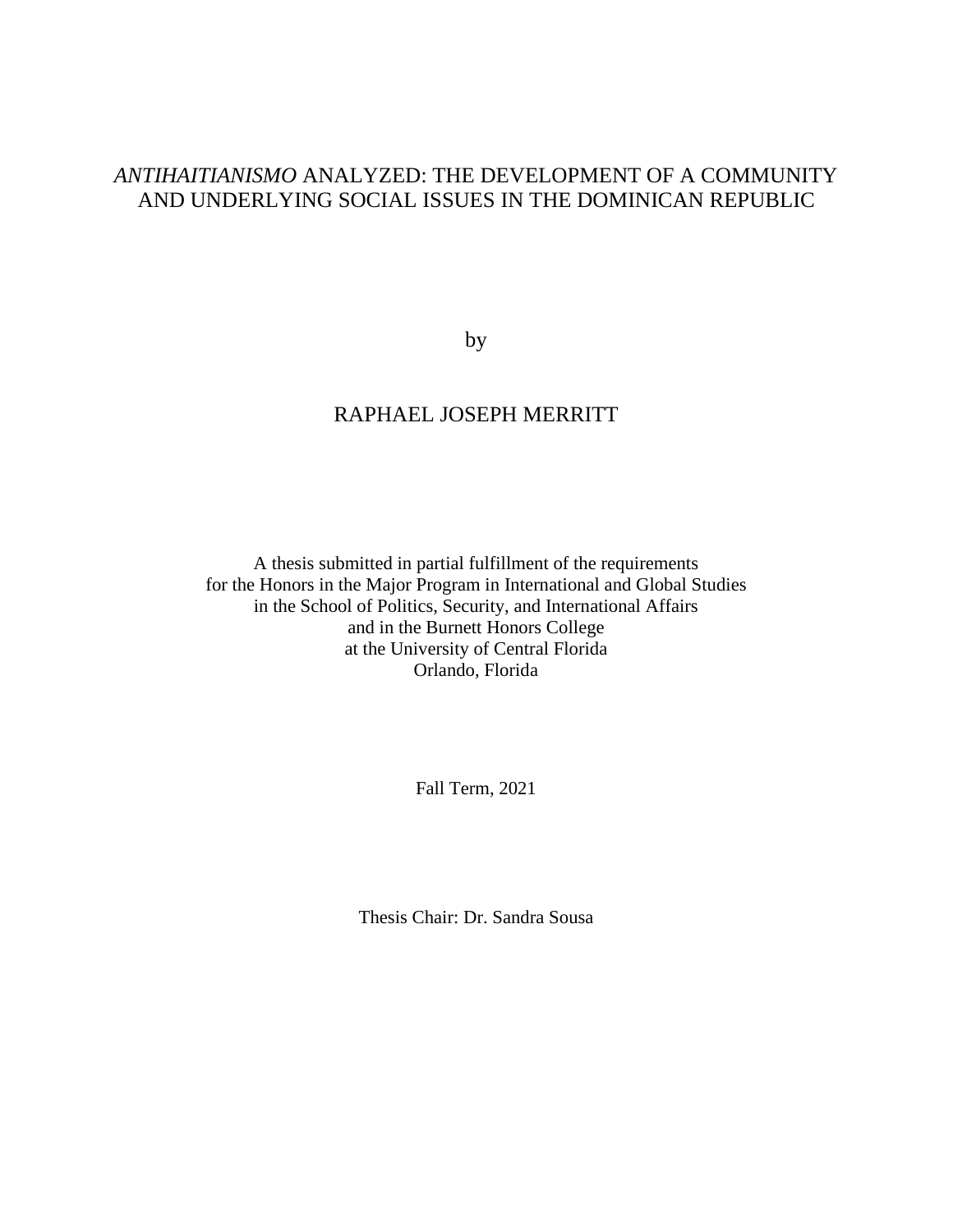### **Abstract**

Discrimination manifests itself in an unending variety of forms and can be observed in nearly every society the world has seen up to the present. What is often overlooked, however, are the ways in which discriminatory behaviors form as a result of complex history and cultural relations. This is the case of the Dominican Republic and Haiti, two countries that share a small island in the Caribbean. This thesis places its focus in breaking down the complex history and attitudes that have, in turn, led to the creation and espousing of *antihaitianismo* in Dominican political policy. From here, historical accounts, cultural analyses, and statistical breakdowns will be utilized in unison to work towards providing a better understanding as to how a particularly authoritarian period in Dominican history worsened living conditions for Haitians in the country. Ruthless governance combined with antagonistic laws and incentives will be inspected and studied alongside existing data to better understand how conditions currently stand for those of Haitian descent living in the Dominican Republic.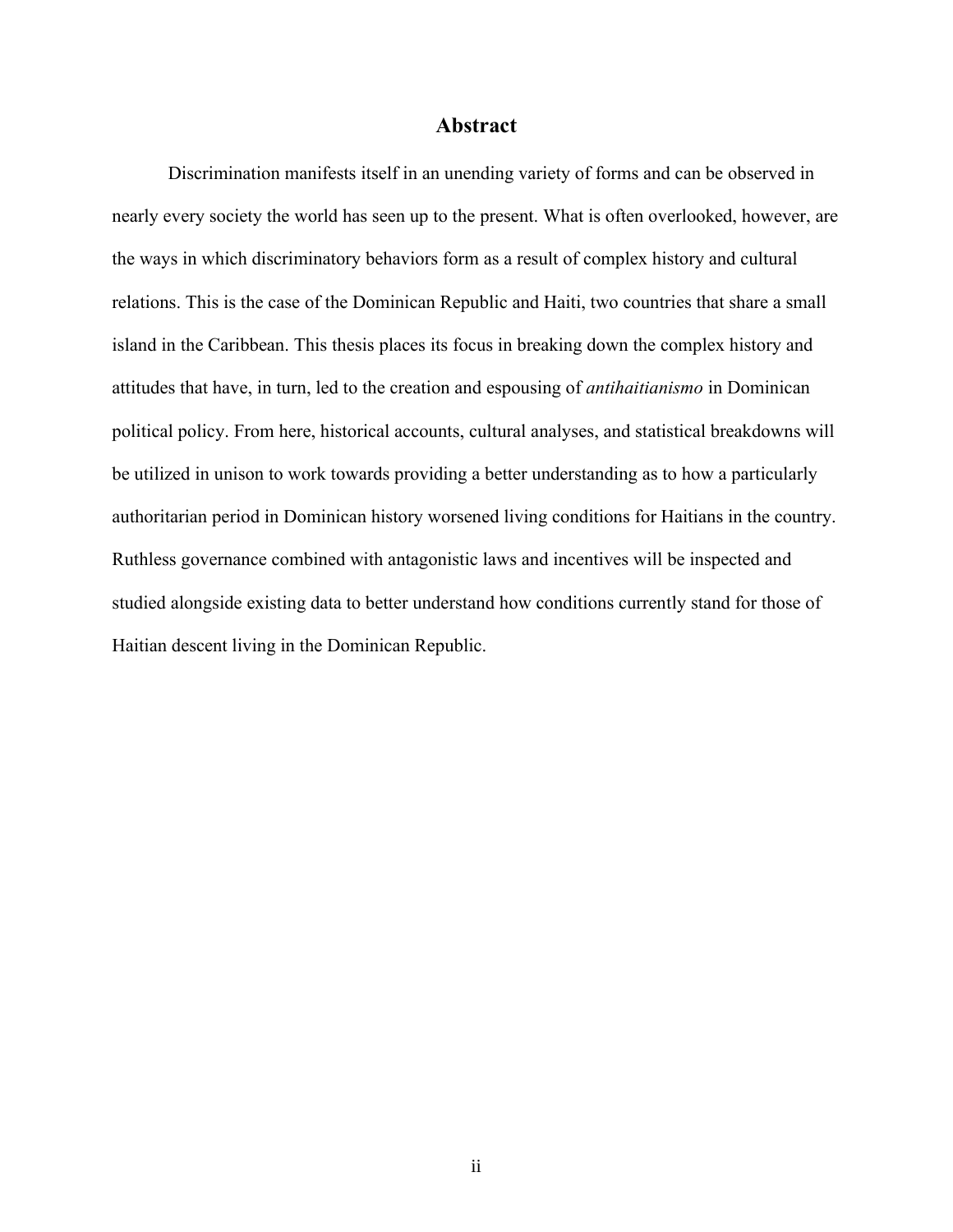### **Acknowledgements**

I would like to thank all those who have motivated me through my research up to this point. Friends, family, and loved ones—particularly my parents—have continually pushed me to excel in every area of life from the beginning, and I thank them the most for that. Additionally, I would like to thank my thesis chair, Dr. Sandra Sousa, for being an exemplary guide through every high and low I've experienced through the process of writing this thesis, as well as for sharing her knowledge with me through the classes I've taken with her previously. I'd also like to thank Dr. Shana Harris, a member of my thesis committee, for providing additional support throughout the course of my research. To conclude, I want to offer my warmest thanks to my colleague, fellow researcher, and close friend Mohamedameen Osman for helping with navigating the intricacies of research and for encouraging me constantly to continue to learn with his knowledge and support that knows no bounds.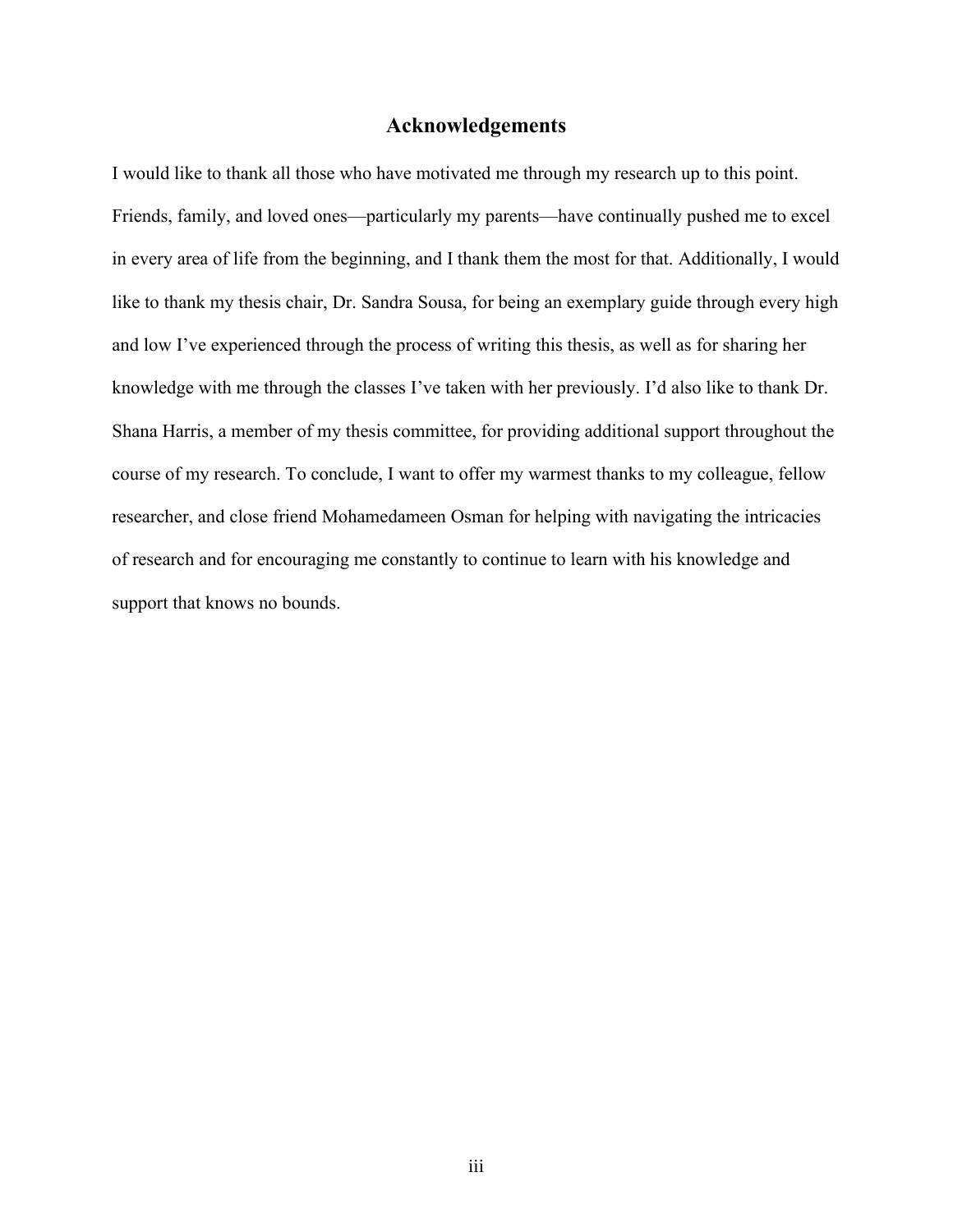## **TABLE OF CONTENTS**

| 24 |
|----|
|    |
|    |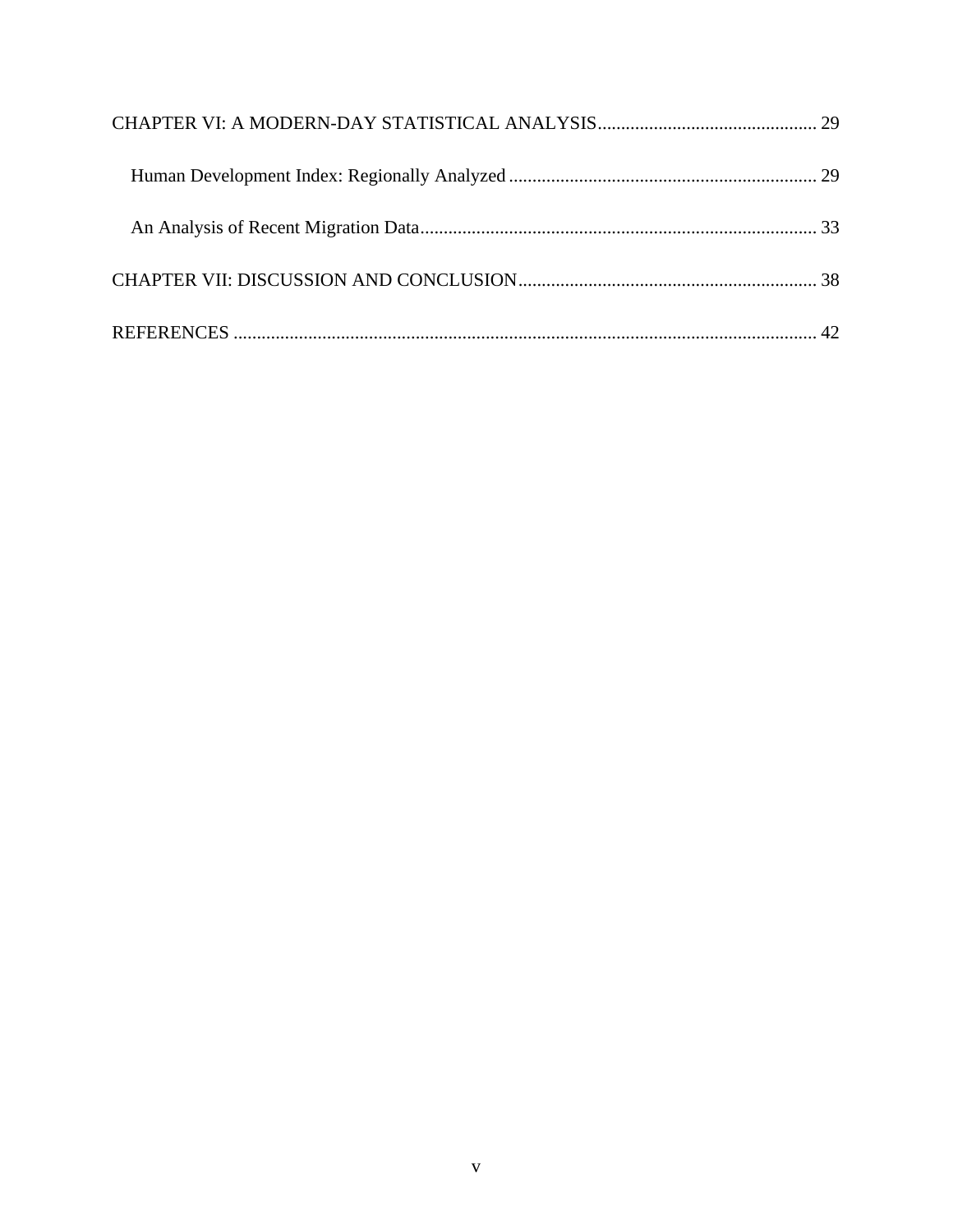## **CHAPTER I: INTRODUCTION**

<span id="page-6-0"></span>The island of Hispaniola is unique—geographically, historically, and culturally. It has existed for centuries divided into two countries, two colonies, two areas of clashing influence. The two countries in question are the Dominican Republic and Haiti. With these abundant disparities existing between the two, one may assume that proximity would lead to cultural, social, and political strife between the two. One would be precisely correct with this assumption. Haiti and the Dominican Republic, due to an intricate history tied into colonial struggle, conquest, domination over each other, and disparities in development, have existed in almost constant tension with each other. No less is this evident than right now when Haiti is faced with challenges in every area of its existence. The 2010 earthquake that rocked the country, particularly the capital, continues to affect the lives of Haitians to this day. Additionally, the country recently experienced the assassination of its president Jovenel Moïse, who ruled over a country riddled with internal conflict. The earthquake and ensuing civil crises in turn have led many to leave and cross the border to the Dominican Republic in the last decade due to its general accessibility and economic prospects. As of 2017, it is estimated that 7.4 percent of the Dominican Republic's population is Haitian, among which two-thirds were immigrants born in Haiti (US Dept. of State, 2019, p. 21).

To be clear, however, the aforementioned factors form only a single layer that contributes to cultural behaviors in Hispaniola. What has arisen from the many factors influencing antagonistic feelings between the two countries is a mentality that some Dominicans hold towards their neighbors: *antihaitianismo*. Translated as "anti-Haitianism" from Spanish, the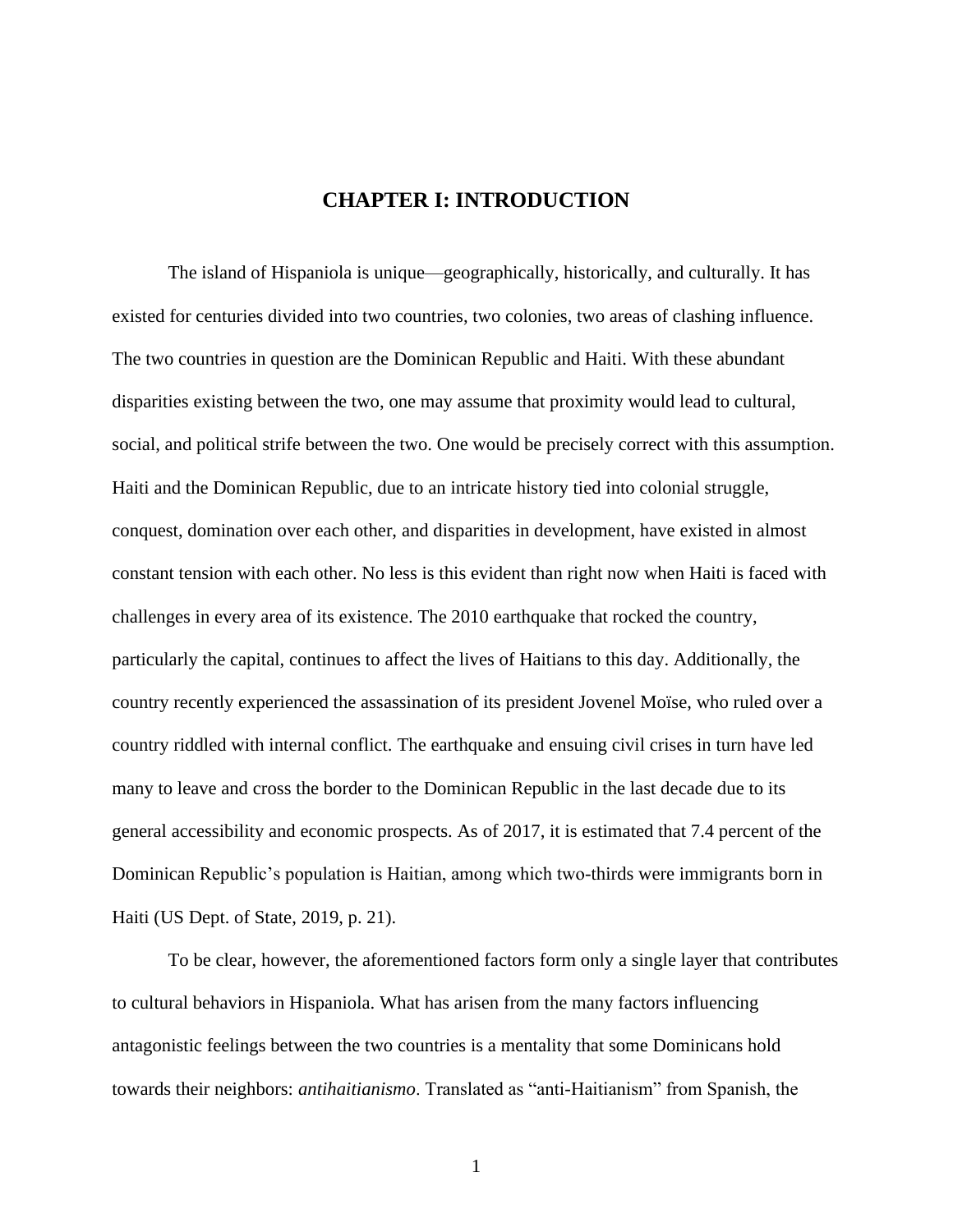concept is precisely what the term would imply. A complex blend of anti-immigrant sentiment and political policies have led to a particular type of discrimination that targets Haitians, especially those living in the Dominican Republic (Paulino, 2011, p. 266). This concept is not new; it became especially fervent in light of the presidency of Rafael Trujillo, a leader who changed the rhetoric between Dominican and Haitian communities with his ethnically-targeted policies. Coercion, forced migration, and extortion became hallmark tactics utilized by Trujillo, his administration, and his government (Hintzen, 2016, p. 30).

It is my aim to answer the following question with my thesis: How have historical developments, particularly those related to the rule of Rafael Trujillo, led to a generally challenged state of living for Haitians in the Dominican Republic today? Through an analysis of historical accounts of mistreatment of Haitians and Dominican government policy in the 20<sup>th</sup> and 21<sup>st</sup> centuries, informational reports from human rights organizations, data relating to development and income disparities (specifically the Human Development Index [HDI] on local and national levels), my findings provide a comprehensive understanding of how Trujillo's policies and rhetoric led to an increase in *antihaitianismo* during his rule from the 1930s to the early 1960s. To accomplish this, I then use said findings to identify correlations between developments in that period, the remainder of the  $20<sup>th</sup>$  century, and the current state of affairs within the Dominican Republic in the  $21<sup>st</sup>$  century. I analyze disparities between people of Haitian descent living in the Dominican Republic and Dominicans, with regard for cultural strife, political imbalances relating to differences in living conditions and human rights, and equal access to services and economic opportunity.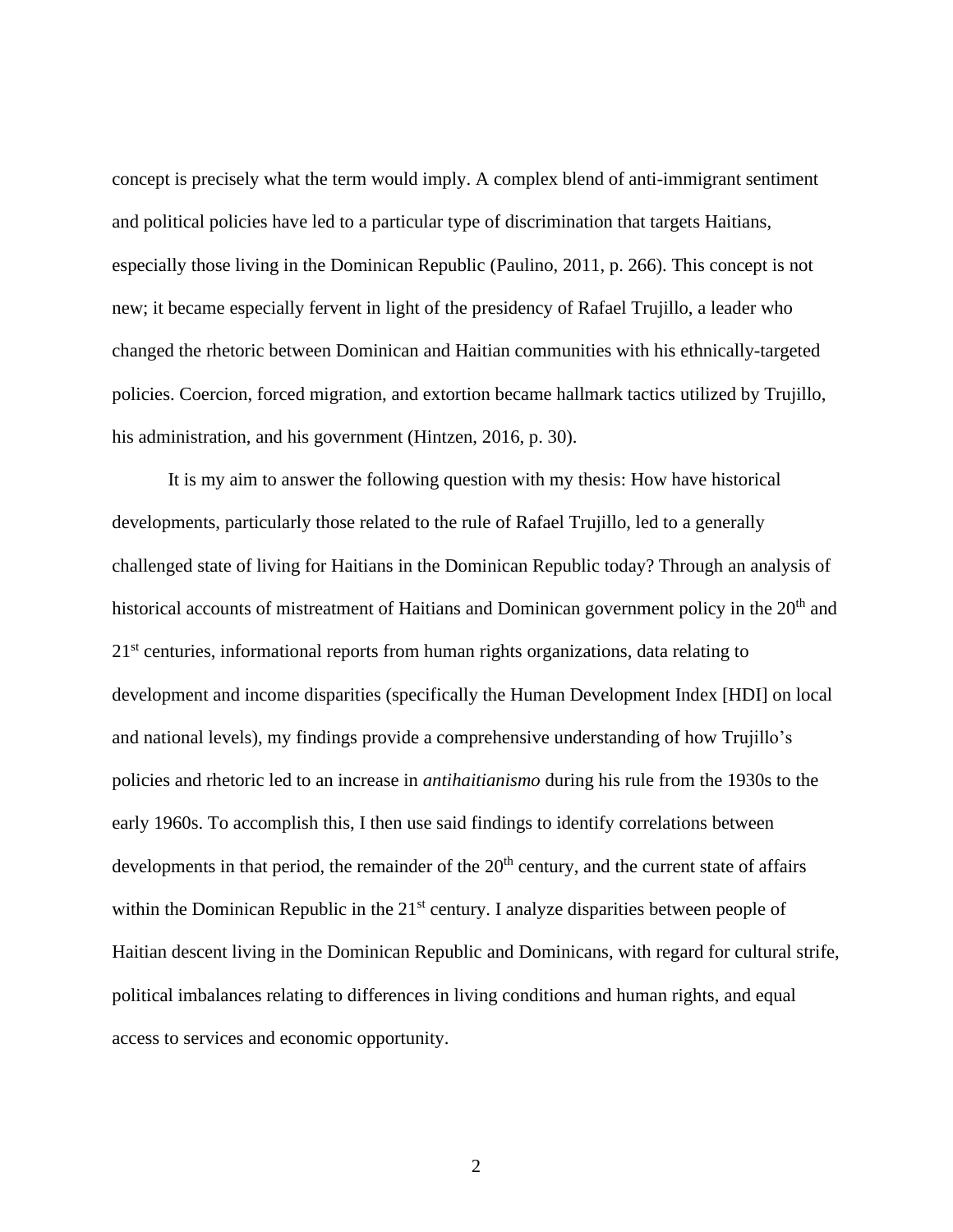## <span id="page-8-0"></span>**CHAPTER II: HISTORICAL AND SITUATIONAL BACKGROUND**

### **Historical Origins**

<span id="page-8-1"></span>History is essential in the formation of the concept of *antihaitianismo* and how it has shaped the ways in which the Dominican Republic has come to perceive Haitians, particularly those living in the country. The European settlement of Hispaniola began in the late  $15<sup>th</sup>$  century with the arrival of Christopher Columbus, an Italian explorer working for the Spanish crown whose landing in the Caribbean led European powers to establish colonies across the region one of which was the Spanish colony of Santo Domingo (not to be confused with the city that is today the capital of the Dominican Republic). In the  $17<sup>th</sup>$  century, the French came to acquire greater influence over the western half of Hispaniola, presenting a countering sense of cultural strength against the Spanish (Martinez, 1999, p. 60). The French came to formally possess the western half of the island in 1697, and battles between the French and Spanish on Hispaniola marred much of the  $18<sup>th</sup>$  century.

The end of this period saw one of the most pivotal moments in French-Spanish relations on the island, during which the Haitian Revolution occurred between 1791 and 1804. The large population of slaves in the French portion of Hispaniola, then referred to as Saint-Domingue, revolted against their owners under the leadership of Toussaint Louverture. They eventually declared independence from the French, becoming the first independent country in the Caribbean. It was from here that a new wave of battles, conflicts, and squabbles occurred between the Haitians and eventually the Dominicans after they declared independence from Spain in 1821. There was a period of island-wide rule under the Haitians from 1822 to 1844, but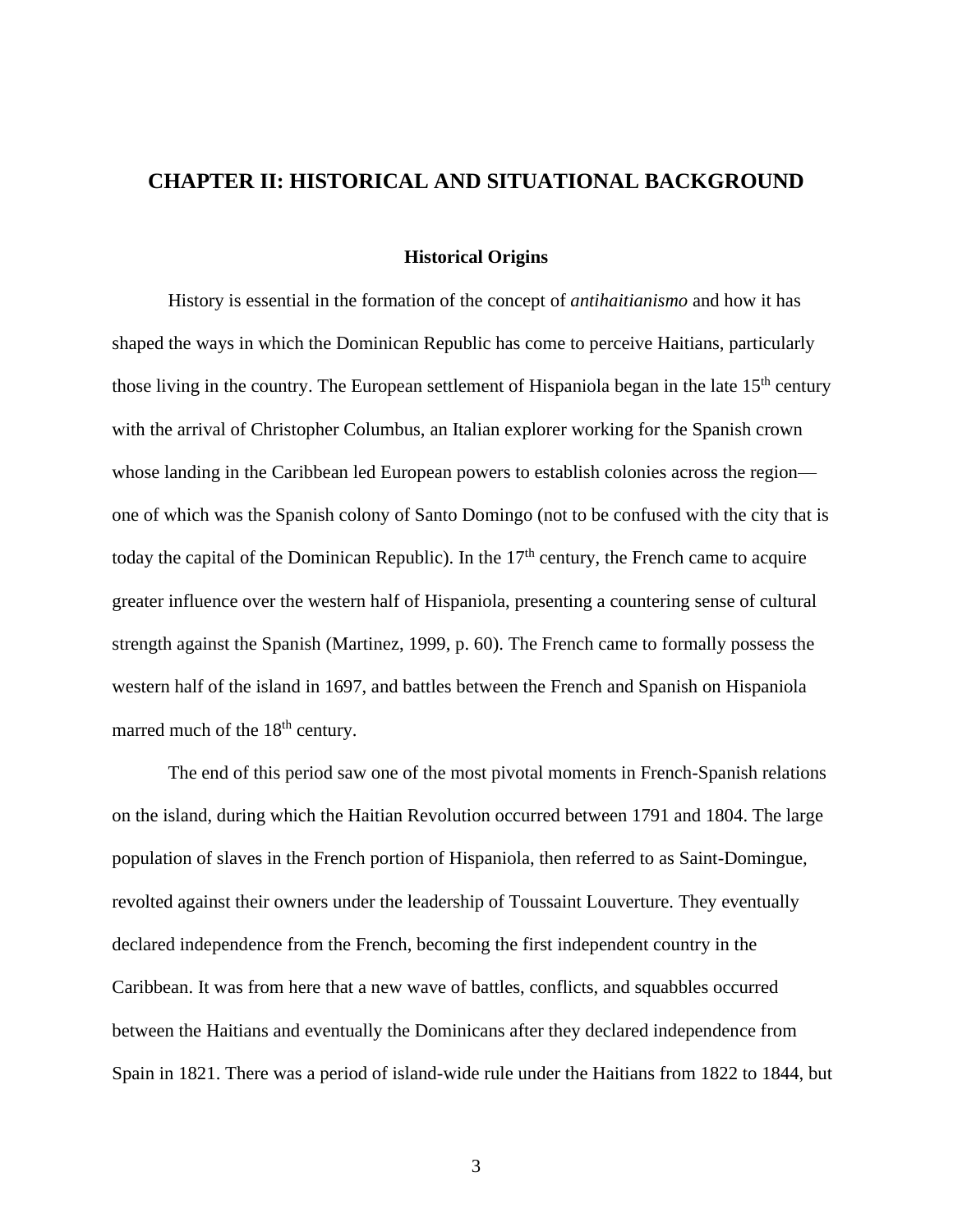the Dominicans saw this as blatant invasion and war ensued (Augelli, 1980, p. 23). The day on which independence from the Haitians was declared, February 27, 1844, is celebrated today as the Dominican Republic's formal independence day. Battles continued with relative frequency for the next five years, but Haiti continued to be defeated, leaving the Dominican Republic in control of its own territory. Such a contentious history was guaranteed to lead to strained relations into the future.

As the two countries moved into the  $20<sup>th</sup>$  century, the Dominican Republic became increasingly antagonistic and discriminatory towards those of Haitian descent. Under the authoritarian leadership of Rafael Trujillo, *antihaitianismo* became institutionally mandated and encouraged through legislation. The 1930s saw border disputes and discriminative attacks that targeted Haitians believed to be practicing voudou, a practice seen as sacrilege by the strongly conservative Catholic majority in the Dominican Republic—even though Haiti itself also had a strong Catholic presence (Augelli, 1980, p. 24). Much of the discrimination against Haitians, the majority of whom in this case lived along the border, resulted in killings and the eventual massacre of Haitians in the Dominican Republic of 1937. Trujillo, after having surveyed border regions with his loyal army, ordered this mass murder of thousands of Haitians (Hintzen, 2016, p. 29).

To this day, there has been no conclusive historical explanation as to why Trujillo ordered the massacre (Hintzen, 2016, p. 41). It is today referred to as the Parsley Massacre in English, and it is perhaps the most consequential event that contributed to Trujillo's *antihaitianismo*-oriented rhetoric through the mid-20<sup>th</sup> century. This was the first of many events, though, that led to the increased legitimization of discrimination in the Dominican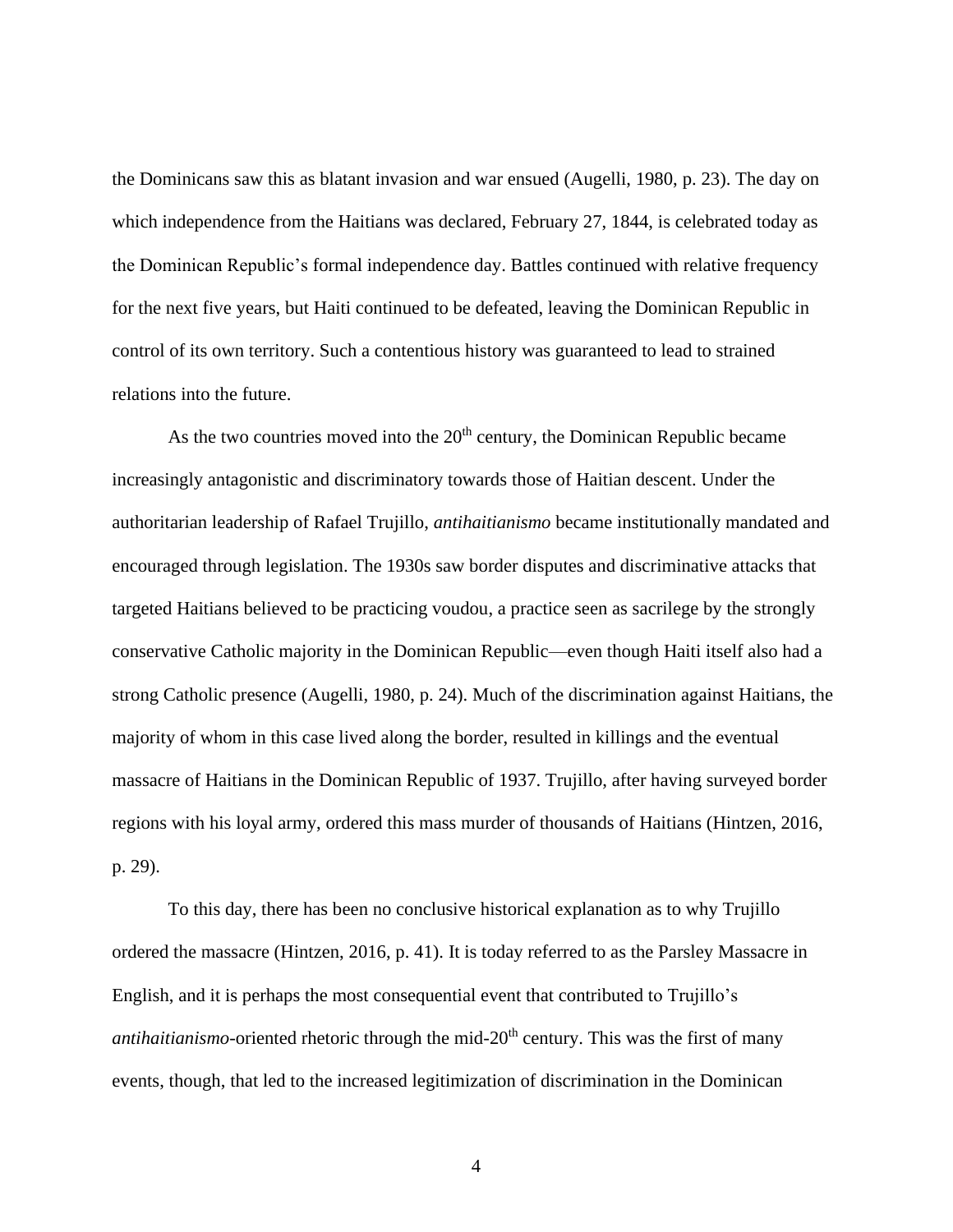Republic; the government sent in religious leaders and teachers to border communities to "Dominicanize" the areas that had been exterminated of their Haitian population and cultural influence (Hintzen, 2016, p. 42).

### **Political Problems**

<span id="page-10-0"></span>Haitians in the Dominican Republic and Dominicans of Haitian descent continue to experience discrimination in some capacity in the Dominican Republic, once again highlighting the omnipresence of *antihaitianismo* in the country. What is immediately clear among Haitians living in the Dominican Republic is the lack of representative legislation and general disputes between the two countries. This can be highlighted with the political history of Haitians in the country through their role in the sugar industry before and during Trujillo's presidency. One of the core policies during the beginning of his tenure as president was the belief that Dominican society "required the absence of Haitians from Dominicans' everyday lives," alongside the "widespread acceptance that the Haitian culture posed a threat" (Hintzen, 2016, pgs. 29-30). It was with this political motivation that Trujillo sought to remove Haitians from cities and towns and force them into new rural communities entirely oriented around the production of sugar with the goal being to intrinsically link the Haitian identity in the country to sugar production (Martinez, 1999, pgs. 72-73). In due time, Haitians were forced en masse to live in what were essentially sugar plantations.

By the 1930s, Haitians "accounted for a majority of the harvest labor force" (Martinez, 1999, p. 66). This reliance that Haitians living in the Dominican Republic had upon the sugar industry led to a unique political phenomenon in which there was a heavy sense of dependence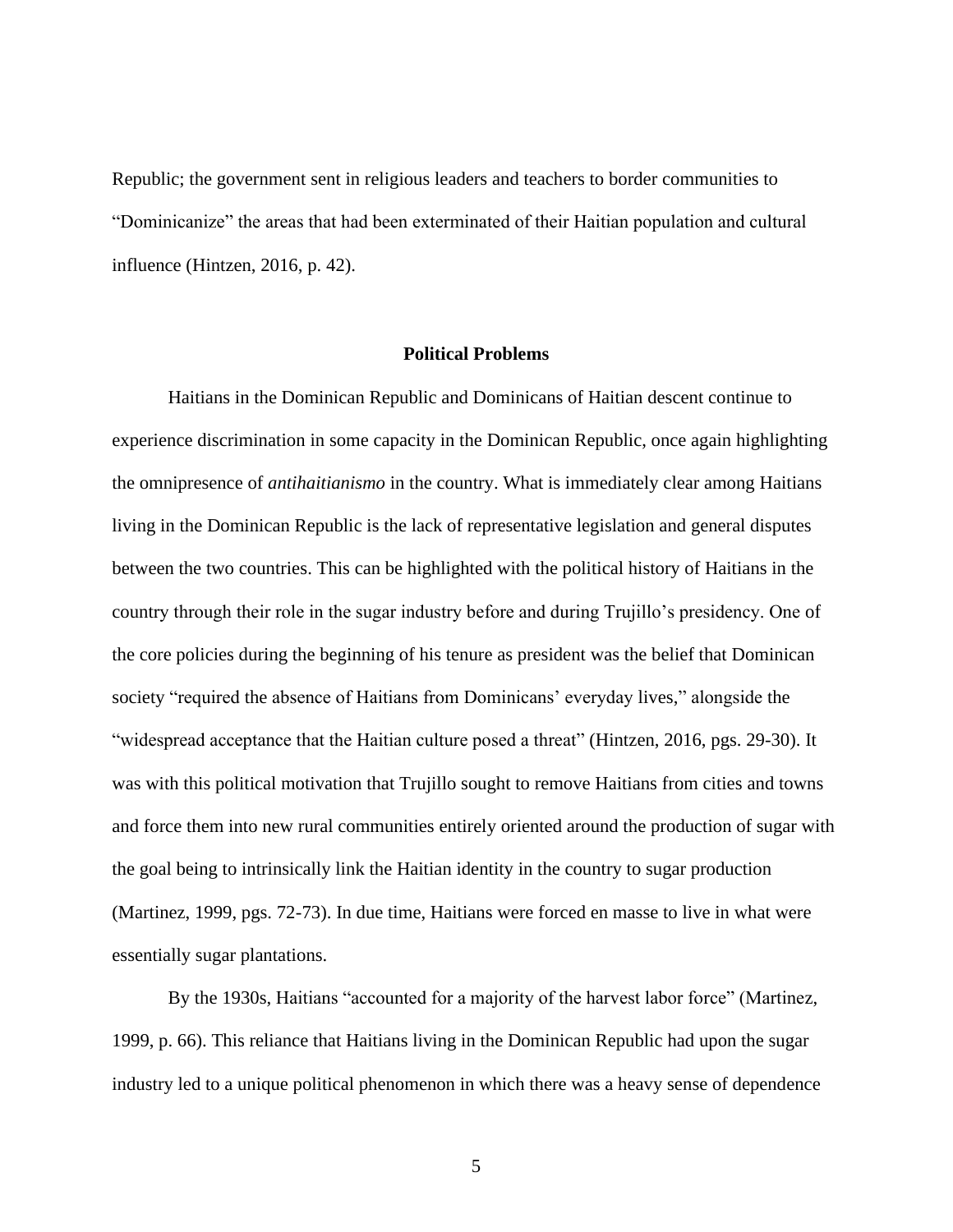upon the sugar industry to provide protection and assistance with living. Trujillo's presidency also saw a beginning of the use of *cédulas*, a type of nationally issued documentation that included information on skin color and place of residence (Hintzen, 2016, p. 35). Those who possessed a *cédula* were required to visit local offices once a year to renew them. The factory managers were responsible for their workers and their *cédulas*. Whenever a Haitian worker was found without their *cédula*, governmental authorities often blamed the management of the factory where the Haitian worker in question was employed. This led to a sort of compromised status for Haitian sugar workers, wherein they had an emphasized sense of reliance upon the factories and their management compared to the government in cases like this. The inability of the government to deal with these situations properly led to some discontent among portions of the Dominican populous, specifically members of the higher class that were observant of government affairs (Hintzen, 2016, p. 36).

It was with these generalizations of Haitians that *antihaitianismo* started to become a core tenant of Trujillo's governing ideology, one that was shared between himself, fellow leaders, and prominent Dominican intellectuals (Paulino, 2011, p. 266). The issue of *cédulas* evidently complicated the societal role Haitians, especially those in rural sugar-growing regions, played in the country. Trujillo continued to antagonize and dehumanize Haitians, openly encouraging their leaving of the country. He also encouraged migration from Europe and Japan to dilute Haitian presence and influence in the Dominican Republic (Howard, 2007, p. 733). Trujillo rationalized this policy by characterizing it as an encouraging opportunity for the Dominican Republic to reinforce its *dominicanidad*, a concept translated in English as essentially "Dominican-ness" that entailed "his ideas of sovereign territory, security, and nationhood" (Howard, 2007, p. 733).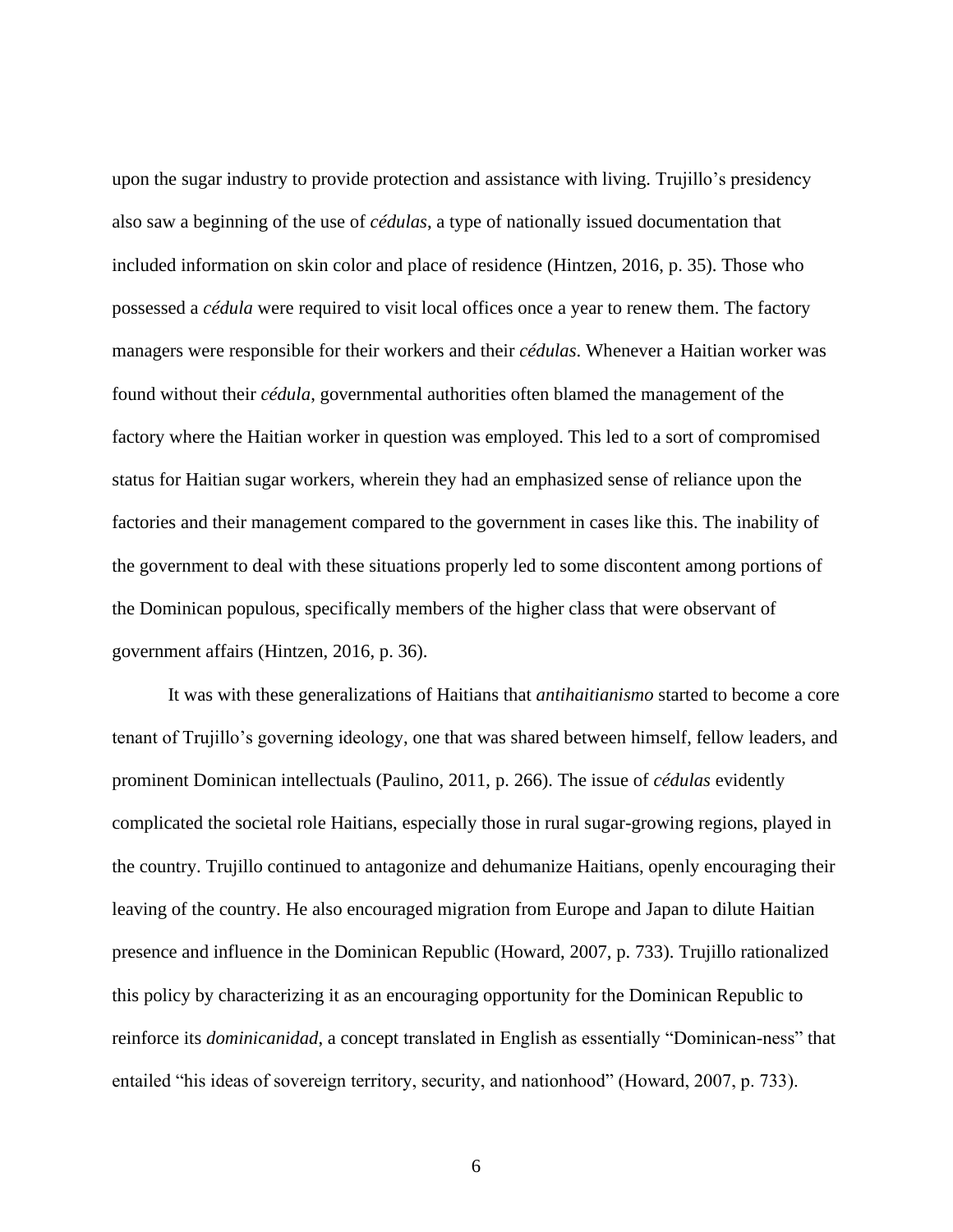According to Trujillo and his closest political companions, this concept would retain the heritage that was integral to Dominican culture and the cohesiveness and unity of the country overall (Howard, 2007, p. 735).

With a continuation of this type of policy, remnants and new manifestations of this same racism and discrimination continue to exist today across the country. This can be observed through eruptive discussions regarding the presence of Haitians in the Dominican Republic. A 2006 meeting in Santo Domingo among members of a variety of non-government agencies and academics devolved into a negative discussion regarding the place Haitians held in Dominican society and what type of effect they had on the country's economy (Howard, 2007, p. 735). Modern deportation is yet another pervasive problem; though infrequent, it is serious. Amnesty International released a 2007 report detailing statistics on these deportations and estimated that 20,000 to 30,000 Haitians, including those who "looked like Haitians" and may have had proper documentation or Dominican citizenship, were deported from the country every year (Matibag & Downing-Matibag, 2011, p. 97). Dominicans often view these deportations as a sort of "vigilante action" and deported Haitians perceived as being criminally dangerous, often with little to no basis in fact (Howard, 2007, p. 735). Racialized violence occurs as well. For example, part of a settlement populated primarily by Haitians was burned to the ground in 2006 after the death of a Dominican soldier. Shortly after, it was revealed that the soldier had been killed by another Dominican (Howard, 2007, p. 735). The remnants of Trujillo-era policies, fervently and blatantly racist in nature, continue to influence Dominican politics to this day through incidents like these, as well as through political discourse that continues to be openly encouraged by political officials.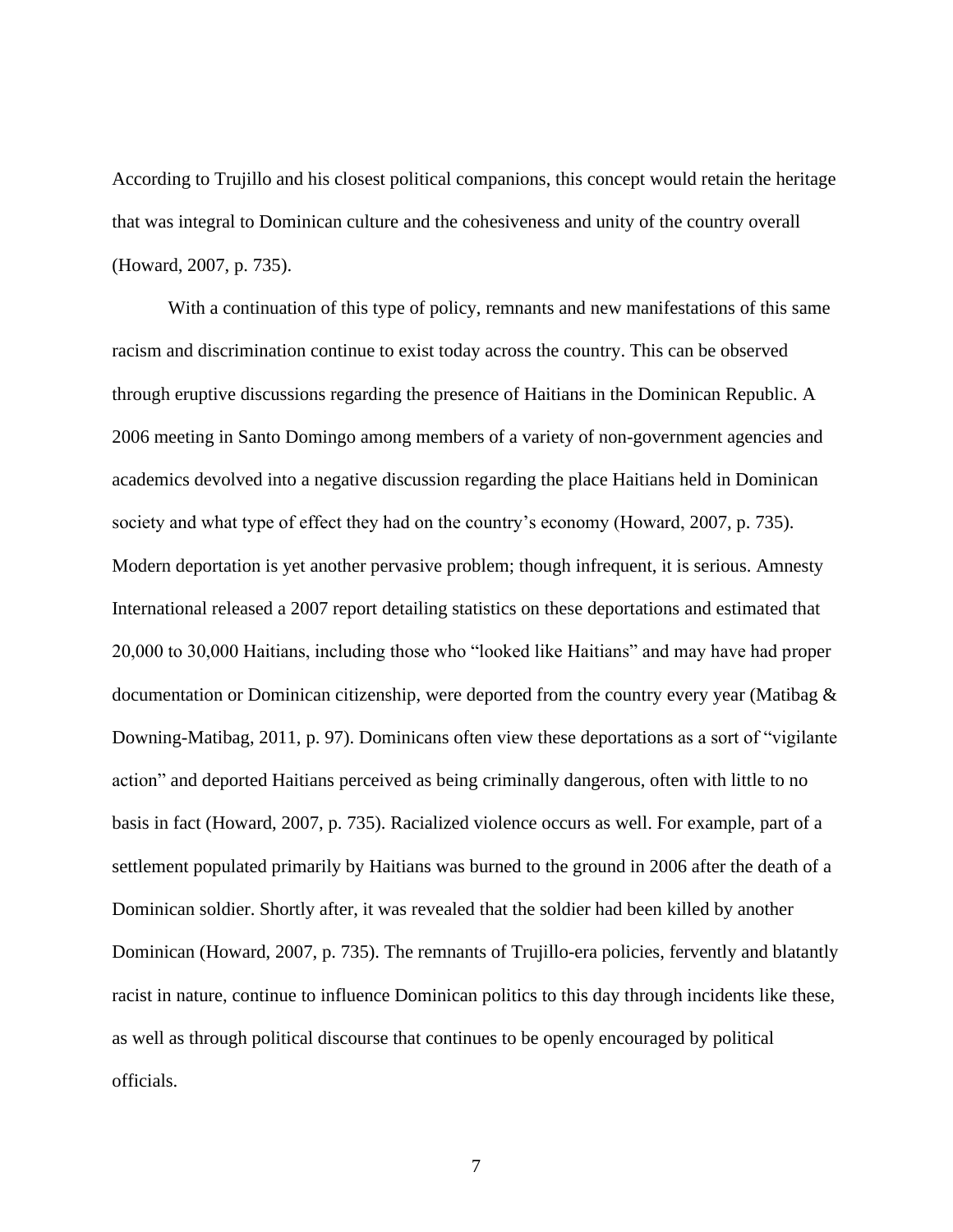### **Cultural Strife**

<span id="page-13-0"></span>Another point of debate and argument between the two countries of Hispaniola are marked cultural differences. What is unique to note is that both countries and their cultures were created as results of creolization, a term used to describe the way in which elements of different cultures are combined to create a new one. They each emerged distinctly and uniquely as a result, clashing in a number of ways. This was a point that the Dominican elite and some members of government sought to highlight; because the Dominican Republic was viewed as "mixed" compared to their "black" Haitian neighbors, Dominicans sought to set themselves apart from their neighbors by being more "civilized" and "developed" (Hintzen, 2016, p. 32). Differences in colonial influences have additionally caused strife. Haiti's culture was strongly influenced by France during its colonial period, and Haitian Creole has origins in the French spoken in the country centuries past. Meanwhile, the Dominican Republic overwhelmingly uses Spanish and has been strongly influenced by Castilian and Canarian culture and migration.

Returning to Trujillo's development of *antihaitianismo* during his tenure, his administration viewed the Haitians' presence as being directly and entirely incompatible with Dominican culture in religious, political, and social contexts. Rampant accusations, both then and now, push the agenda that the two cultures "can never exist in the same spatial context without tension and the ultimate subversion of Dominican civil progression" (Howard, 2007, p. 733). An example of one of these accusations can be seen in the case of the anonymous, likely government-funded, faxes distributed on the eve of the 1994 presidential election in the Dominican Republic. The opposition candidate in the election, José Francisco Peña Gómez, the child of Haitian parents and adopted by a Dominican family, was caricatured in the faxes as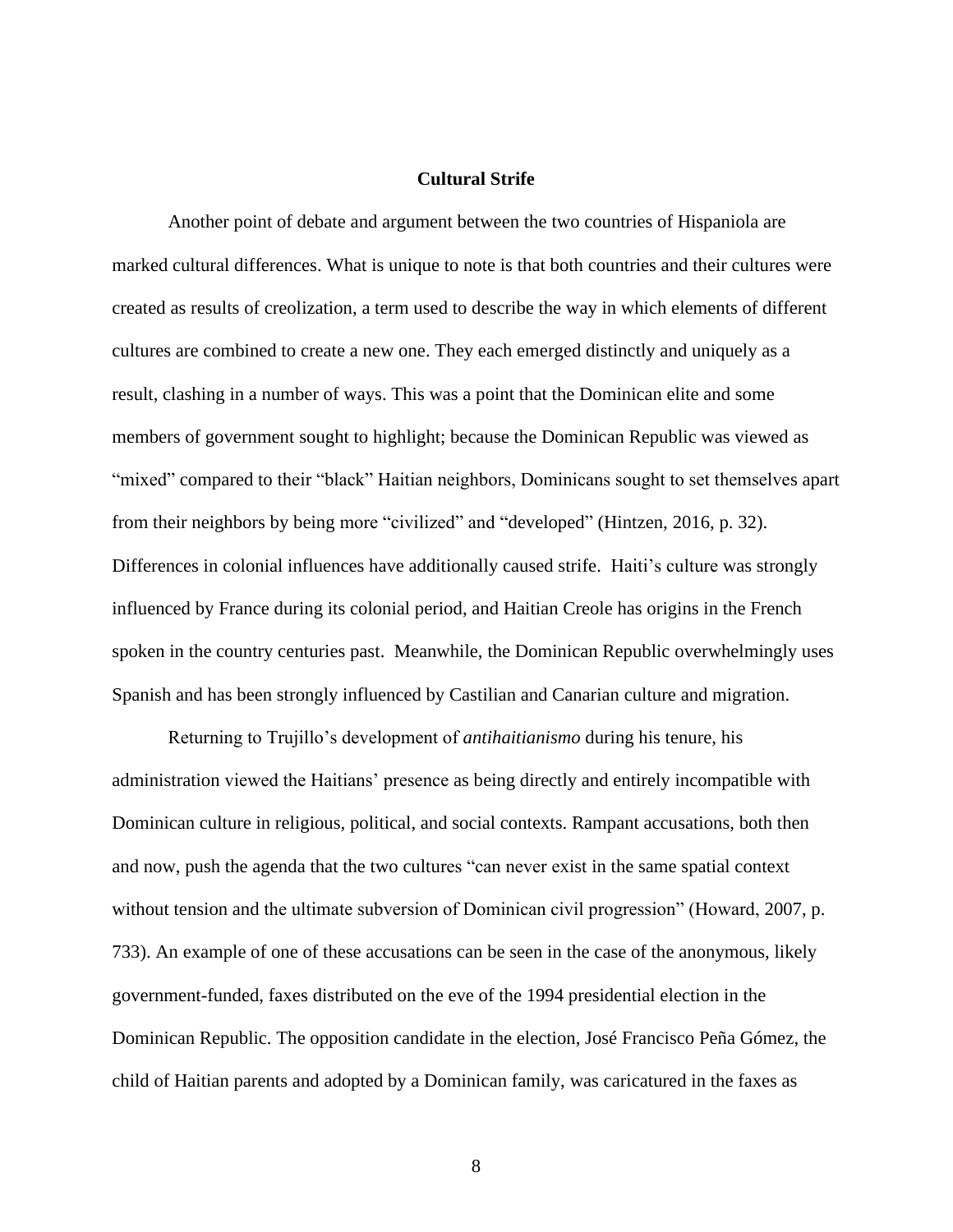practicing voudou, a common folk religion in Haiti that is frequently demonized by Dominicans. Peña Gómez was portrayed as a "serious threat to Dominican civility" as a result of these damaging stereotypes (Howard, 2007, p. 733).

Another contentious issue regarding cultural clashes between the two countries is the presence of Dominican citizens of full or partial Haitian descent. With Haiti's proximity to the Dominican Republic, many Dominicans can trace their heritage back to parents, grandparents, and past generations that are descended from Haitian immigrants. The problem has reached the point where services at civil registry offices have been blocked from access for some individuals purely based on them "looking like a Haitian" (OSF, 2010, p. 5). This situation was particularly rampant in the 1990s and 2000s, when those who had dark skin, spoke with an accent, or wore particular types of clothing were often prone to probing, questioning, and improper handling (OSF, 2010, p. 5).

During the  $21<sup>st</sup>$  century, Haitians have gradually become more integrated in subsections of Dominican society, particularly in urban and suburban areas as reliance upon rural sugar farming has diminished (Jayaram, 2010, p. 37). Regardless, they continue to face much cultural discrimination and commonly are forced into the poorest segments of Dominican society. Though Haitians have contributed significantly to rural industrial and agricultural production historically, shifts in industry are widespread as the country modernizes and progresses economically. As a result, Santo Domingo, other major cities, and resort towns have seen expanding waves of Haitian immigration into the 21<sup>st</sup> century (Jayaram, 2010, pgs. 37-38). Within Santo Domingo, one can observe Haitians living on the fringes of the city who survive off of contributions to the informal economy, while other Haitians work in professional settings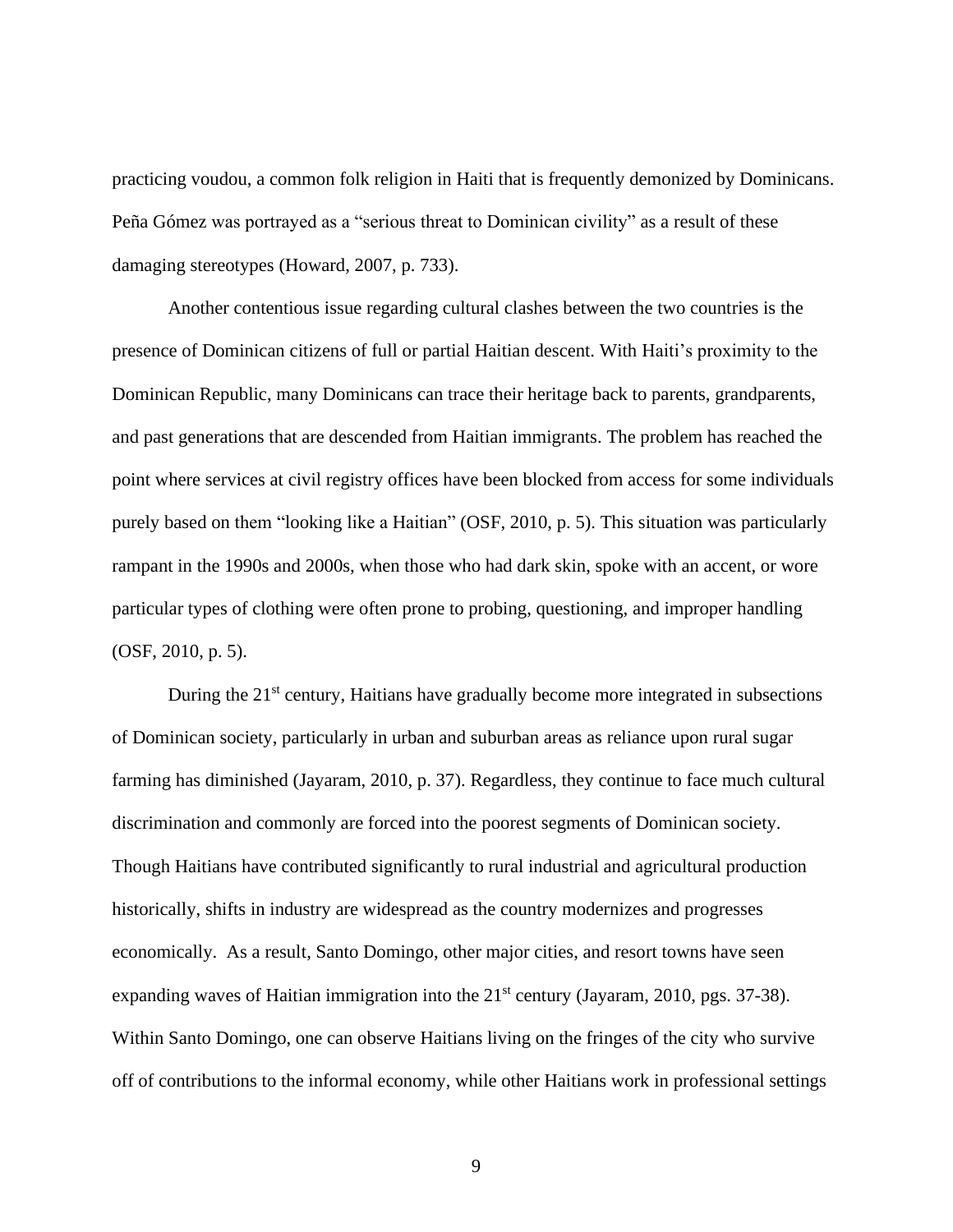or attend universities (Jayaram, 2010, p. 38). Moreover, class distinctions are clear among Haitian-Dominicans. This has led to the emergence of a new sort of *antihaitianismo* that particularly targets Haitians of poorer urban classes. The subset of the community that often works within the informal economy and resides in the lower-income neighborhoods of the city is often ostracized, being considered part of the "Haitian problem," and viewed as contributing little to nothing to society, while those in the upper strata of social class are often viewed no differently from another Dominican (Jayaram, 2010, p. 38).

### **Current State of Affairs**

<span id="page-15-0"></span>As it stands, despite an overwhelming sense of *antihaitianismo* in the Dominican Republic, Haitians continue to move into the country at a high rate, especially with the lack of infrastructure and economic opportunities that currently exist in Haiti. The earthquake of 2010 saw catastrophic devastation of the Haiti's cities, infrastructure, and a tremendous death toll whose estimates still remain unclear. The country saw a massive outpouring of financial support and aid from around the world, including a swift response from the Dominican Republic. Food and medicine were offered to victims, the country's government made it less difficult for Haitians to acquire visas, and hospitals were opened for treatment of victims (Forman & White, 2011, pgs. 11-12). Additionally, there was an initial welcoming sentiment among many Dominicans to greet Haitians refugees as they continued to seek assistance and housing in light of the destruction. This highlighted an incredible shift in policy and rhetoric for the Dominican Republic that pointed to a greater emphasis on foreign relations, particularly with Haiti. The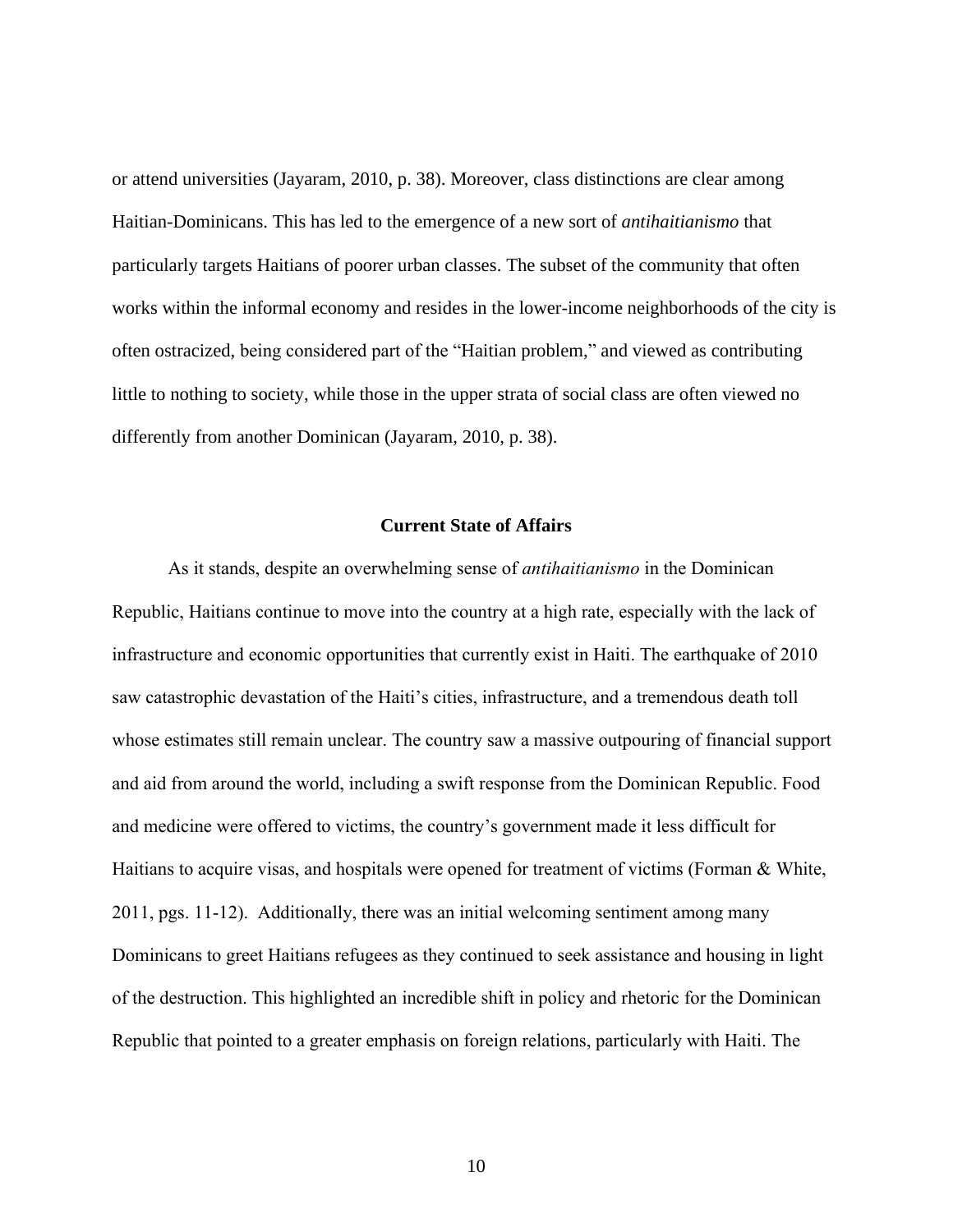destructive effects of the earthquake made it clear to the Dominican Republic that historic issues had to be overseen in this case (Forman & White, 2011, p. 15).

Despite this shift, concerns still exist over the presence of Haitians and their influence in the country. Border security is one example. Though initially proposed by Rafael Trujillo, acting president Luis Abinader has supported an effort to construct a border wall to counter immigration, the inflow of crime, and the drug trade between the two countries (BBC, 2021). Though only small portions of border wall have been constructed, reports indicate that an increase in border patrol has been observed across the country, particularly in areas where migration occurs at a high rate (BBC, 2021). An additional consequential and recent development within Haitian affairs is the assassination of president Jovenel Moïse, who had been presiding over a nation deeply embroiled in civil conflict and crisis. This event led President Abinader to close the border out of caution due to expected spikes in crime and unrest (Reuters, 2021). Haitian officials have declared an official "state of siege" in the country, leaving many domestically and internationally confounded and worried about what could happen next for the country. It is expected that the previously deteriorating civil state of the country is to break down further (Reuters, 2021), leaving officials in both Haiti and the Dominican Republic cautious of what will happen in the near future.

### <span id="page-16-0"></span>**CHAPTER III: CONTEXTUALIZING** *ANTIHAITIANISMO*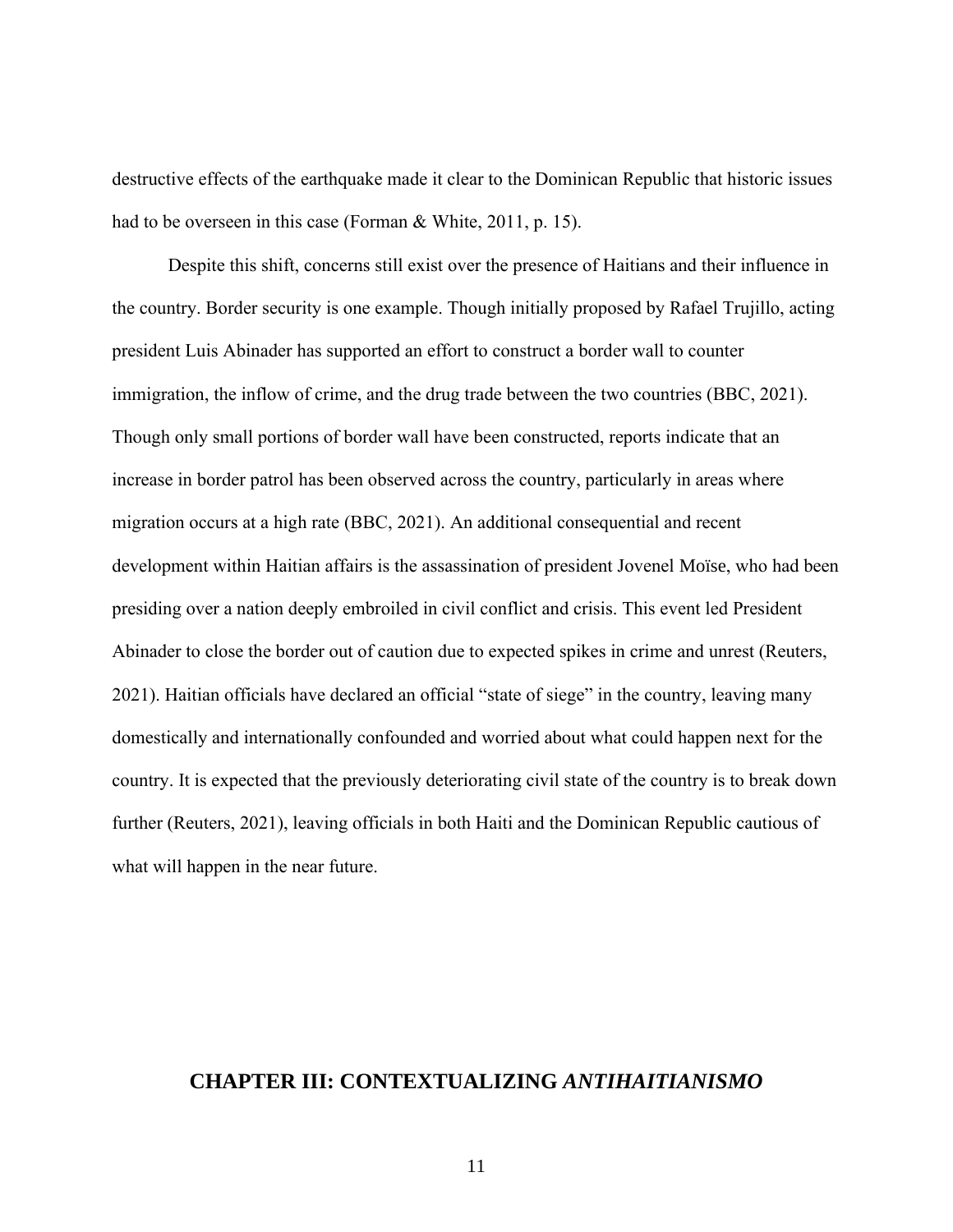It must be made clear that *antihaitianismo* is incredibly layered and goes beyond the Trujillo era. As mentioned previously, the ideology ties into cultural, political, and colonial differences that go back to the beginnings of European colonization in Hispaniola. With this in mind, one can then analyze *antihaitianismo* beyond the period that will be focused upon with my research. One can additionally use examples from other cases of policy-driven racism globally, such as recent relations between the United States and Mexico, to compare similar traits to further contextualize issues between Haitian and Dominican communities. Beyond relating experiences among Haitians in the Dominican Republic to other related global issues, one can also draw on historical accounts and analytical pieces to gain a more comprehensive and firsthand account of the treatment that Haitians endured in the midst of the Trujillo era, as well as before and after.

With these methods of contextualization brought into light, I will begin with analyzing the origins of the ideology of *antihaitianismo* more deeply by delving into the historical context of the issue, particularly following the independence of the Dominican Republic from Haiti and the beginnings of the formation of the Dominican identity and the concept of *dominicanidad*. The forging of *dominicanidad* emerged sharply as anti-Haitian, with Haiti having taken over the Dominican Republic almost immediately after they established their colonial freedom from Spain. Shortly after Haiti attempted to and successfully established control over the Dominican Republic, the Haitian government and the military worked ruthlessly to unite the island politically, but the Spanish influence in the Dominican Republic was heavily overriding Haitian attempts to engage in unification.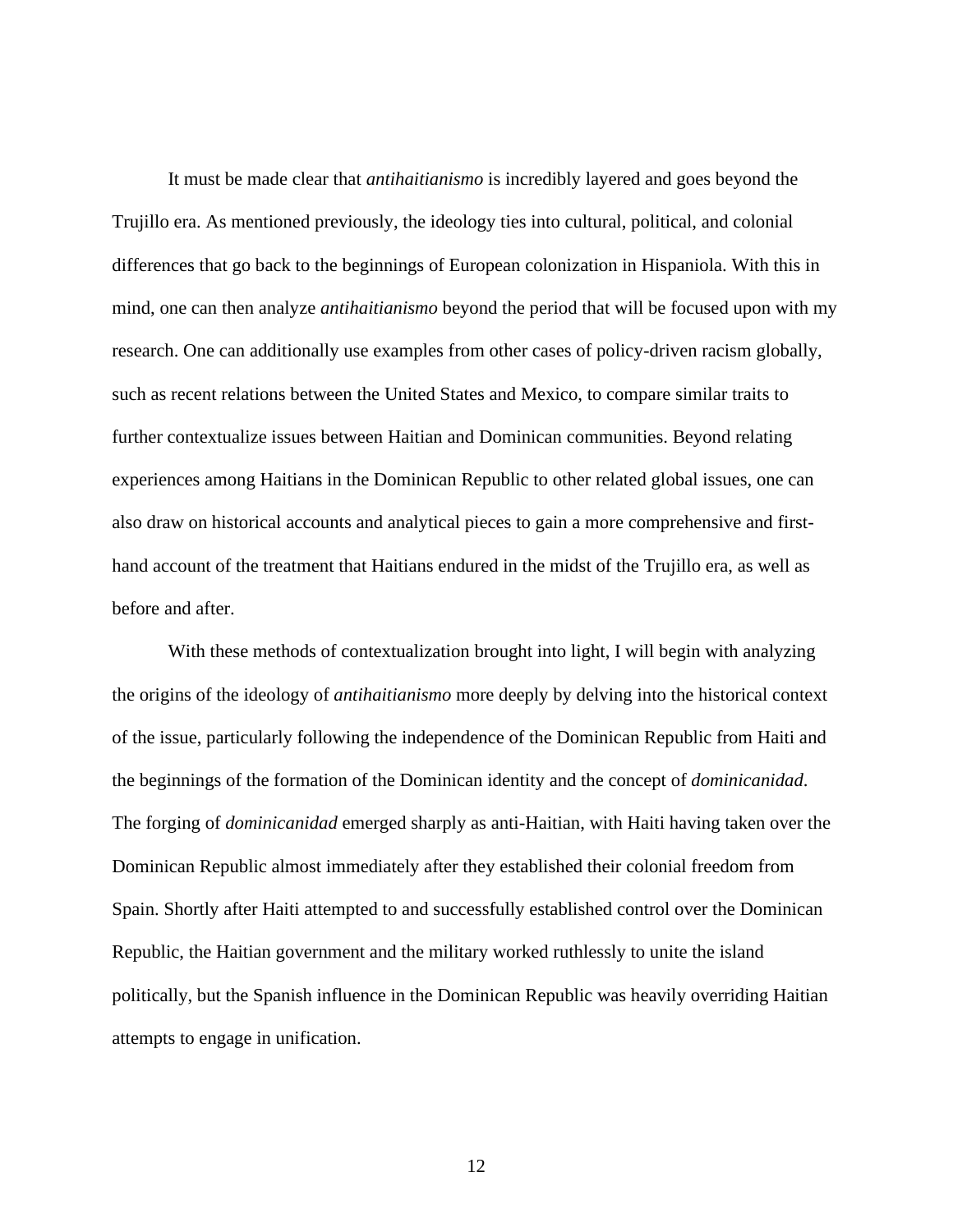### *Dominicanidad***'s Relation to** *Antihaitianismo*

<span id="page-18-0"></span>Though this thesis is an analysis of *antihaitianism*o and its legal and cultural stratification throughout the course of Dominican history, it is critical to note the role that Dominican nationalism and *dominicanidad* play in *antihaitianismo*. Anti-Haitian sentiment has been upheld through *dominicanidad*, particularly during the Trujillo era, with the emphasis on pure, untarnished Dominican culture throughout the country. It was with the development of the Dominican Republic that *dominicanidad* was birthed. A complex term in nature with an array of applications, it is described as emerging "out of the historical events that placed the Dominican Republic in a geographic and symbolic border between the United States and Haiti since its birth in 1844" (García-Peña, 2016, p. 3). As such, Dominican independence was critical in the forging of said identity and concepts.

It was in the early years following Dominican independence that the allyship of the United States and the Dominican Republic was paramount in the perceived superiority of Dominicans over Haitians during the 19<sup>th</sup> century. During this period, the United States "disavowed Haiti as racially inferior and thus unfit for self-government" (García-Peña, 2016, p. 7), despite the challenges the United States itself was continuing to face with widespread slavery and racial inequity. With this unequal view of the two countries of Hispaniola, the dichotomy between the two became clear. It was from here that an affirmed global understanding of the two countries became solidified. (García-Peña, 2016, p. 7). The desire to remain in touch with criollo Spanish colonial roots and an anti-American expansionism perspective espoused by prominent Dominican writers such as Félix Maria del Monte and Manuel de Jesús Galván contributed to the upholding of Dominican culture and values. This concept of race within *dominicanidad* was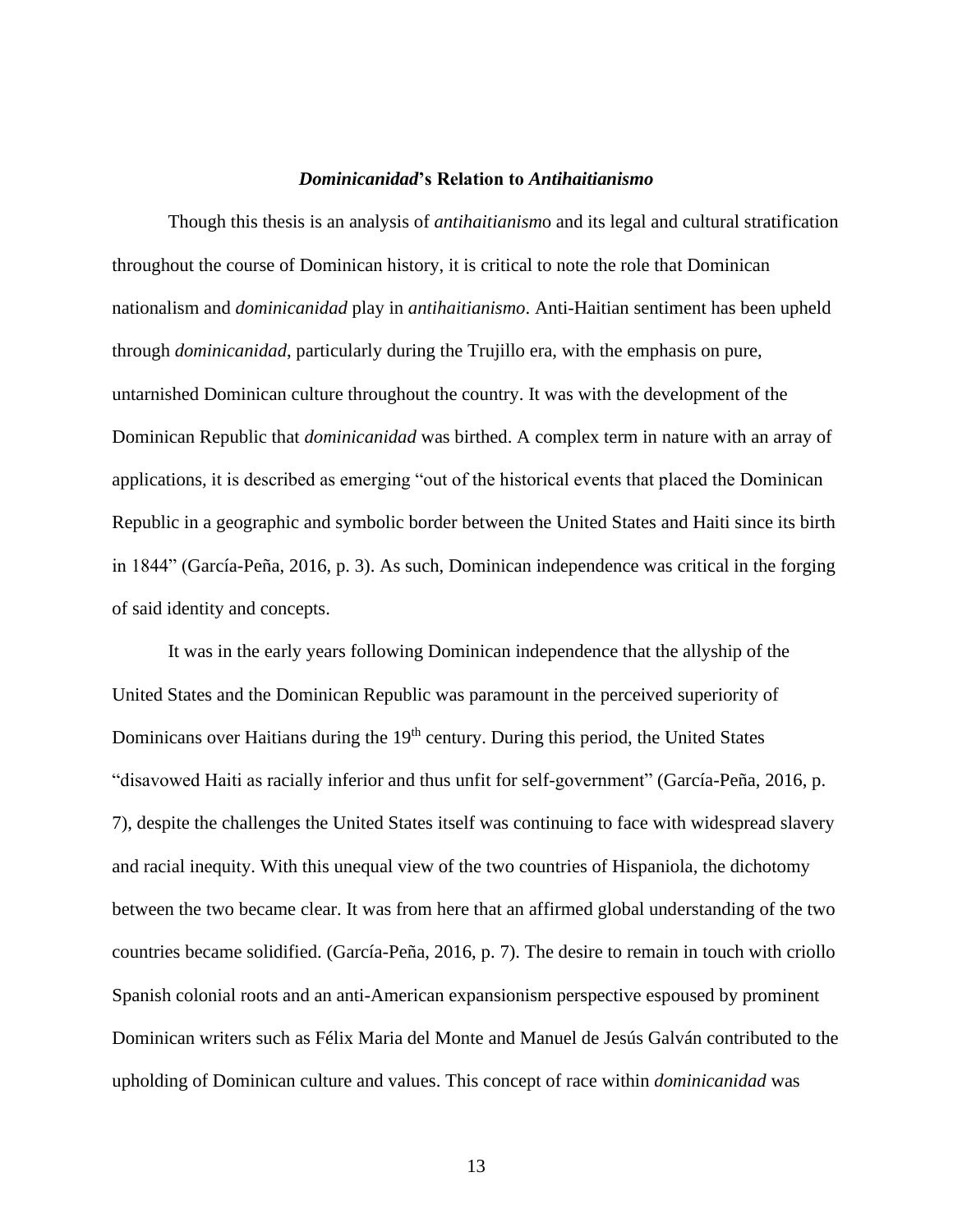decidedly anti-black and was considered inherently different from Haiti's cultural values that emphasized blackness and cultural origins in west Africa. Those who upheld *dominicanidad* fervently distanced themselves from this (García-Peña, 2016, p. 7). Those who were considered "Dominican hybrids," especially *rayanos* (residents of the Dominican regions along the border with Haiti), were continually targeted by these *dominicanidad* adherents and the military (García-Peña, 2016, p. 7).

### **A Border and the Environment**

<span id="page-19-0"></span>When contextualizing *antihaitianismo*, it is also essential to consider the role that the border between Haiti and the Dominican Republic has played in relations between the two countries. The border, as described previously, divides two worlds that are vastly different despite immediate proximity. The Treaty of Ryswick in 1697 established the border as part of a series of legislation acts passed in French interests in the Caribbean (The Louverture Project, 2009); Spain recognized French control of the western third of Hispaniola while it dominated the other two-thirds (The Louverture Project, 2009). Since then, the border has seen slight deviations but has remained largely the same in terms of the territory delegated to the two colonies and later countries. As the two countries have diverged in their development, particularly from the 1960s and onward, differences are immediately clear, particularly from a satellite view. One can observe drastic environmental differences between the two countries. Haiti exhibits harsh soil degradation and overuse of land, leading to barren and brown dirt and grass. By comparison, the Dominican Republic's side is verdant with lush vegetation and plants, laden with generally welltended farmland (Image 1).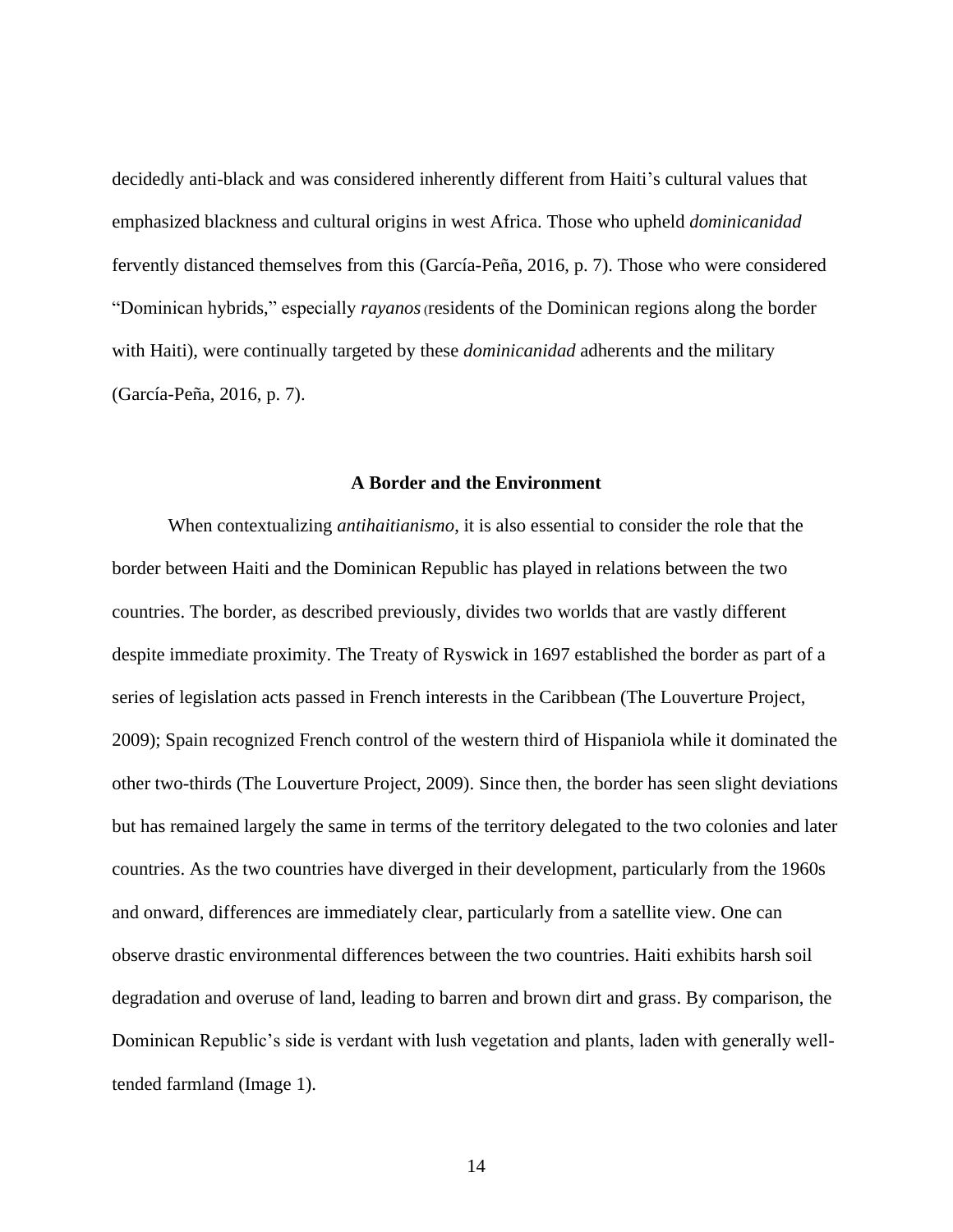

Image 1

This satellite image highlights the stark difference in environments between the two countries without the need for boundary markings. The left side is Haiti and the right is the Dominican Republic (NASA, 2002).

It is as though the image above indicates with immediate clarity the ways in which life differs in the two countries. Haiti, suffering from widespread impoverishment and mismanagement of resources, struggles with the regulation of logging and farming leading to environmental decay and excessive deforestation. This image also spotlights one of the most abundantly clear distinctions between the two countries—enforcement of policy. Haiti's government is often unable to adequately enforce environmental laws to regulate deforestation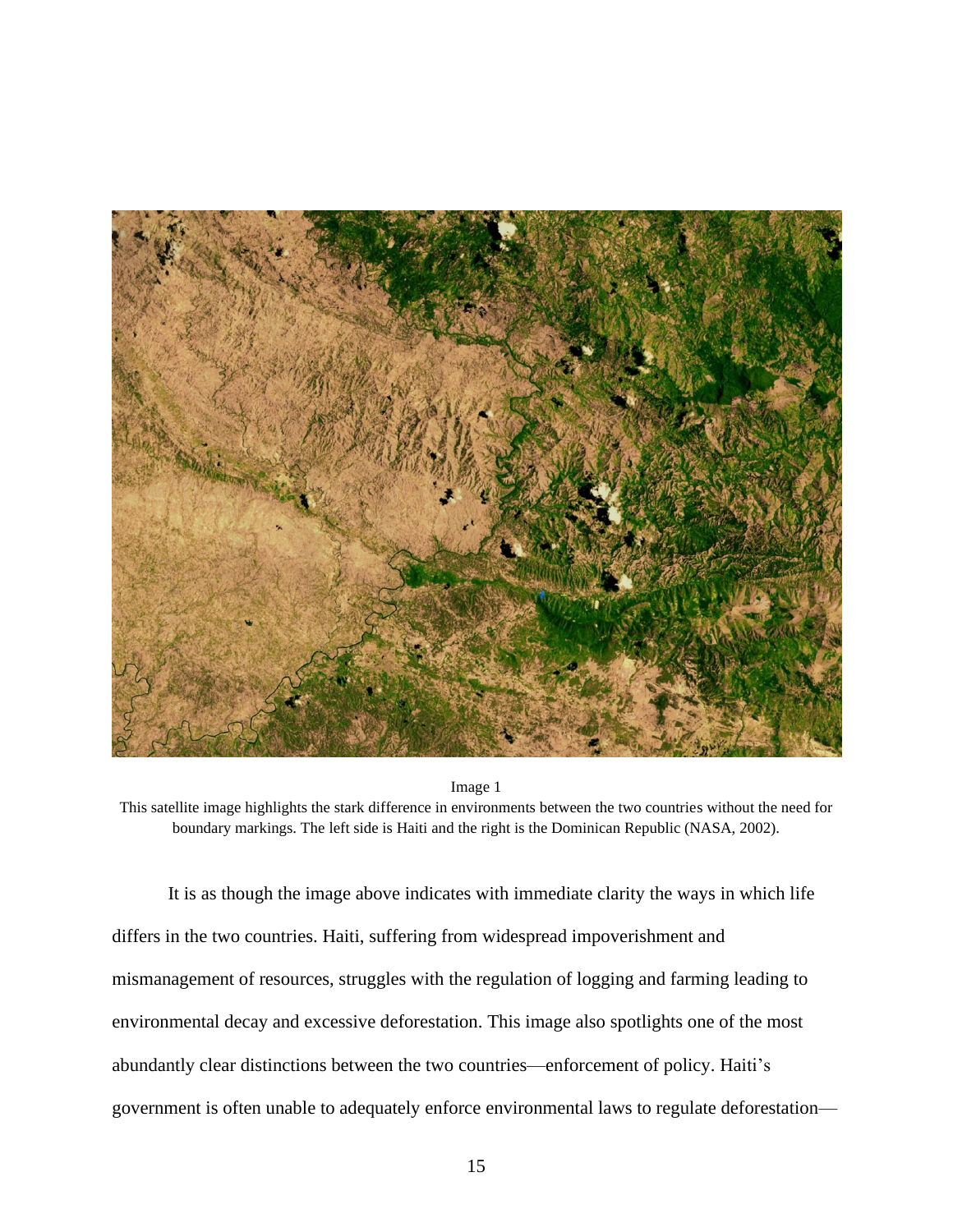Haiti today has only 4% of its land with forest cover, compared to 75% coverage in 1925 and 41% coverage in the Dominican Republic today (Robineau, 2018). It, in turn, exists across the country and is a national issue. In particular, the harshest effects of such policy failures can be exhibited in Haiti's eastern regions along the border with the Dominican Republic. The effects of soil degradation have reached such a point that severe rainstorms have caused immense landslides that led to the deaths of thousands in the eastern regions, where the terrain is more prone to soil decay and looseness.

The deforestation and resulting soil eradication are accelerated due to Haiti's reliance on charcoal as a primary fuel source. Ninety-eight percent of Haiti's surface area has been deforested, and charcoal represents 60% of domestic energy production (Kheel, 2014). Even more alarming, the Dominican Republic is struggling to prevent Haitians crossing into their lands illegally to deforest further and continue charcoal production. On top of the illegality of the border crossing, charcoal production is also outlawed in the Dominican Republic (Kheel, 2014). The fact that Haitians have to risk their life to continue producing one of their country's primary energy sources highlights the dire state in which Haiti finds itself. In addition, this connects to the cross-border issues that tie into *antihaitianismo* and why it continues to exist—negative stereotypes that Dominicans hold of Haitians regarding the difference in economic development between the two countries.

#### **The United States and Hispaniola**

<span id="page-21-0"></span>Issues relating to historical stereotypes driven by cultural differences as well as harshly enforced border policies in Hispaniola mirror the relationship between other countries, perhaps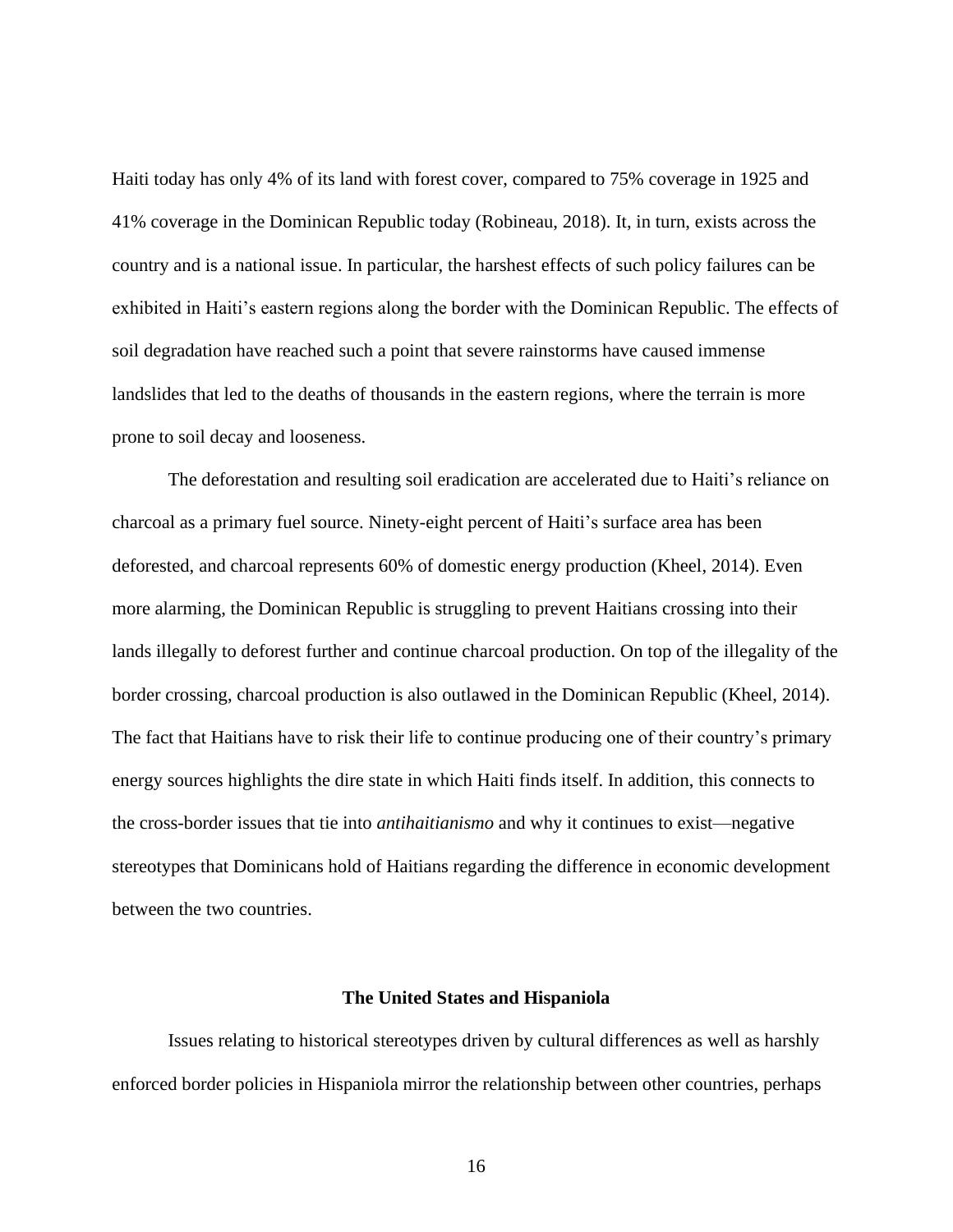most evident being that between the United States and Mexico. Over the last five years in light of the Trump presidency, a renewed emphasis on border security along the US-Mexico border was abundantly observable. This was paired with an increasingly visible rhetoric that continually antagonized Mexican-Americans and Mexican immigrants in the United States. Though distinct from *antihaitianismo*'s intrinsic ties to the Dominican Republic's political culture and policy decisions, the context with which the basis of *antihaitianismo* originates can be seen through cases in other regions. Though nationalistically-driven border enforcement and anti-immigration policies are not unique, it is the pervasive nature of *antihaitianismo*, as mentioned above, that makes it particularly harmful to Haitians living in the Dominican Republic.

With respect to the United States, foreign intervention in Haiti and the Dominican Republic has also been formative to *antihaitianismo* in the latter. Though the United States has hosted interventions in both countries of Hispaniola to engage in "state-building" (Haiti from 1915 to 1934 and the Dominican Republic from 1916 to 1924), it has been argued that the US's occupation of Haiti endured for longer and its execution was much harsher due to the significant difference in perception of race by the American administrations in each country (Pampinella, 2020). Haiti, existing with a cultural emphasis on one's blackness and rich cultural tradition rooted in West African influence, was frequently subjected to racist and violent treatment under its long US occupation (Hudson, 2013). The Dominican Republic, on the other hand, upheld its connections to Spanish colonial traditions, and was subjected to a shorter occupation that ended with a new US-supported government (Pampinella, 2020). It is abundantly clear that undertones of perceived racial superiority of Dominicans over Haitians was clear at the time; this brought in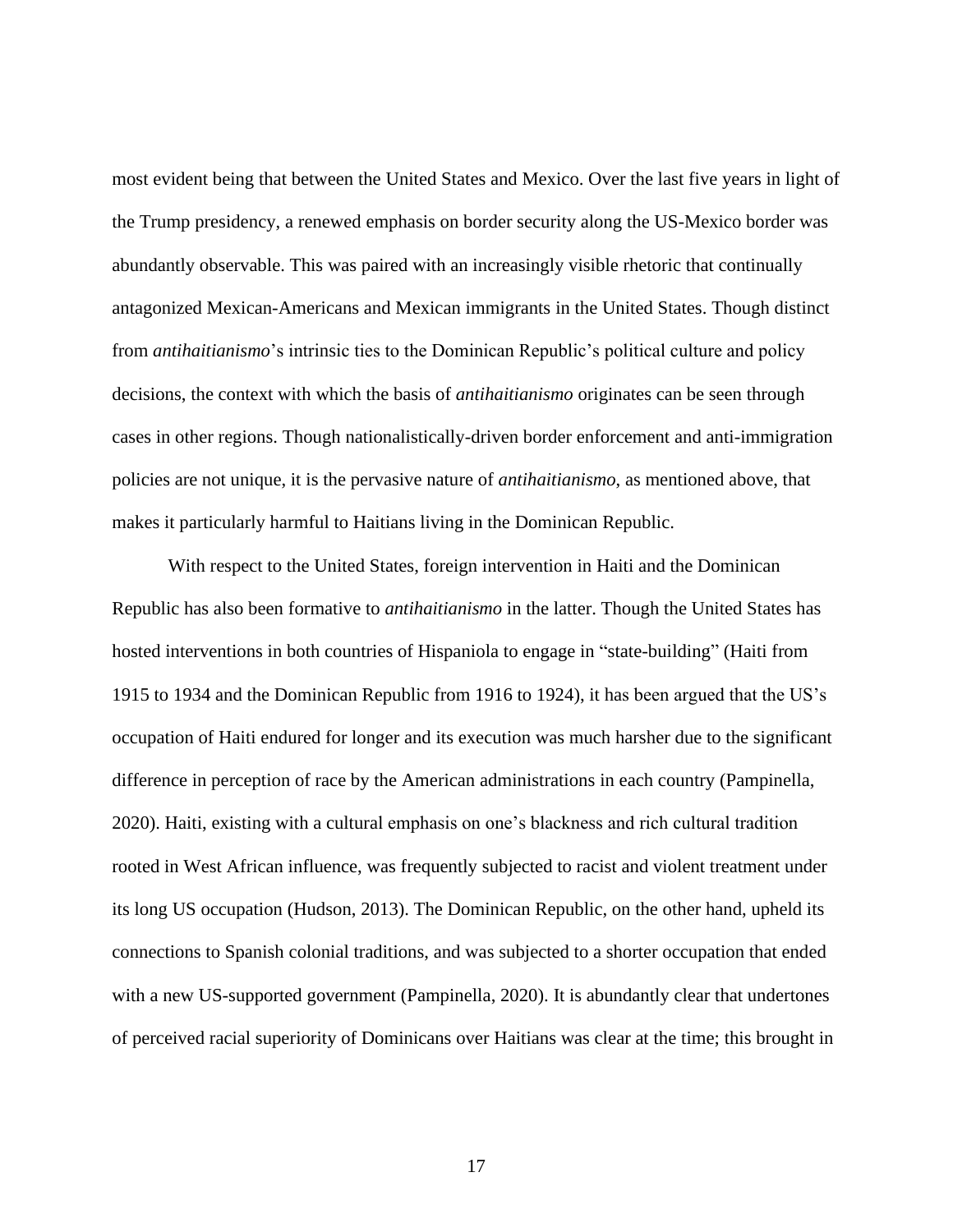more indirect influence over the region that would, in turn, contribute to the Trujillo-era concept of superiority over Haitians, a core ideology of *antihaitianismo*.

## <span id="page-23-0"></span>**CHAPTER IV: THE PARSLEY MASSACRE AND ITS LEGACY**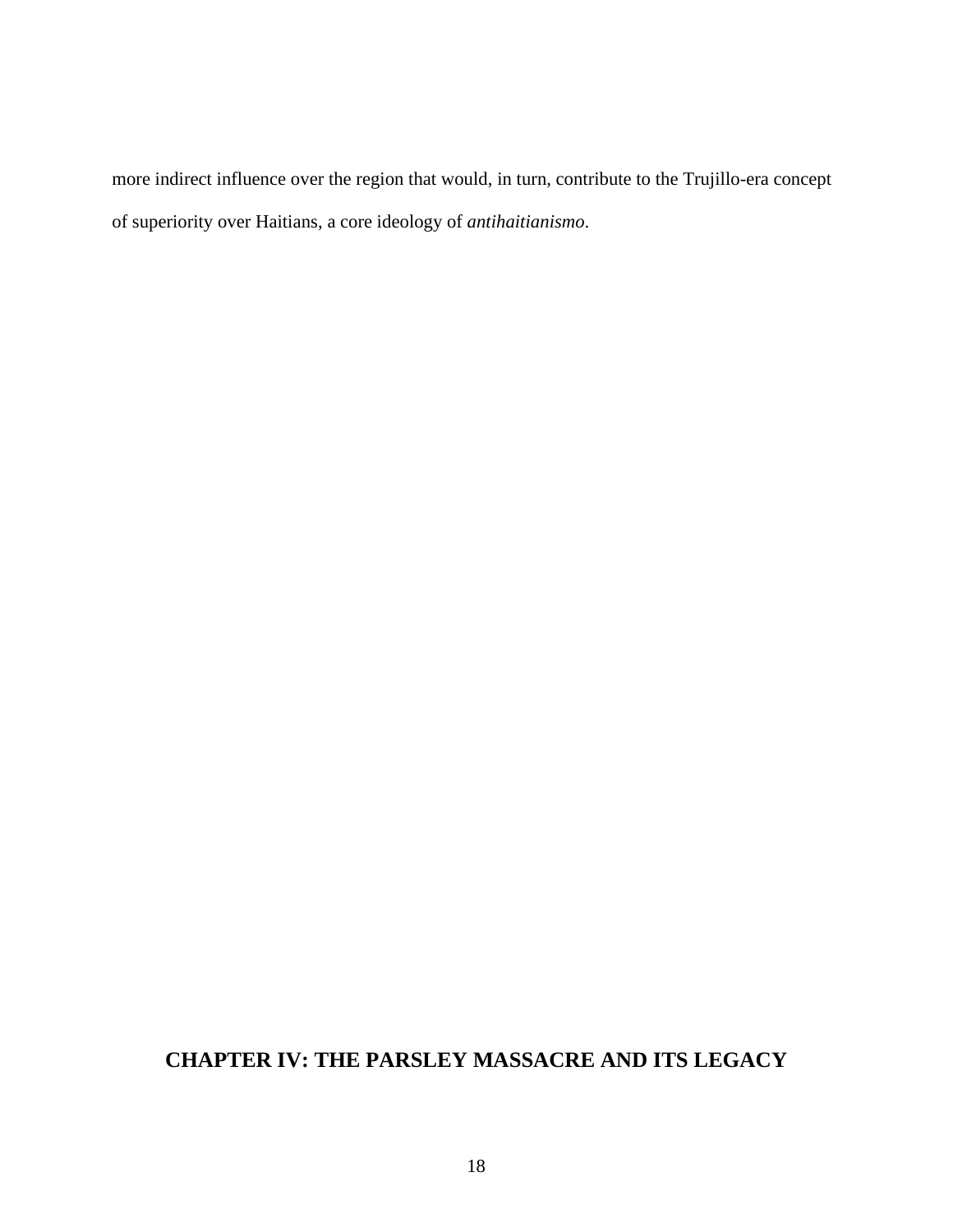The issues mentioned above provide a deeper sense of context regarding the contributing factors that have led to the formation and rise of *antihaitianismo* throughout the Dominican Republic's history. That aside, a single event in the Dominican Republic's history has been most formative to the concept of *antihaitianismo* and is generally considered the moment in Dominican history wherein the country's political and cultural rhetoric and conversation took a harsh turn towards anti-Haitian discrimination and racism—the Parsley Massacre. A new precedent had been set by this mass killing of Haitians in the border regions of the Dominican Republic. Centuries of pent-up cultural and political strife dating back to the colonial era of the two countries manifested in a horrifically calculated destruction of communities, organized by a ruthlessly nationalist dictator.

#### **The Background of the Massacre**

<span id="page-24-0"></span>As previous information has revealed, much of Haiti's population, particularly its lower classes, live without essential protections and social services. Many within these socioeconomic classes are among those that end up migrating to the Dominican Republic, leaving them with even less of a safety net of protections. This leaves them an overwhelmingly disenfranchised population when it comes to situations regarding economic exploitation and ethnically-targeted policies in the Dominican Republic. During the beginning of Trujillo's rule in the Dominican Republic, the rhetoric against Haitians was fervent and rampant, particularly in the border region between the two countries where Trujillo sought to extract resources. This, coupled with the fact that much of the Haitian residents of the border regions were landless and part of the peasant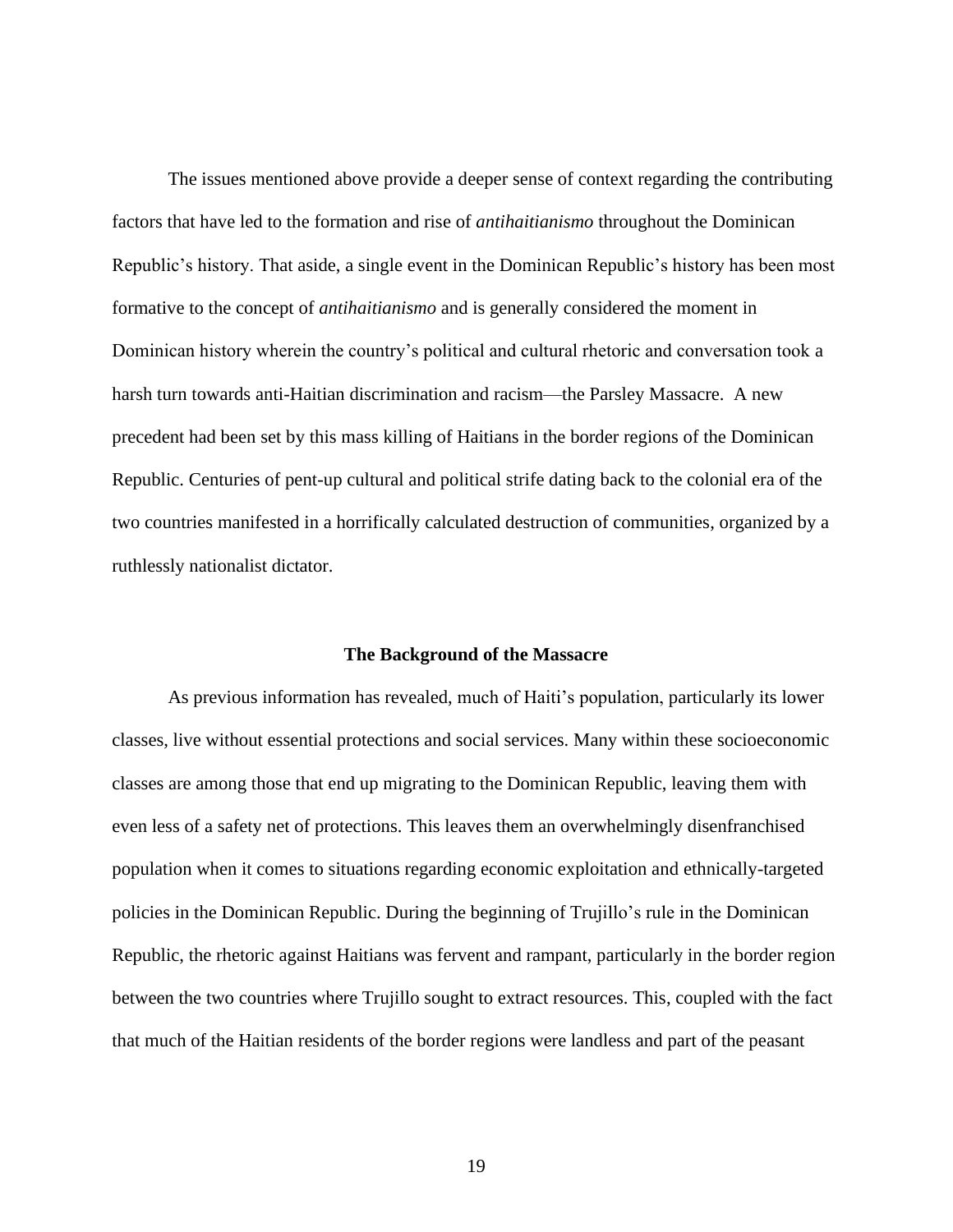class (Fiehrer, 1990, p. 2), led to a pervasive sense of fear among Haitian communities that built up prior to the massacre.

Trujillo recognized that the border regions were prime for the cultivation of plantation crops, including bananas, tobacco, and rice, for exportation. Alongside this, other land was dedicated for sugar production, a previously successful crop in the country that had already been widely cultivated. This led to the establishment of what could be referred to as "agro-colonies" (Fiehrer, 1990, p. 9-10), and policies were put into effect through central state planning to move primarily poor Dominicans from urban areas into the border regions to work in plantations. Distinct from the aforementioned sugar plantations, 39 colonies were established, many of which were poorly run. Planning was scant, the needs of the workers were often insufficiently met, and morale among the workers was generally low (Fiehrer, 1990, p. 10). On top of these issues, Haitian immigration was rampant during this period. Montecristi, a major border crossing, had eight settlements nearby in the Dajabón region just south of it. It was here that Trujillo engaged with the workers through several speaking tours in which he continually suggested that it was the Haitians and their perceived over-exertion of already diminished resources that led the border regions to environmental and economic challenges (Fiehrer, 1990, p. 10). This characterization of the Haitians, on top of the conditions the Dominicans in the region were experiencing, only worsened tensions in the border regions.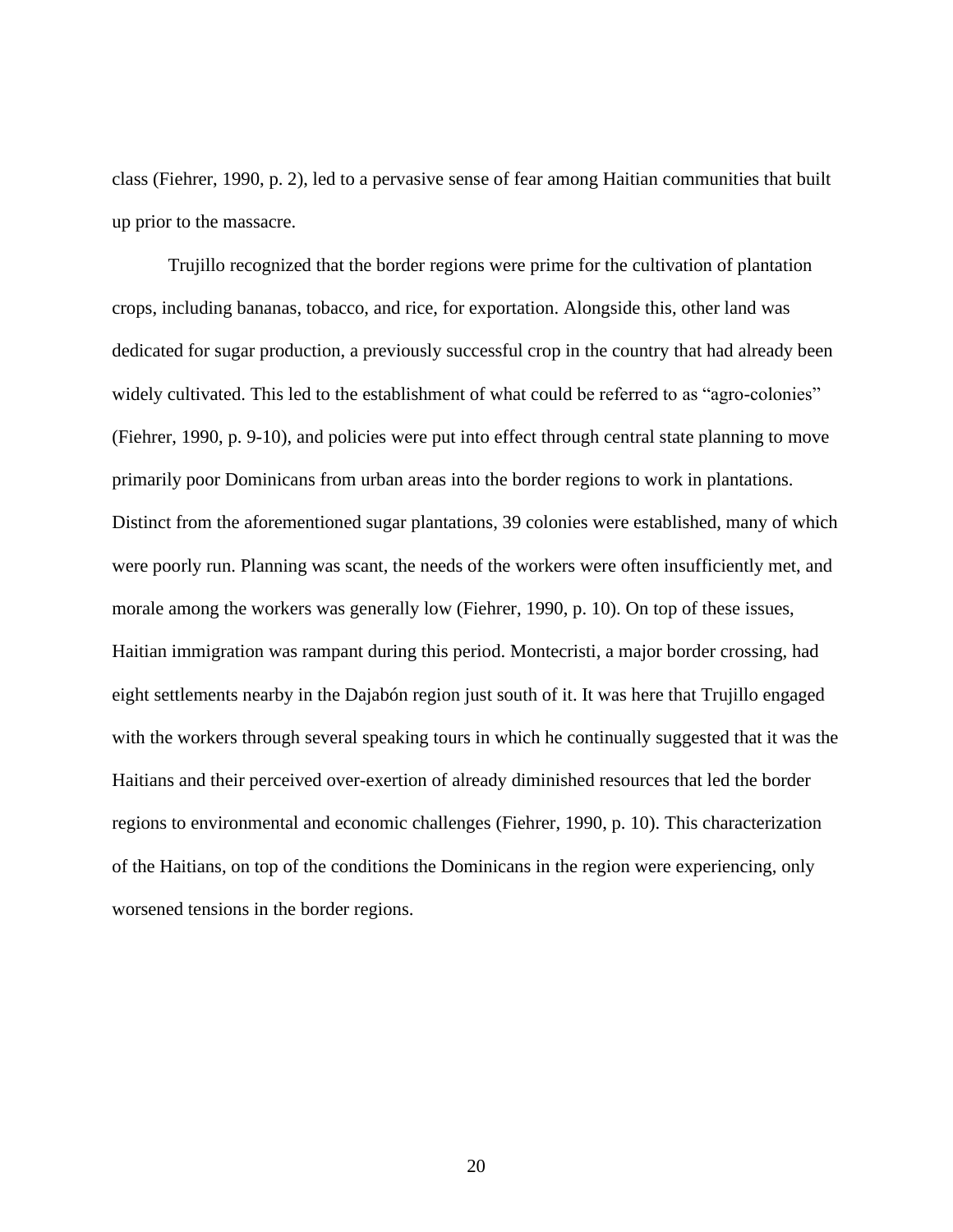### **Operation** *Perejil*

<span id="page-26-0"></span>On October 2, 1937, "Operation *Perejil*" (*perejil* being the Spanish word for parsley, a difficult word for many Haitians to pronounce due to the verbal differences between the sound of "R" between Spanish and Haitian Creole—the word's pronunciation was used often by Dominican citizens and authorities to crassly distinguish who was Haitian) ensued. Armed forces began to round up Haitians in the border regions as individuals and families were subsequently killed on sight with little to no warning. These practices were widespread during the massacre and led to the immediate devastation of local communities and their economies. Estimates regarding the number of those killed vary widely, as statistics were not accurately reported. Lowend estimates place the number around 12,000, while higher estimates stand at roughly 35,000 (Wucker, 1999, p. 51).

To further comprehend the effects of the massacre and how it shaped *antihaitianismo*, we must investigate the way in which the United States reacted just after news broke internationally. The United States during this period espoused what was referred to as the Good Neighbor Policy. This was a foreign policy initiative that the administration of Franklin D. Roosevelt espoused that sought to engage in pervasive non-interventionism across Latin America based on the principle that "no nation has the right to intervene in the domestic affairs of another for any reason" (Gilderhus, 2006). Additional incentives within the policy included an emphasis on cooperation across Latin America to foster and retain peace alongside the maintenance of regional security (Gilderhus, 2006). In turn, the Good Neighbor Policy exhibited a partiality for "stable military leaders, though not preferred" (Roorda, 1996, p. 302) to push the desires the policy upheld to enhance the means for American interests and economic activities in the region.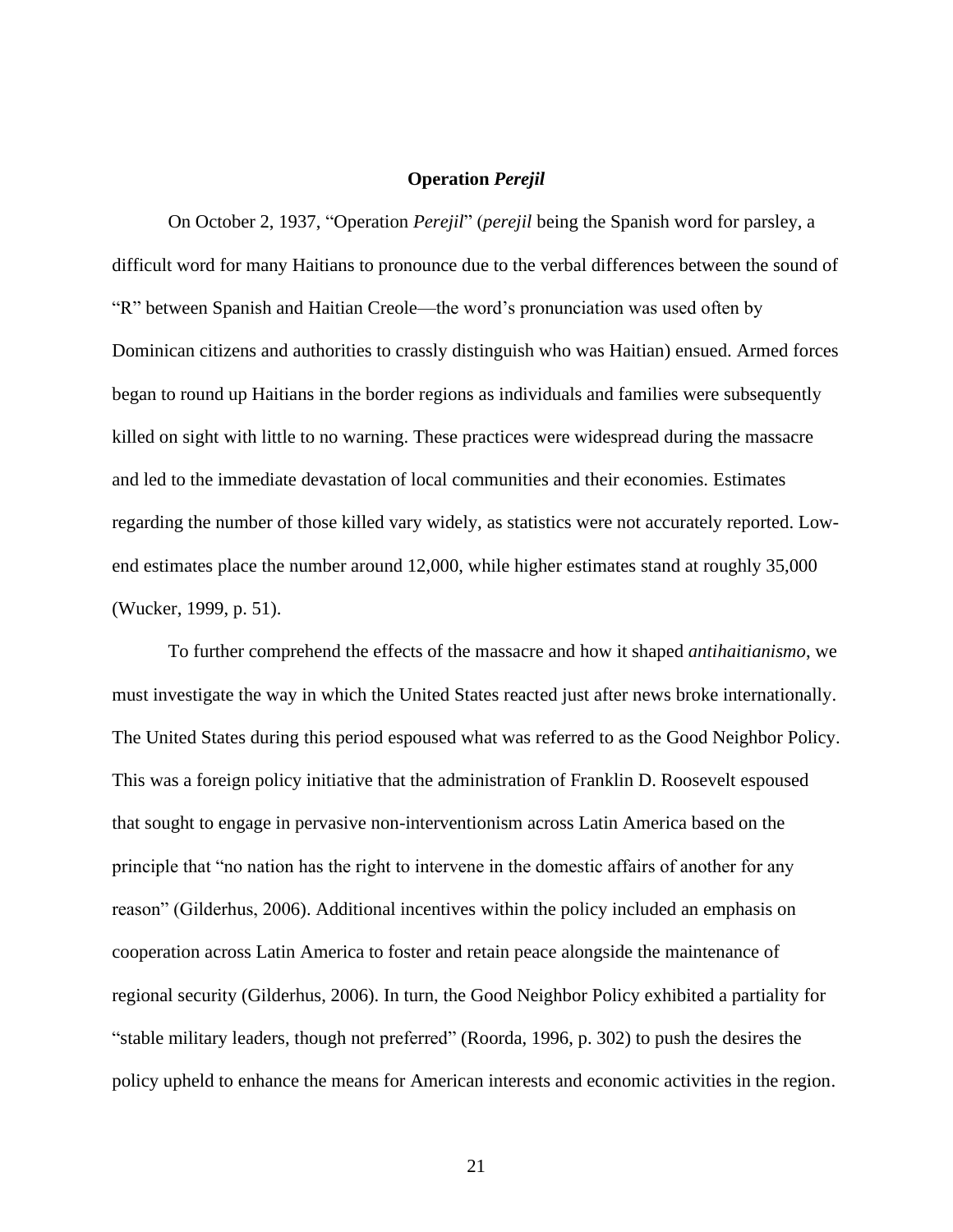Trujillo's dictatorship and the Parsley Massacre proved to be a challenge to this partiality (Roorda, 1996, p. 302).

### **Aftermath and Global Ramifications**

<span id="page-27-0"></span>The Parsley Massacre, alongside a slew of other mass killings worldwide (including the Rape of Nanking and the Holocaust), marked a period in world history marred by nationalist violence led by ruthless dictators and autocrats (Roorda, 1996, p. 302). The massacre and the ensuing diplomatic standoff between the two nations of Hispaniola and its mediators, including the United States, put the non-interventionism of the Good Neighbor Policy into limbo. The Roosevelt administration did not attempt to make public judgements on Trujillo's character following the massacre, instead pushing for a solution reached through international mediation.

However, Trujillo preferred not to engage with outside actors, instead opting to pay Haiti a large sum of money without formally admitting to any massacre having taken place. It was with this "sense of resolve" that the United States portrayed the issue as being essentially settled, considering it a victory for the United States' aims towards Pan-Americanism and the Good Neighbor Policy (Roorda, 1996, p. 303). Trujillo was additionally acutely aware of the damage he had done to his well-formed image that he had spent years cultivating. Would the world view him as a Hitler-inspired mass murderer? He did not think so, as he introduced a policy—among the other immigration incentives mentioned earlier—to accept 100,000 Jews from Germany and Austria (Roorda, 1996, p. 303). With policies such as this, the Trujillo dictatorship aimed to prevent any racist implications from being made with other policies that aimed to cover up massive injustices.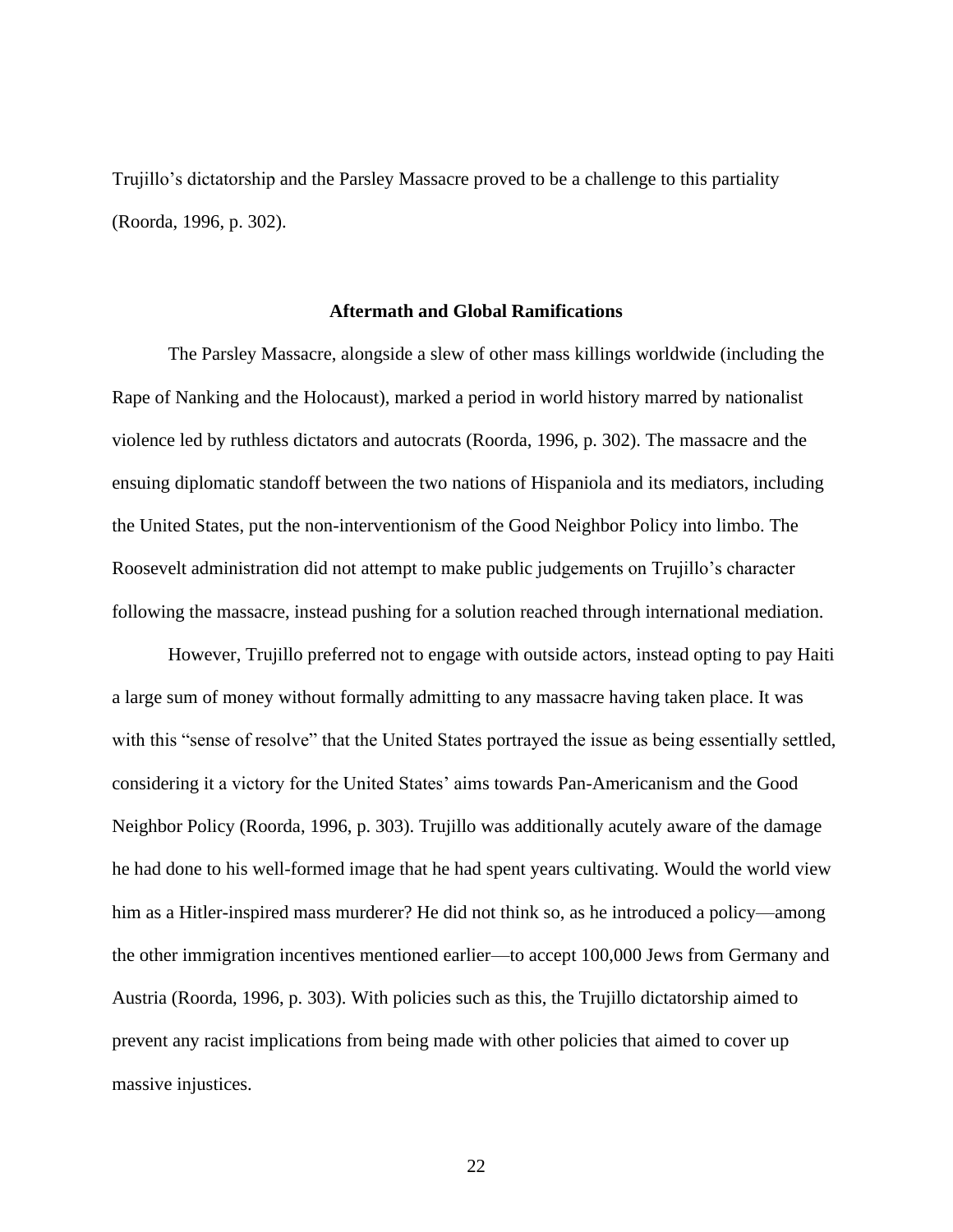With all of this being made clear, one can observe the pivotal role that the Parsley Massacre holds regarding the shift in Trujillo's policies throughout the rest of his rule in the Dominican Republic. Always striving to maintain a presentable image as a man simply aiming to retain his country's national character, Trujillo worked tirelessly to conceal his *antihaitianismo* from the world and foreign delegations. Meanwhile, Haitians in the country struggled with income inequality, economic injustices, and the fact that their community had been targeted with impunity in a massacre that the government failed to acknowledge. The legacy of the Parsley Massacre continues to be contested to this day, as the Dominican Republic acknowledges the massacre happened without specifying who carried it out in particular. Additionally, the Dominican Republic continues blames Haitians for issues the country continues to face, as they are at fault for stealing Dominican goods and land (Strongman, 2006, p. 29).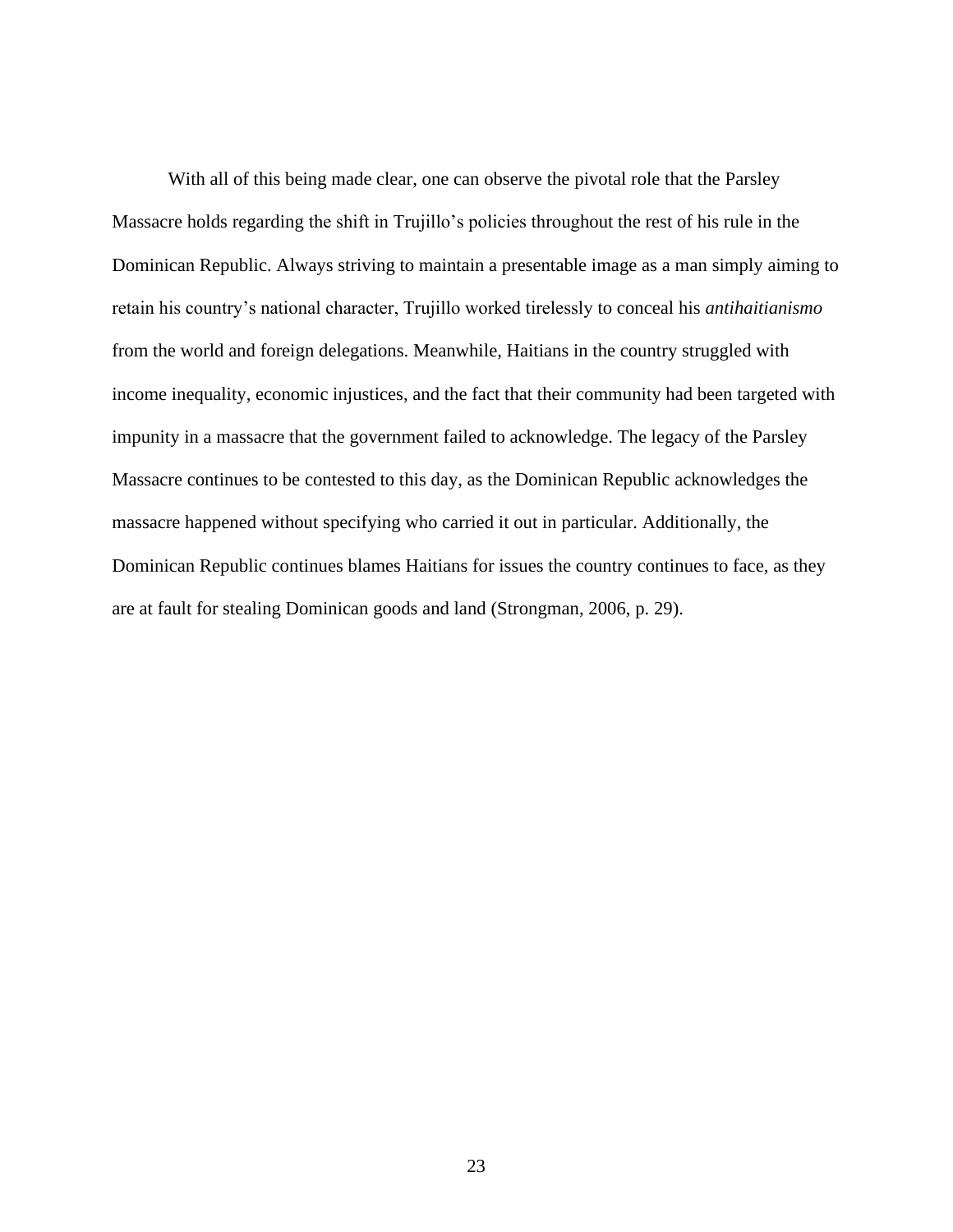## <span id="page-29-0"></span>**CHAPTER V: THE TRUJILLO ADMINISTRATION'S POLICIES**

### **Consolidation of Power**

<span id="page-29-1"></span>Rafael Trujillo was arguably the most consequential leader of the Dominican Republic in the last century, not only regarding domestic policy, but also Haitian-Dominican relations. His policies leading up to the Parsley Massacre and directly after were incredibly formative to the rhetoric that came to dominate Dominican politics throughout the  $20<sup>th</sup>$  century, one that consistently antagonized and disavowed Haitians and their influence in the country. What came to mark much of his tenure in general, however, was his superiority complex. Trujillo described himself as a "person capable of miracles and superhuman feats" (Derby, 1999, p. 96), presenting himself as the savior of his people. As his presidency extended over three decades, he attributed his presidential longevity as being part of his "special power to combat enemies and foes against all odds" (Derby, 1999, p. 96).

Trujillo and his followers additionally established a de facto one-party state. The Dominican Party (*Partido Dominicano* in Spanish), as it was called, possessed a tight grip on Dominican society and political culture under Trujillo's oversight. All adult citizens of the Dominican Republic were required to register as members of the party; this also mandated the ownership of what were called "*los tres golpes*" (the three strikes) (El Nacional, 2016). One always needed to have their personal identification card, compulsory military service card, and their *palmita*—a membership card that indicated formal membership with the party. No real ideologies existed within the party; allegiance to Trujillo and his policies were the only stated stances of the party (El Nacional, 2016).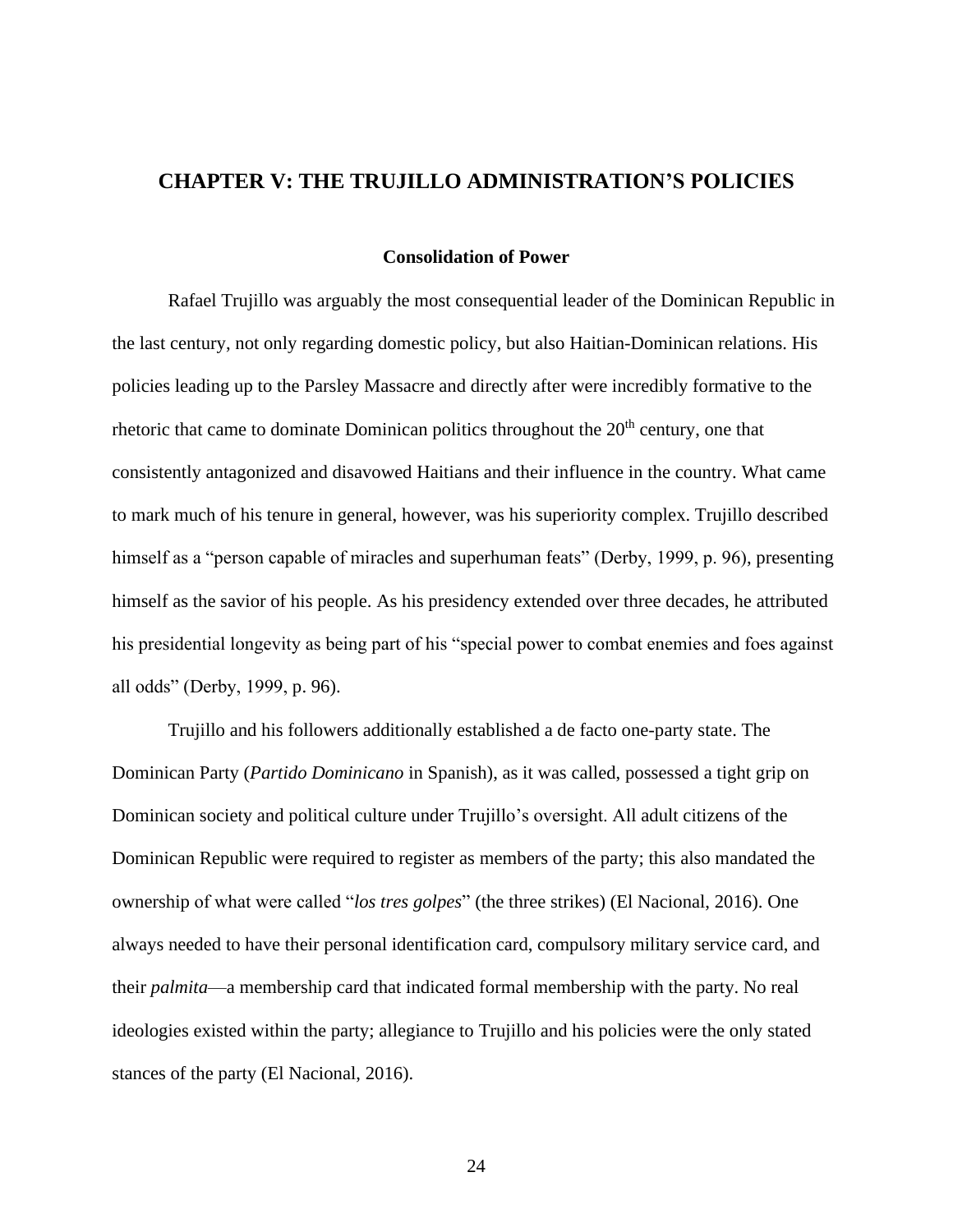### **Policies Pre-Massacre**

<span id="page-30-0"></span>Haitian-Dominican relations between 1930 to 1937 are generally considered to have been less inflamed. This was a period that Trujillo focused more prominently on expanding his power domestically. What led to Trujillo's solidification as a dictatorial leader were the events that took place in 1934, when he both promoted himself as the *generalissimo* of the country's army and faced no contestation in the election that year. He additionally manipulated crowds by hosting large gatherings where he would encourage citizens to express their fervent support for him. Trujillo then asserted that he was popular nationwide in order to push for a continued grasp on power (El Nacional, 2016). His reelection in 1934 allowed him to instigate policy changes with an iron fist against any supposed opposition. He began to form a personality cult and shaped Dominican identity policies that contributed to *antihaitianismo* on a national level (El Nacional, 2016).

Tying further into his personality cult, he renamed Santo Domingo as *Ciudad Trujillo* in 1936. In 1938, when he was eligible for reelection once again, he announced he would no longer run for office. His vice president Jacinto Peynado was nominated and elected accordingly, operating as a puppet of Trujillo's, ruling with essentially no power. With this, Trujillo sought to "dominicanize" the entire country, particularly the far reaches outside of the influence of urban centers like Ciudad Trujillo and Santiago de los Caballeros. There was a particularly strong pull to bring the influence of cosmopolitan Dominican influence to the border regions; infrastructure projects were undertaken in an attempt to unify these regions more concretely with urban areas.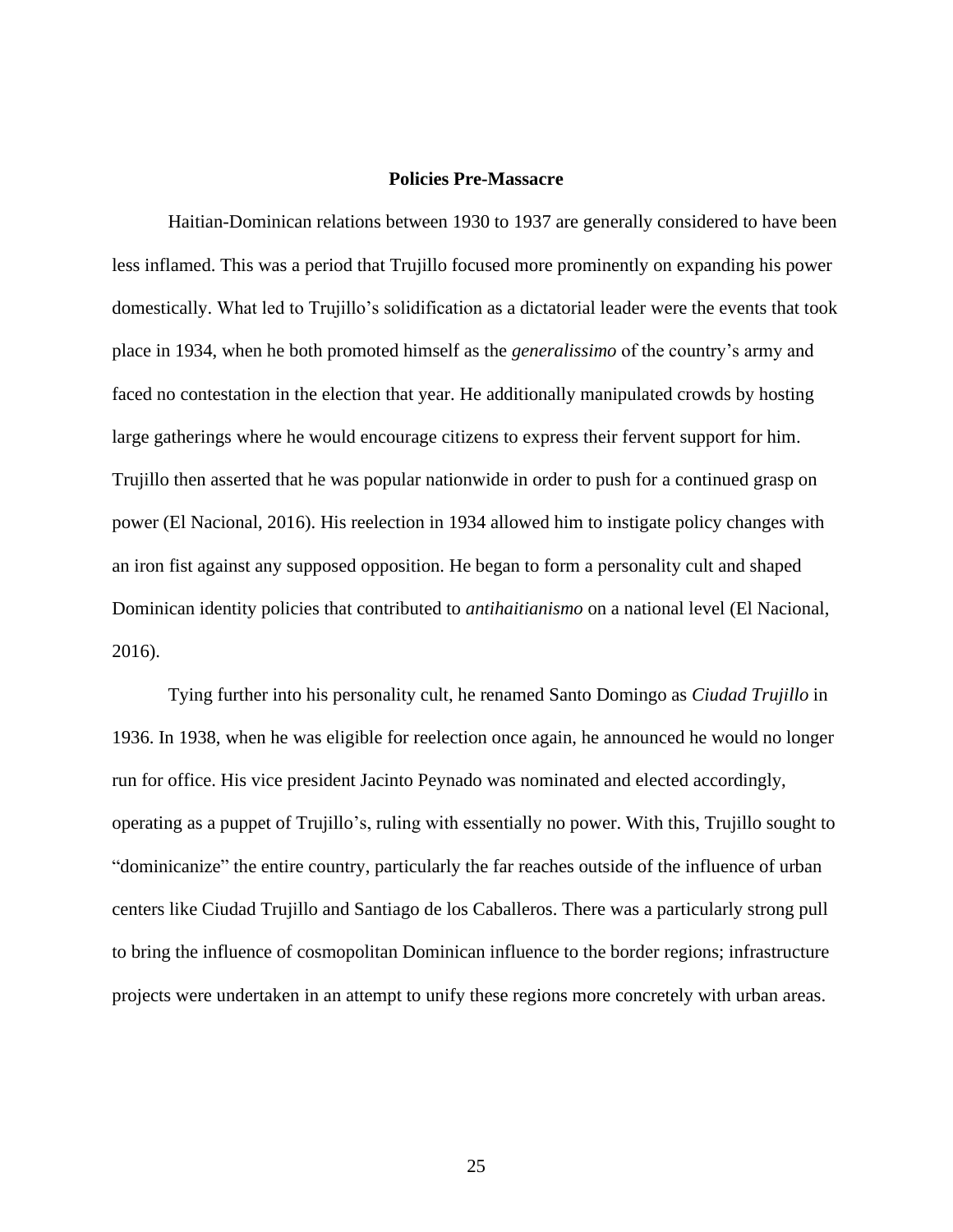#### **Trujillo's Accomplices and Policies Post-Massacre**

<span id="page-31-0"></span>As has been explained, it was the Parsley Massacre that marked the turning point in relations between not only Haiti and the Dominican Republic, but Haitians living in the Dominican Republic and Dominicans. Trujillo's borderland policies only became more nationalist in nature as he sought to shield his country from foreign—specifically Haitian influence. Among the politicians Trujillo aligned himself with that served as prominent accomplices in the creation of policy were Manuel A. Peña Batlle and Joaquín Balaguer (Sagás; Wucker, 1999). Both were paramount in the formation of *antihaitianismo* policy and rhetoric post-Parsley Massacre, and they fundamentally shifted the thinking of millions of Dominicans as Haitian culture and influence came to be viewed as inferior and, in essence, harmful.

Peña Batlle, alongside Trujillo, engaged in the reformation of history within the Dominican Republic and relations with Haiti, distinguishing Haitians as vicious and against the values that Dominican culture upheld. Among the many public speeches Peña Batlle gave to reinforce *antihaitianismo* and *dominicanidad*, his speech titled "*El Sentido de una Politica*" given in the border town of Elias Piña outlined the state's stances on Haitian influence, detailing the "undesirable" nature of Haitian immigrants and how they cannot "represent for us any ethnic initiative" (Sagás, 1993). Trujillo continued enforcing border strengthening policies that eradicated any semblance of Haitian cultural influence within the border regions through efforts like these. Peña Batlle defended Trujillo's policies for decades, continuing to distort historical events, particularly conflicts between the two countries. He redefined the standing strife between the two countries as "the modern version of the old conflict between the invading French buccaneers and the Spanish authorities" (Sagás, 1993). Peña Batlle also connected the Haitian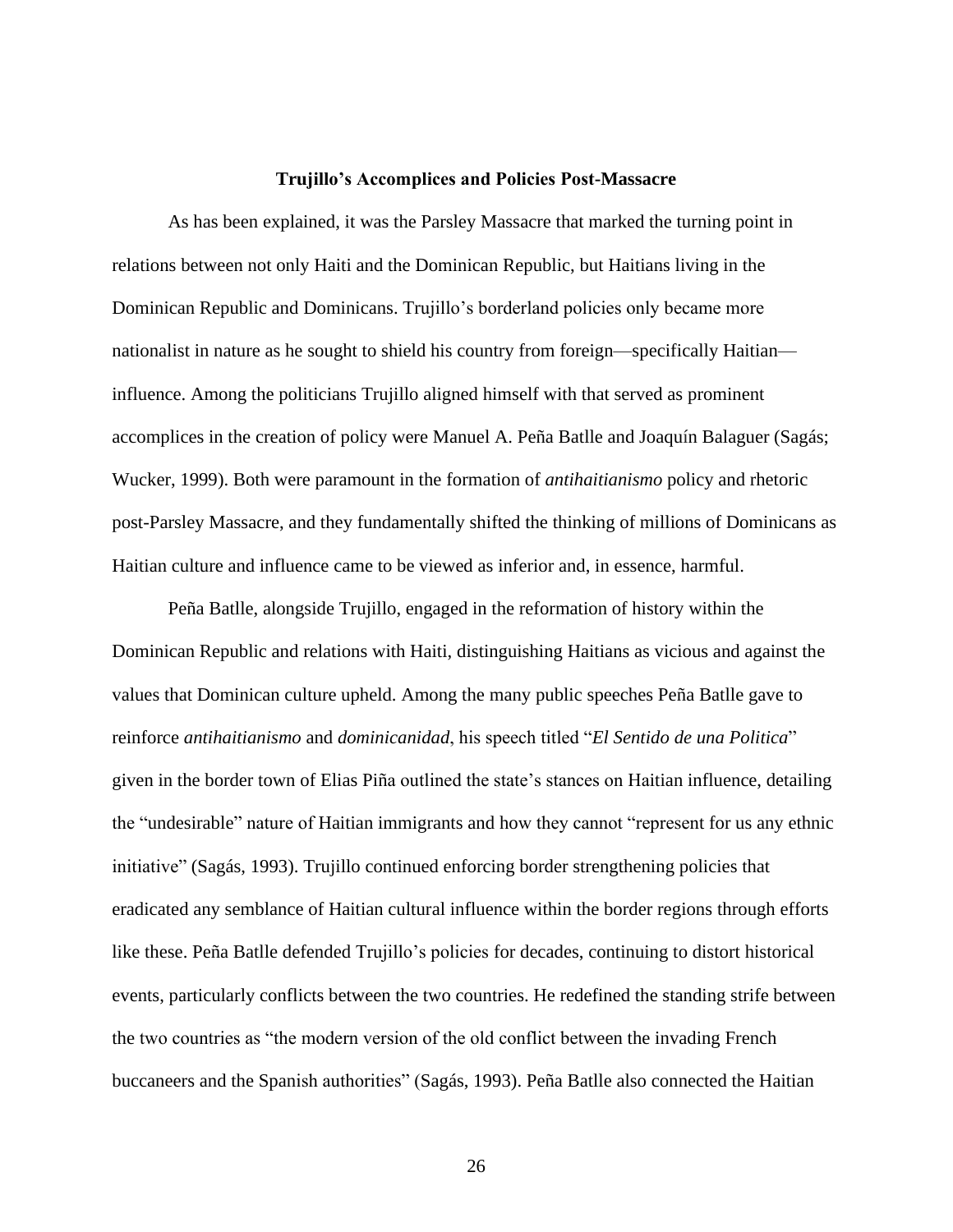migrants of the time with the French colonists and invaders of the past. For instance, he referred to Haitian migrants and their movement into the country as reminiscent of the French's antagonistic mentality of wanting to conquer all of Hispaniola and ultimately eradicating all Spanish culture and presence on the island (compared to Dominican culture of the time) (Sagás, 1993). With this inherently incorrect comparison between two fundamentally different groups, Peña Batlle defended Trujillo's authoritarianism as necessary in the face of "Haitian expansionism" and proceeded to question how places like Cuba could exist without realizing how Haitians were doing the same to them at the time (Sagás, 1993).

Alongside Peña Batlle, Joaquín Balaguer was another staunch Trujillo apologist that was consequential to Trujillo's retention of power (Wucker, 1999, p. 53). Balaguer penned *La Realidad Dominicana* (1947), which is regarded as the finest work of pro-Trujillo propaganda (Sagás, 1993). It defined the Dominican Republic's right to defend its border and cultural omnipresence. Overall, he defended Trujillo's policy regarding Haiti to no end, serving as a strong ideological ally that upheld the dictator's values above all else (Sagás, 1993). As Balaguer explains, "There is no reason of justice nor of humanity that can prevail over the right of the Dominican people to subsist as a Spanish nation and a Christian community" (Balaguer, 1947). It is clear with this statement that the Dominican Republic during this period was not purely concerned with upholding its culture or its religious emphasis on Catholicism, as Haiti was also a predominantly Catholic nation.

As Balaguer continued, "The problem of race is, by consequence, the principal problem of the Dominican Republic. If the racial problem is of great importance for all countries, for Santo Domingo, by the reasons already mentioned, this issue is of an immense significance,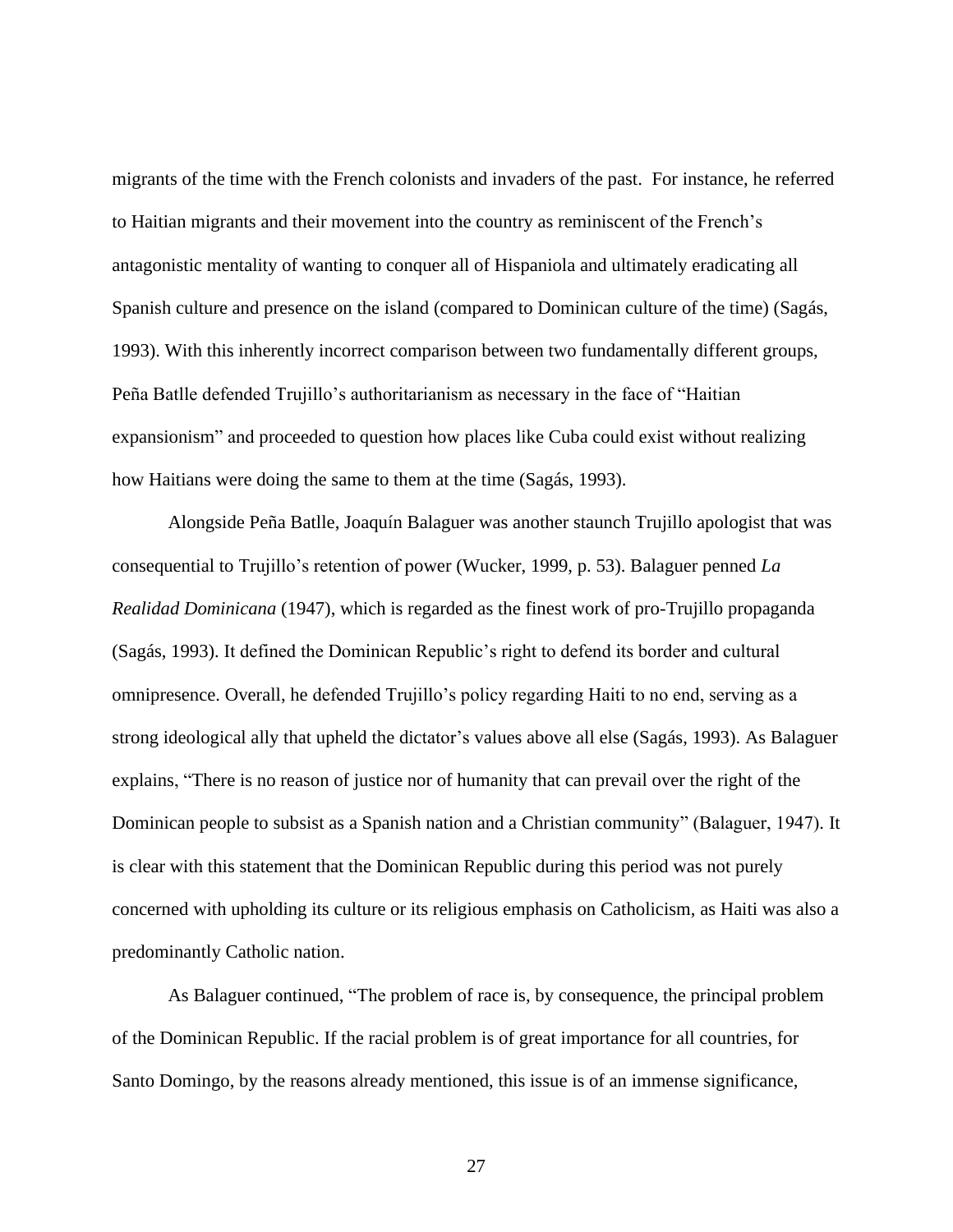since on it depends, in a certain way, the very existence of the nationality that for more than a century has been struggling against a more prolific race" (Balaguer, 1947). Trujillo and his affiliates' racist intents are immediately made clear through this summary of his intent to retain Dominican racial superiority over Haiti. This was achieved through characterizing Haitians an ethnic group that has been continually vetted against the Dominican Republic's historical hegemony in Balaguer's eyes. This demonstrates why Balaguer stood out among Trujillo's highranking supporters. He was renowned for defining Trujillo's policy in manners such as this, expending support for Trujillo's policy through his dictatorship and membership with the *Partido Dominicano* (Sagás, 1993).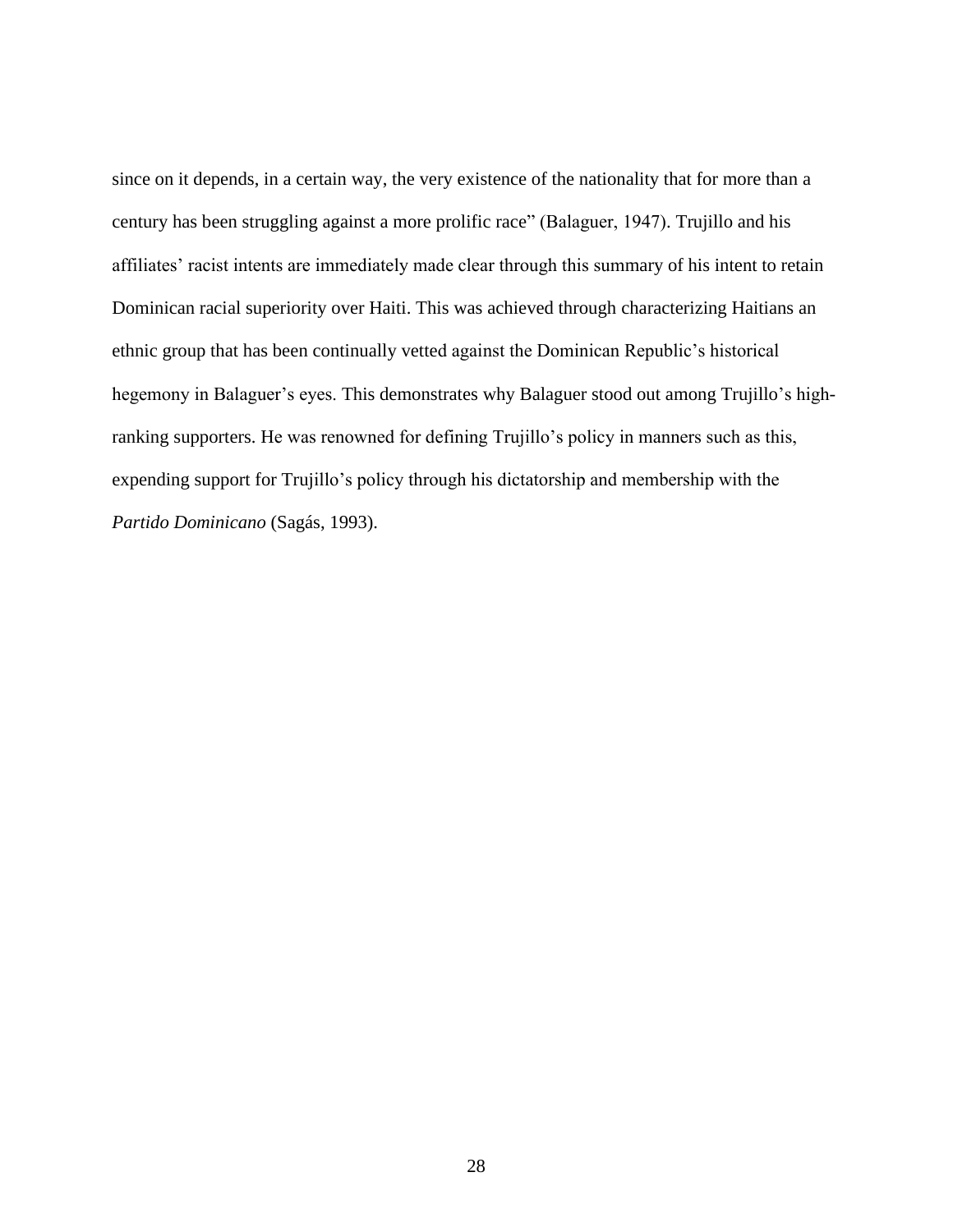## <span id="page-34-0"></span>**CHAPTER VI: A MODERN-DAY STATISTICAL ANALYSIS**

Based on the above historical analysis, statistics can now be analyzed to observe the ways in which policies from the Trujillo era have affected the living conditions for Haitians in the Dominican Republic in recent years. Immediately, one can observe on a macro level a strong disparity in development between rural communities and urban communities in the Dominican Republic. Additionally, there are distinct differences in the quality of life for Haitians living in rural areas, particularly along the border regions, and those living in cities. Finally, largely because of the legacy of *antihaitianismo*, the most prominent gap is in living standards between Haitian Dominicans and Dominicans. Alongside this, I will analyze trends in discrimination against Haitian Dominicans through data related to citizenship and documentation. With these trends being made clear, I will then inspect statistics on the information at hand to gain a more comprehensive understanding of why the communities, as they exist today, reached this point and why the disparities that exist exhibit themselves in the way that they do.

### **Human Development Index: Regionally Analyzed**

<span id="page-34-1"></span>Analyzing the Human Development Index (HDI) and the corresponding scores for the Dominican Republic's nine geographic regions makes it immediately clear that the Dominican Republic's border regions stand out as among the least developed regions of the country (Image 2).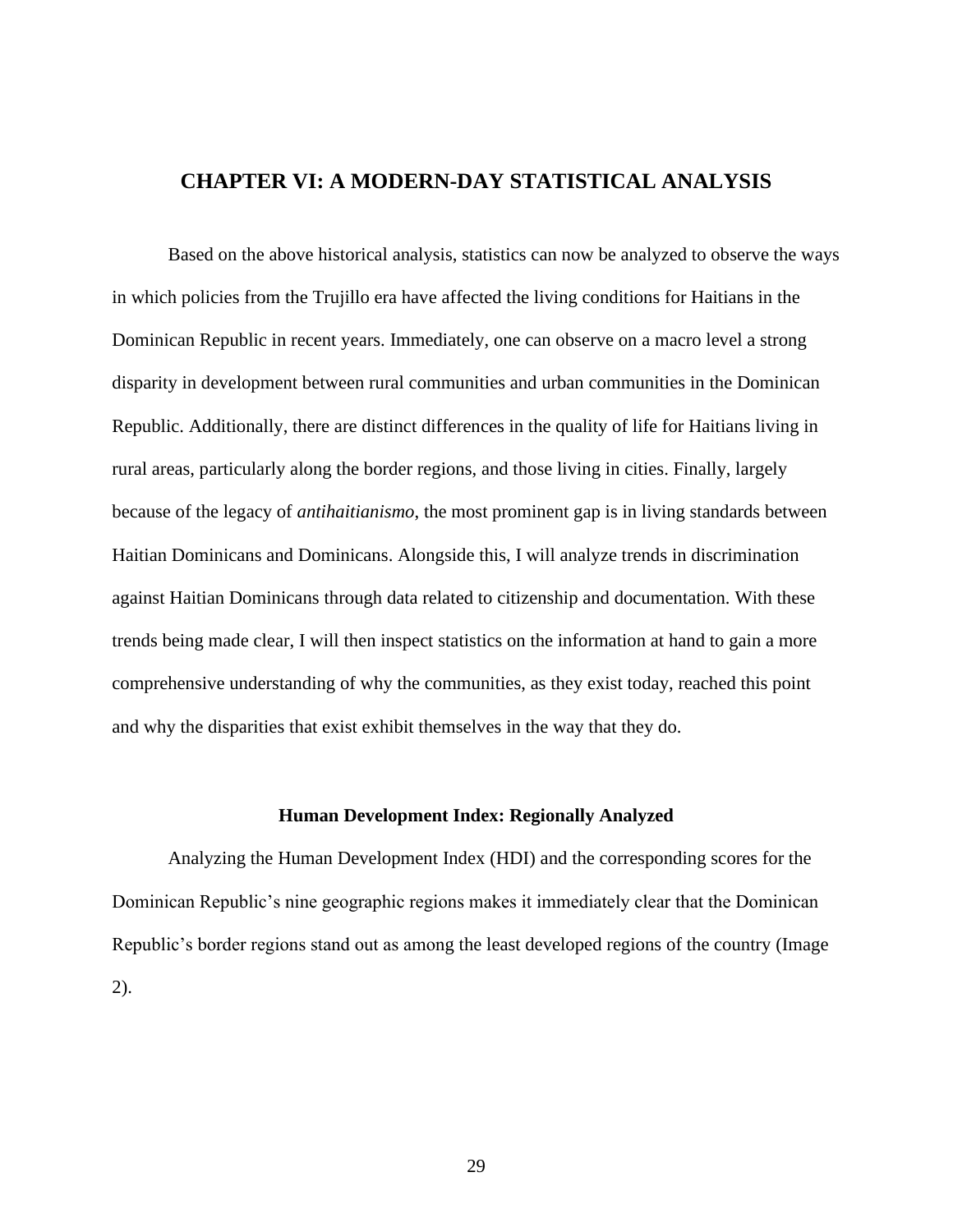

Image 2 A map of the Dominican Republic's nine geographical regions and their levels of development visualized; darker green indicating a higher HDI score and lighter green to yellow indicating a lower HDI score (Global Data Lab, 2019)

The Human Development Index takes a cumulative look at an assortment of indicative measures of statistics generally related to education, per capita income, and life expectancy to create a score that aims to provide an overview of the general quality of life in a place. Applied most commonly to countries on a national level, it can also be used to gauge quality of life in subnational entities, cities, and even neighborhoods. Higher life expectancies, per capita income, and a greater number of average years in formal education will contribute to a higher HDI score; lower scores for each statistic will result in a lower HDI score. With this, one can observe a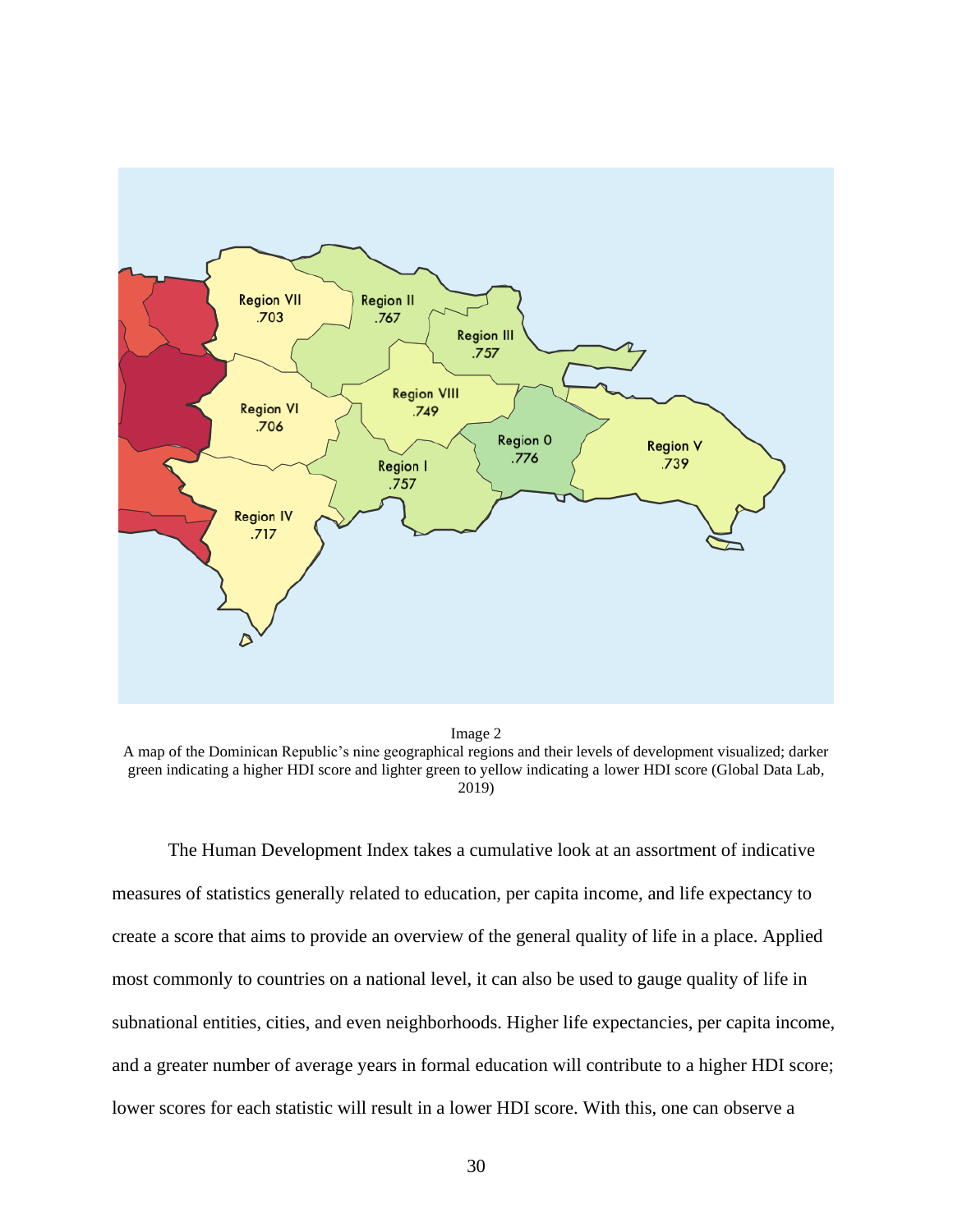direct relationship between the statistics and evaluating a general understanding of development in a place.

The Dominican Republic's geographic regions and their boundaries stem largely from historical organization. They are each broken down from historic regions—Cibao, Sur, and Este/Sureste. The nine regions within these historical regions are most often used for statistical analyses on a subnational level in the Dominican Republic, but most particularly for development, as can be observed here. This allows for a more localized level of analysis that is not as broad as the historic regions with regard for the rural/urban divide that exists in the country. As mentioned previously, the country exhibits a stark disparity in income and development between rural and urban communities. This is most evident within the rural communities along the border, as seen in Image 2.

To break down individual scores to compare development across the country, one can see that the most developed region is Region 0, consisting of the National District and Santo Domingo's outskirts and the surrounding areas, standing at a score of 0.776 (see Image 2). Region II, in which Santiago de los Caballeros is located, has the country's second highest regional HDI score at .767. Region I, directly west of Region 0, stands just below it at a score of 0.756. The three border regions, as can be observed from the graphic above, are the least developed in the country, standing at scores of 0.717 (Region IV), 0.706 (Region VI), and 0.703 (Region VII) (Global Data Lab, 2019). It is clear from previous analyses that this disparity in development is directly related to policies that have oppressed the Haitian minorities residing in border regions. As indicated with the historical breakdown above, it was the Parsley Massacre that initiated the changes in policy that led to the continued oppression of Haitians in the region,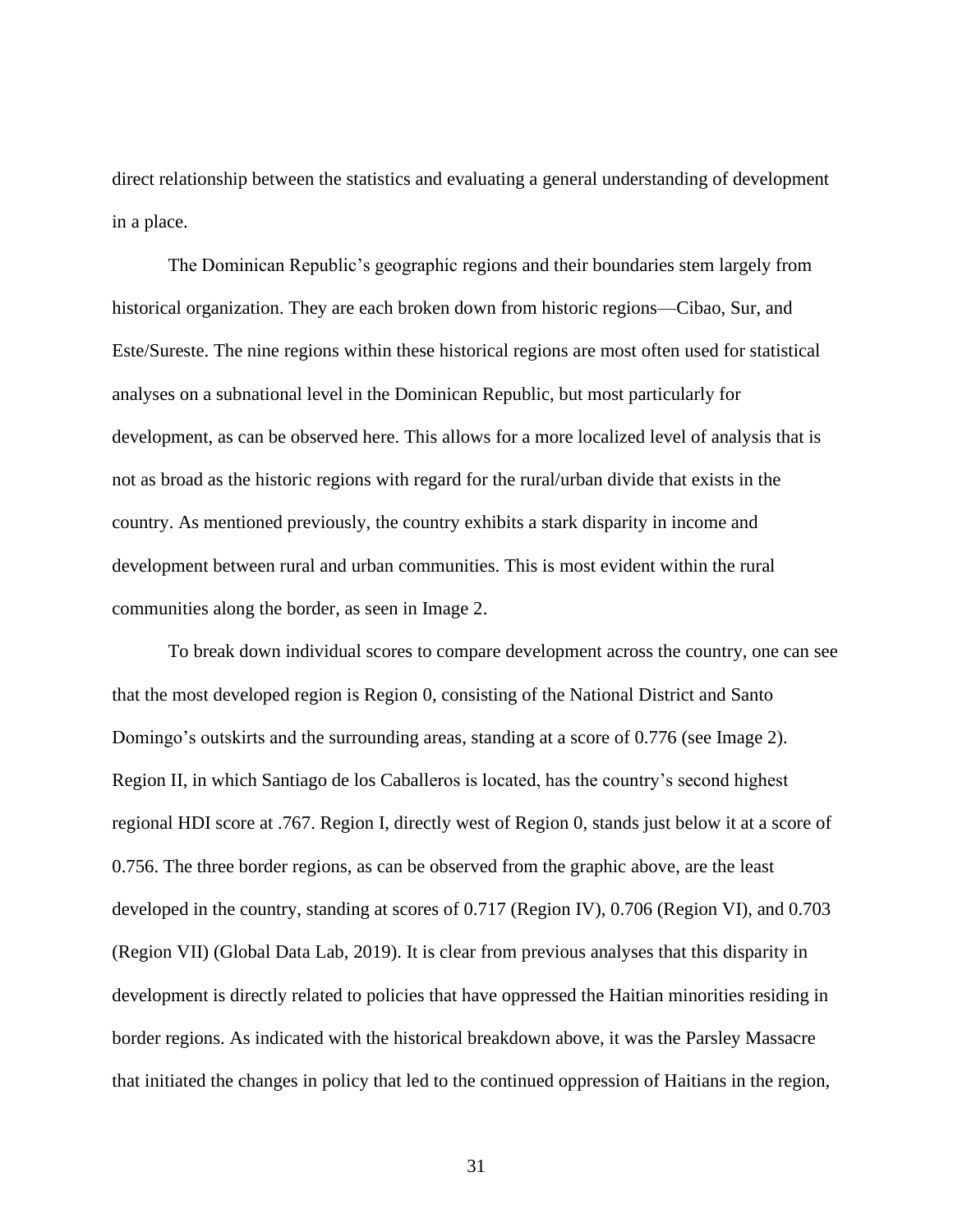wiping out communities that drastically shifted the way of life for thousands in the border regions and disrupting development and economic activity in the region profoundly.

Alongside rural poverty being a general trend across much of the Dominican Republic, this leaves these border regions at a disadvantage developmentally today when compared to urban areas like Santo Domingo because they are disconnected from essential economic and logistical resources. As mentioned before, there was little change in these regions despite Trujillo's efforts to nationalize the region under a Dominican identity and developing roads in the border regions to unify the area to the rest of the country. Trujillo continually attempted to quash Haitian cultural influence and populations in the area, but the region is constantly experiencing immigration from the country directly adjacent.

What additionally compromises development in the border regions are natural disasters that have plagued the Caribbean for much of the region's history. According to data from the Global Facility for Disaster Reduction and Recovery, the Dominican Republic has experienced disaster losses at an estimated \$420 million per year (0.69% of the 2015 national GDP) during the span of time between 1961 to 2014 (GFDRR, 2019). Alongside rapid urbanization and poor management of natural resources, particularly in regions with limited legal reach, these problems are drastically exacerbated and affect these regions of the country most significantly. The border regions are especially prone to this with their mountainous terrain; earthquakes, floods, and landslides after hurricanes devastate rural communities nationwide and have been widely documented.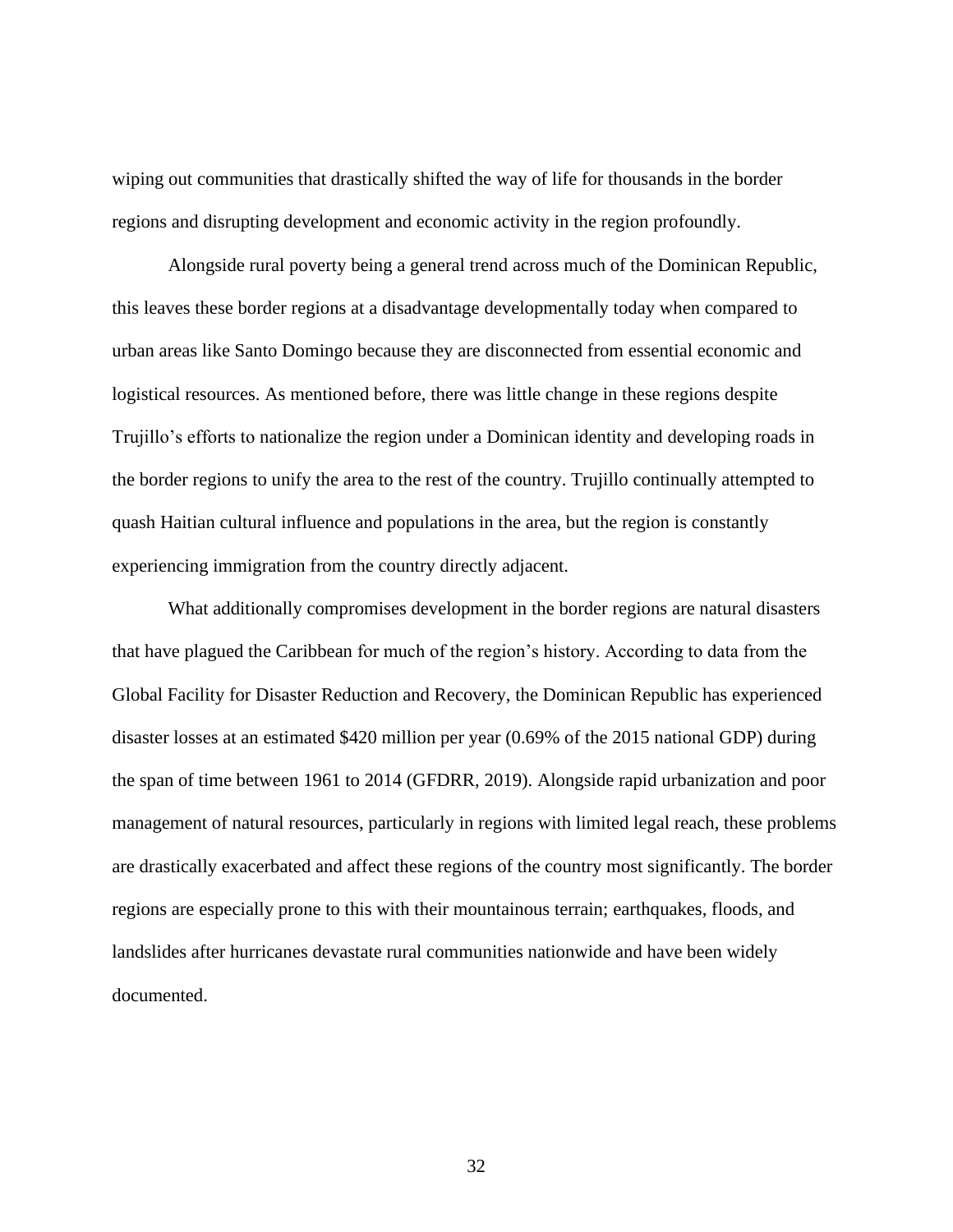### **An Analysis of Recent Migration Data**

<span id="page-38-0"></span>With this, one can also take the historical context alongside recent findings regarding the citizenship status of Haitian Dominicans to acquire a more comprehensive understanding of systematic oppression and discriminations by the Dominican government. Here, one can observe the findings from a 2015 study (Ribando Seelke, Margesson, and Taft-Morales, 2015) that breaks down the issue of citizenship and the debate related to it, tying into the historical problems that have been analyzed above (Image 3).



#### Image 3

These findings summarize data from two groups—those born in the Dominican Republic to migrant parents and those born outside of the country who migrated to the country. Within the group of those born to migrant parents in the country, there are two subgroups: those that had Dominican documentation and who have never had Dominican identification documents (Ribando Seelke, Margesson, & Taft Morales, 2015).

It is clear from these findings that those born in the country without documentation

(Group B) are significantly less likely to have applied for documentation (roughly 4.4%) than

those have immigrated to the country (57.7%) (Ribando Seelke, Margesson, and Taft-Morales,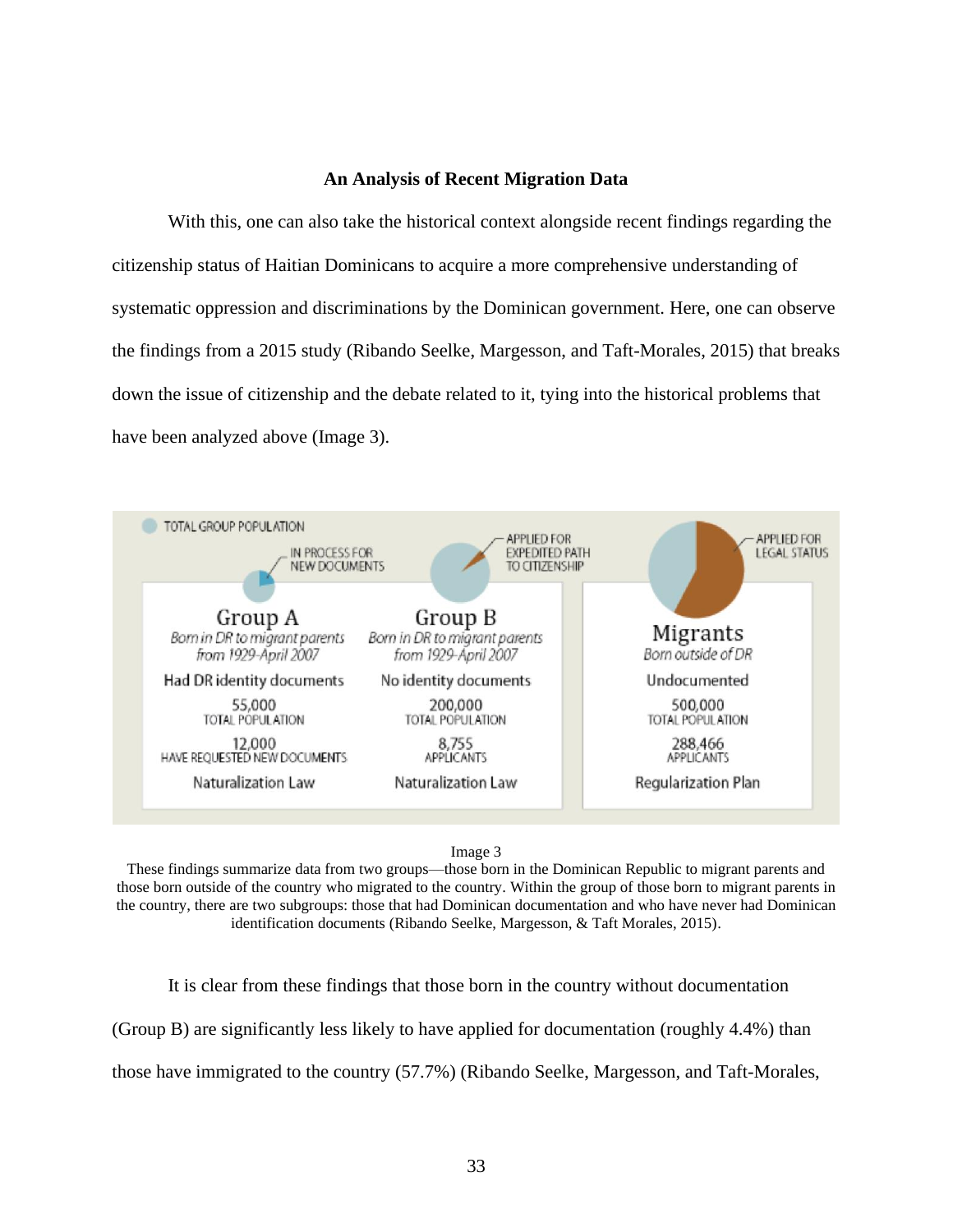2015). With these statistics in mind, one then needs to contextualize why these results were found. With that, I will now frame the study within the events that occurred beforehand and how the statistics were gathered.

As has already been made clear, immigration from Haiti to the Dominican Republic goes far back between the two countries' history, and recent surges have led to heightened tensions between the two, particularly considering how large the groups of Haitian migrants have been with recent problems in Haiti. It was after the surge in migration after the 2010 earthquake that a Dominican Constitutional Tribunal ruling in 2013 called into question the legal status of Dominicans of Haitian descent, particularly those born to parents without documentation. With this ruling, the Dominican government would then take action against children of undocumented immigrants with regard for their status, whether they would be rendered stateless by the government, and, in turn, whether or not they would be deported to Haiti. This was problematic, as Haiti—a country with struggling infrastructure and overcrowded cities—would face challenges with accommodating a surge in residents.

This ties back into the frequently discussed issue of the presence of Haitians in the Dominican Republic and brings into question how previous discriminatory legislation passed by the Dominican government contributed to the 2013 ruling. The policies churned out by the government over the last century have resulted in a pockmarked system that leaves different groups of Haitians—either of descent or having recently migrated—in the Dominican Republic with wildly differing legal statuses, as is evident from the findings of Ribando Seelke and colleagues' study. Nationality laws frequently clash and contradict each other, leading to abundant legal misfires and general uncertainty as more migrants enter the country. These issues,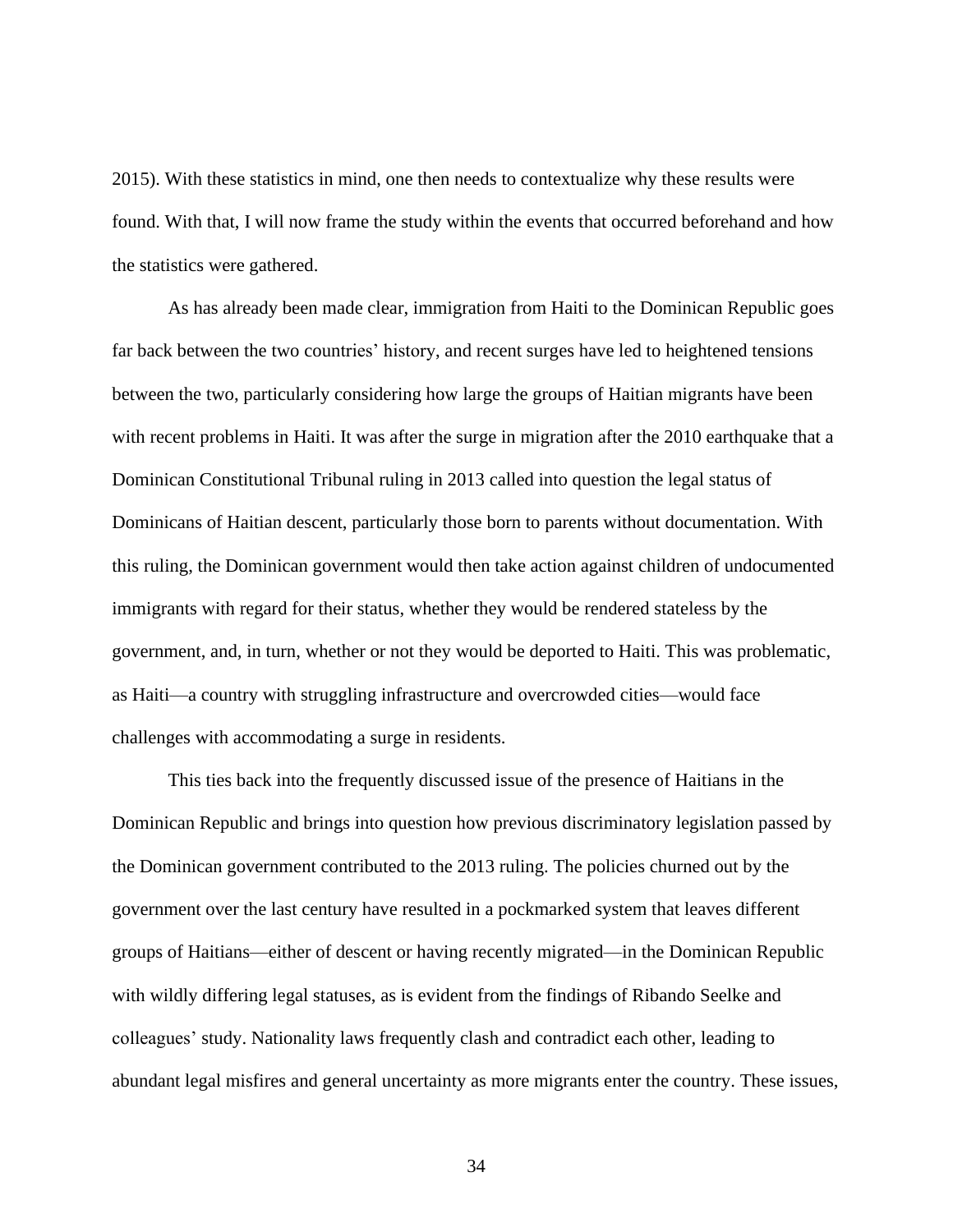tied into a tradition of discriminatory policies and views towards Haitians in the Dominican Republic, have led to a system that has essentially failed hundreds of thousands of people, once again showcasing the abundance of problems internal to the Dominican government.

To return to the statistic referencing Group B—children of immigrants without documentation—the Dominican government experienced pressure from the United States and other governments to provide legal resolve for those that fell within Group B. The governments of foreign actors like the US and others exuded pressure over this entire situation with its potential for vast human rights abuses, particularly regarding the potential for mass deportations to Haiti. Those who met the criteria to be included in the group were given a legal priority status to register for an expedited path to citizenship by February 1, 2015, having 18 months to register. That 4.4% previously mentioned was the percentage of people within Group B that registered prior to the deadline, but as of the time that the findings from the study were published, it remains unclear what will happen to the remaining 95.6% of individuals that still are a part of Group B that did not meet the deadline.

As can be observed, the statistic for those who have requested new documentation among Group A is relatively low, and the statistic for those in Group B that applied for the expedited path to citizenship is even lower. Why is this? Returning to the information provided in Chapter II regarding *cédulas*, those in the farming labor force were incredibly dependent on this documentation. Operating under a deeply flawed system that made assumptions based on one's appearance and background, often based on crude and incorrect judgements, it is understood that the legacy *cédulas* left for many Haitian Dominicans is tarnished at best. Subjecting a sizeable minority in a country to a registration system that served them poorly and categorized them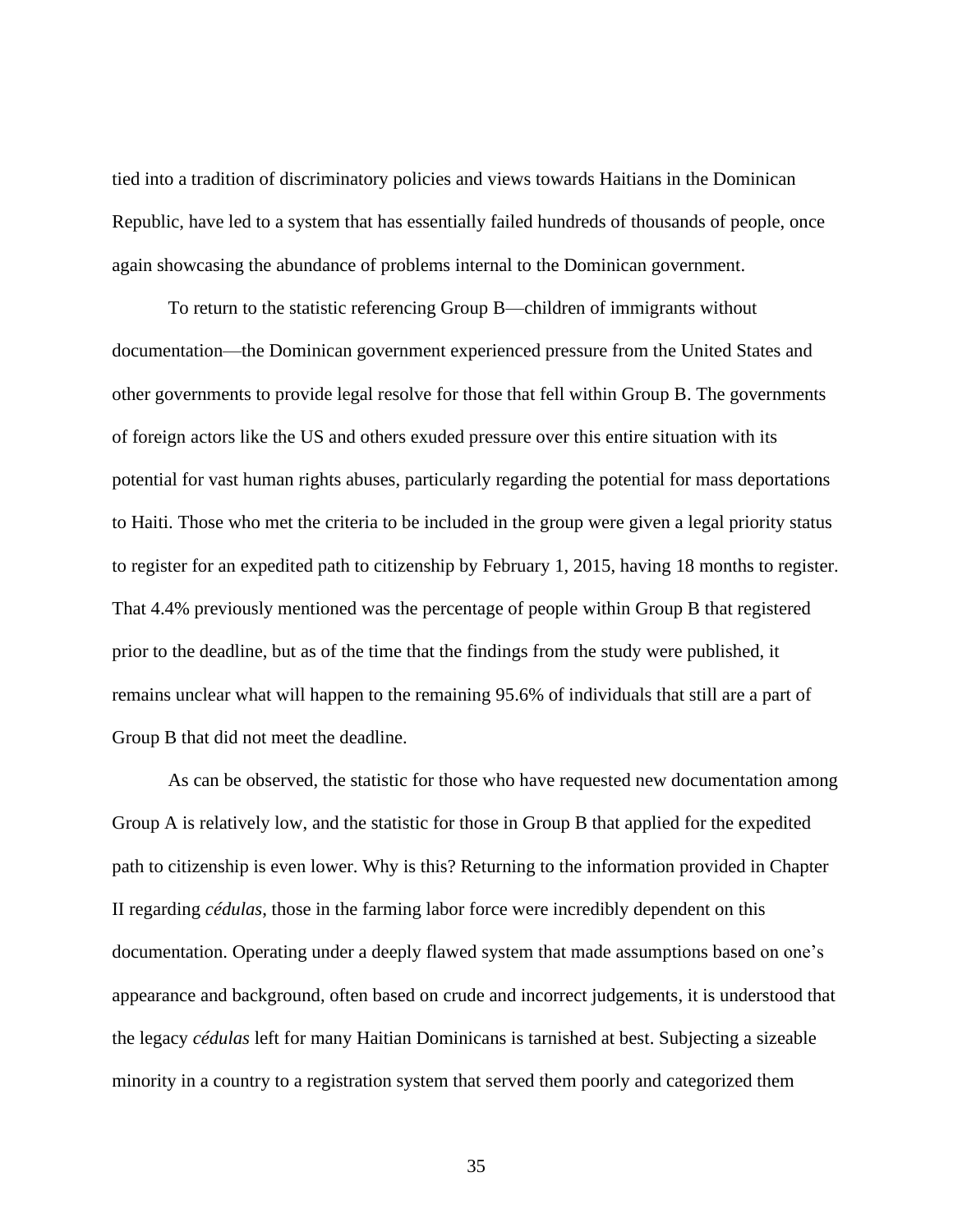incorrectly guaranteed a sense of distrust among the group of the method that was used to legally legitimate their participation in the economy. Without a doubt, this was among the most demeaning tactics the government utilized.

Additionally, the inability of the government to aid the Haitian *cédula*-owning sugar workers also contributed to the low statistics among Groups A and B. As was explained in Chapter II, problems were common, and the government essentially provided no assistance for issues related to *cédulas* despite their relative importance at the time. Additionally, as stated in Chapter II, there even existed a heavier reliance among sugar workers on their employers—the leaders of the sugar plantations—than the government as a result of the government's inability to address problems many Haitians had with their *cédulas* and other documentation. A lack in trust in the government is a definite way to erode faith in its abilities. With the Trujillo's antagonistic stances towards the Haitian minority in the country, particularly during the period in which *cédulas* and documentation were so important, it is no surprise that the percentage of individuals in Group B is so low proportionately.

It is also clear from the statistics and the contextual information provided by Ribando Seelke, Margesson, and Taft Morales's 2015 study that the stances of the Dominican Republic after this data was gathered continues to affirm the negative way in which the government views Haiti in a broad context. Even long before the Trujillo dictatorship, as made clear from the previous historical analyses, the Dominican government has viewed Haiti as the source of many of the Dominican Republic's problems.

The proposed solution to deal with the unregistered immigrants and children of immigrants in the country, said the Dominican government before backlash from the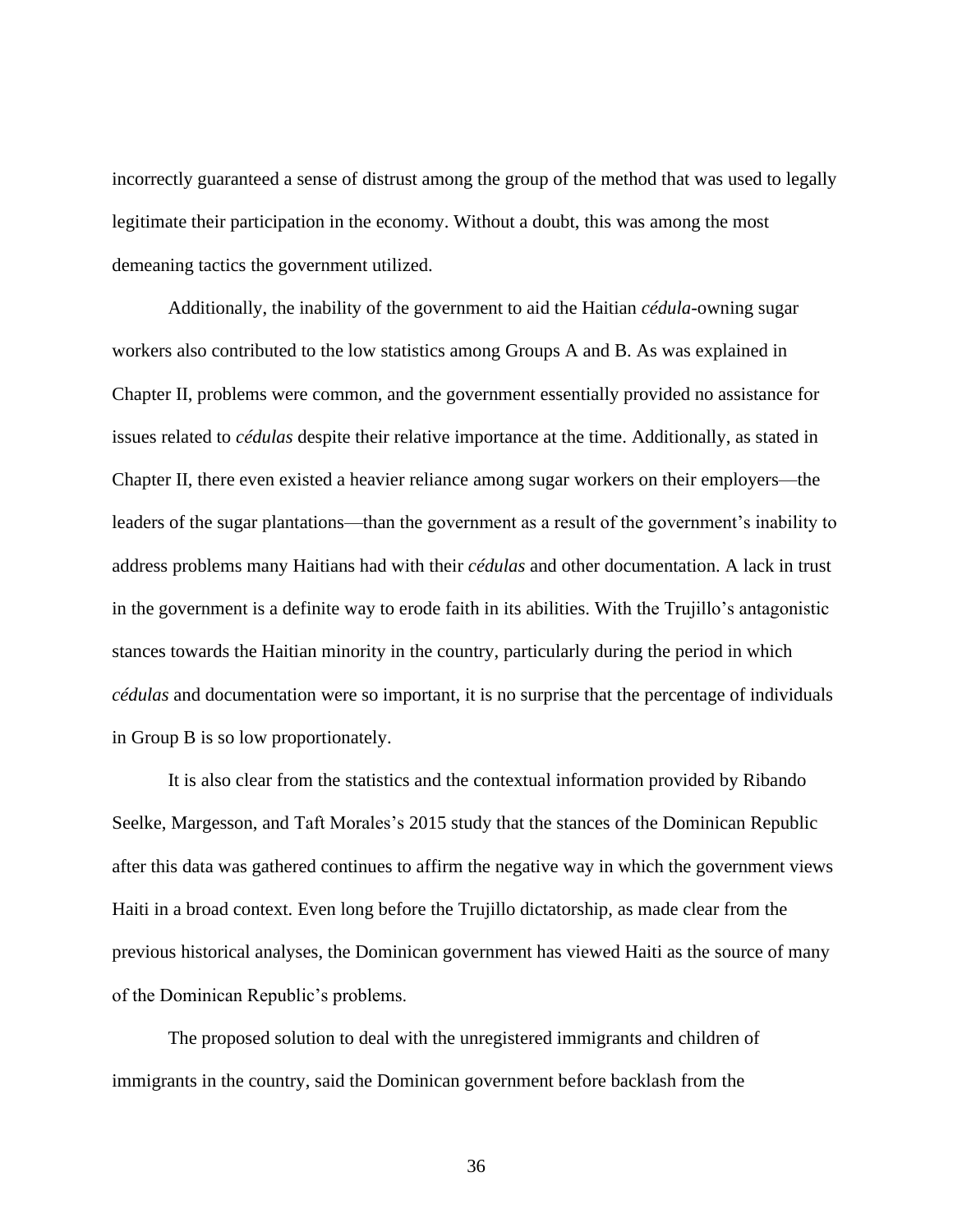international community, was to potentially deport all those who were unregistered back to Haiti. Haiti is a country largely unfit to accommodate such a large influx of people on such short notice over an accelerated period, and many Haitians that would be subjected to a policy like this have been established in the Dominican Republic for an extended period. Deportation to Haiti would result in the propulsion for many into a culture and environment with which they may be partially or fully unfamiliar. A government cannot make simple generalizations in the way the Dominican government has for centuries about a group and expect those subjected to their policies to cooperate or engage with their proposed requirements.

Although efforts have been made to attempt to provide a solution for those living in the Dominican Republic with a compromised status regarding their background or citizenship, not enough has been done. Negative perspectives abound within the legal realm because of a challenged legacy relating to immigration and cultural relations, particularly those of Haitian descent. Life continues to be challenging for Haitian Dominicans and recent Haitian immigrants, with different individuals from differing backgrounds encountering discrimination due to the lack of understanding of communities that are poorly defined and inadequately recognized by the Dominican government.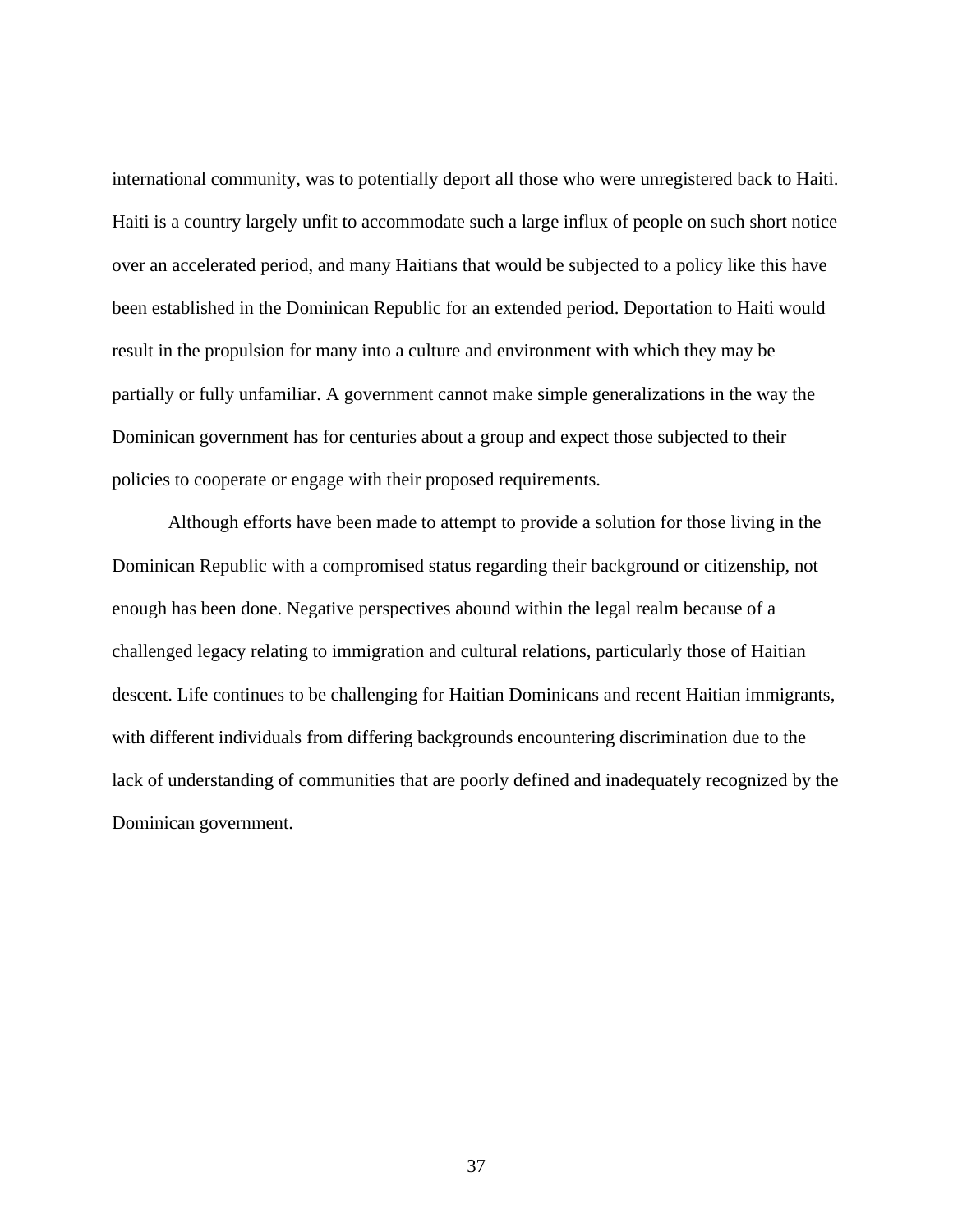## **CHAPTER VII: DISCUSSION AND CONCLUSION**

<span id="page-43-0"></span>With clarity, connections can made between the historical context provided, the literature that has been analyzed, and the statistics that have been broken down. *Antihaitianismo* runs deeply through Dominican politics, and a culture that is generally intolerant of Haitians and their presence in the country continues to exist. This is incontestable; the government continues to have issues with providing adequate services and legal recognition for those of Haitian descent living in the country. Though rampant antagonism is not as prevalent as it was through the mid-20<sup>th</sup> century, the remnants of these cultural and political behaviors continue to have ripple effects to this day through the passage of legislature and general cultural attitudes among Dominicans.

What must be questioned once again, however, is how historical developments, particularly those related to the rule of Rafael Trujillo, have led to a generally challenged state of living for Haitians in the Dominican Republic today and how the effects of his rule continue to resound to this day. The findings presented in this thesis affirm with resounding clarity that Trujillo's fervent disdain for Haitians, discriminatory policies, cultural clashes, and a brutal massacre along the border with Haiti drastically worsened living conditions for Haitians in the Dominican Republic, which is still the case to this day.

Historical analyses are perhaps the best means to understand the development and cultivation of *antihaitianismo* in the Dominican Republic, particularly leading up to and during the Trujillo presidency. Stemming from cultural and political tension predating independence in both countries on Hispaniola, the continued exchange of power between Saint-Domingue and Santo Domingo essentially doomed the two countries to have soured relations into the future.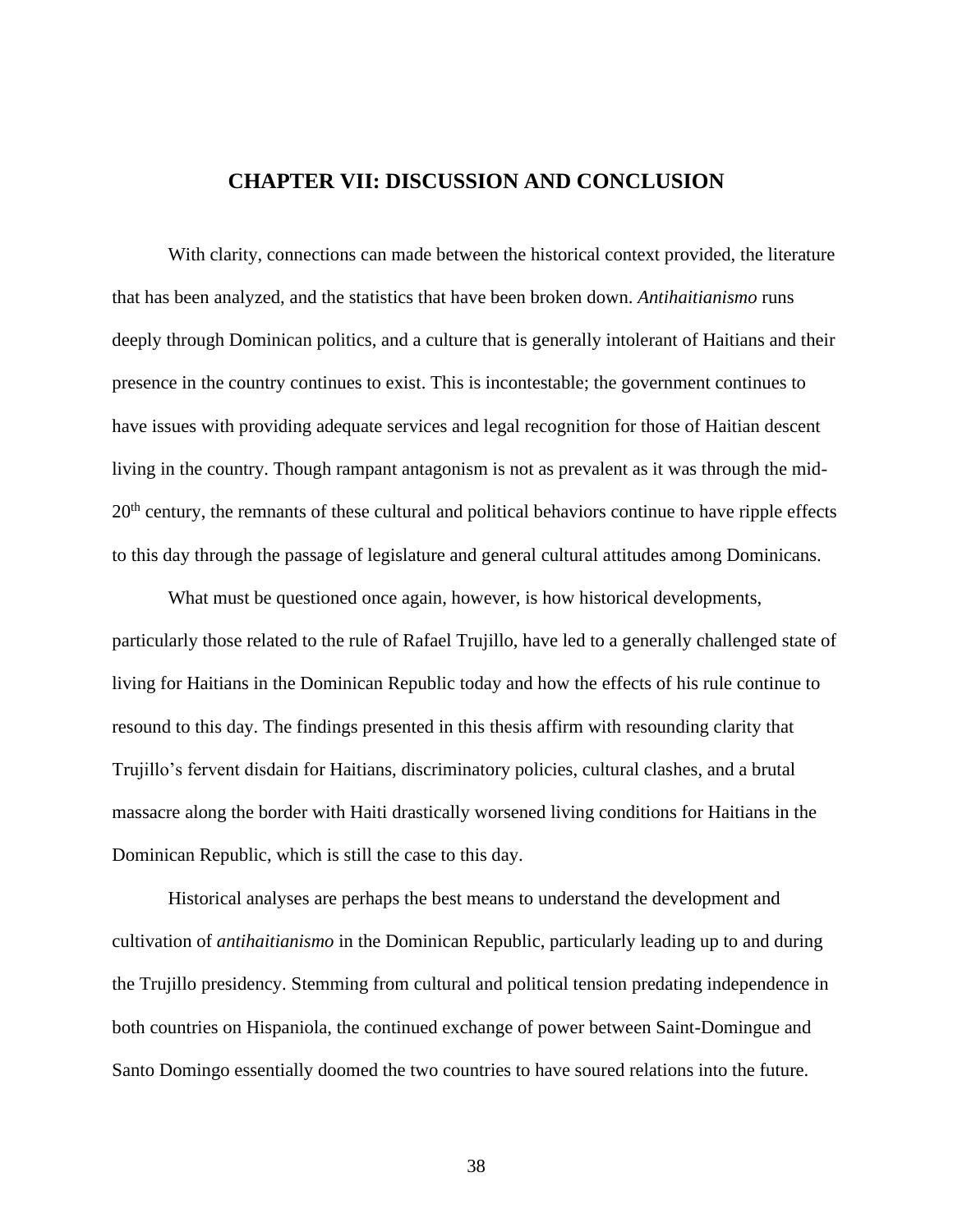Eventually, the Dominican Republic came to possess more economic strength than Haiti, and this tied into what stands today as a history of benefits reaped from the exploitation of Haitian labor by certain sectors of the Dominican economy, particularly the agricultural sector. Trujillo's institutionalization of labor and the widespread enforcement of documentation that unfairly profiled Haitians and Dominicans of all backgrounds set a precedent for the future treatment of Haitians in the country.

Alongside all of this, the Parsley Massacre is arguably the most consequential event in the history of the two nations. The mass murder of tens of thousands of people has left many in the Dominican Republic's border region to continue living life in fear that they too would be targeted on the basis of their race. It was from here that a ruthless and autocratic rule of a dictator who despised his neighboring country ensued. Policies, passed with the assistance of many close confidants, continued to challenge the lifestyle of the hundreds of thousands of Haitians that lived in the Dominican Republic, worsening relations between the two communities. Additionally, cultural differences played a prominent role in the policy-driven divide between the two communities. The Trujillo administration actively targeted the religion and language of Haitians by legitimizing negative stereotypes and perspectives of Haitians into Dominican society. What must also be understood is the role foreign powers and onlookers, particularly the United States. Exhibiting its Good Neighbor policy, the United States continued to support Trujillo despite the Parsley Massacre. Even alongside comparisons to Hitler, Trujillo continued to pass policy initiatives to portray himself as a leader concerned with national defense and interests, concealing his racist and discriminatory intentions.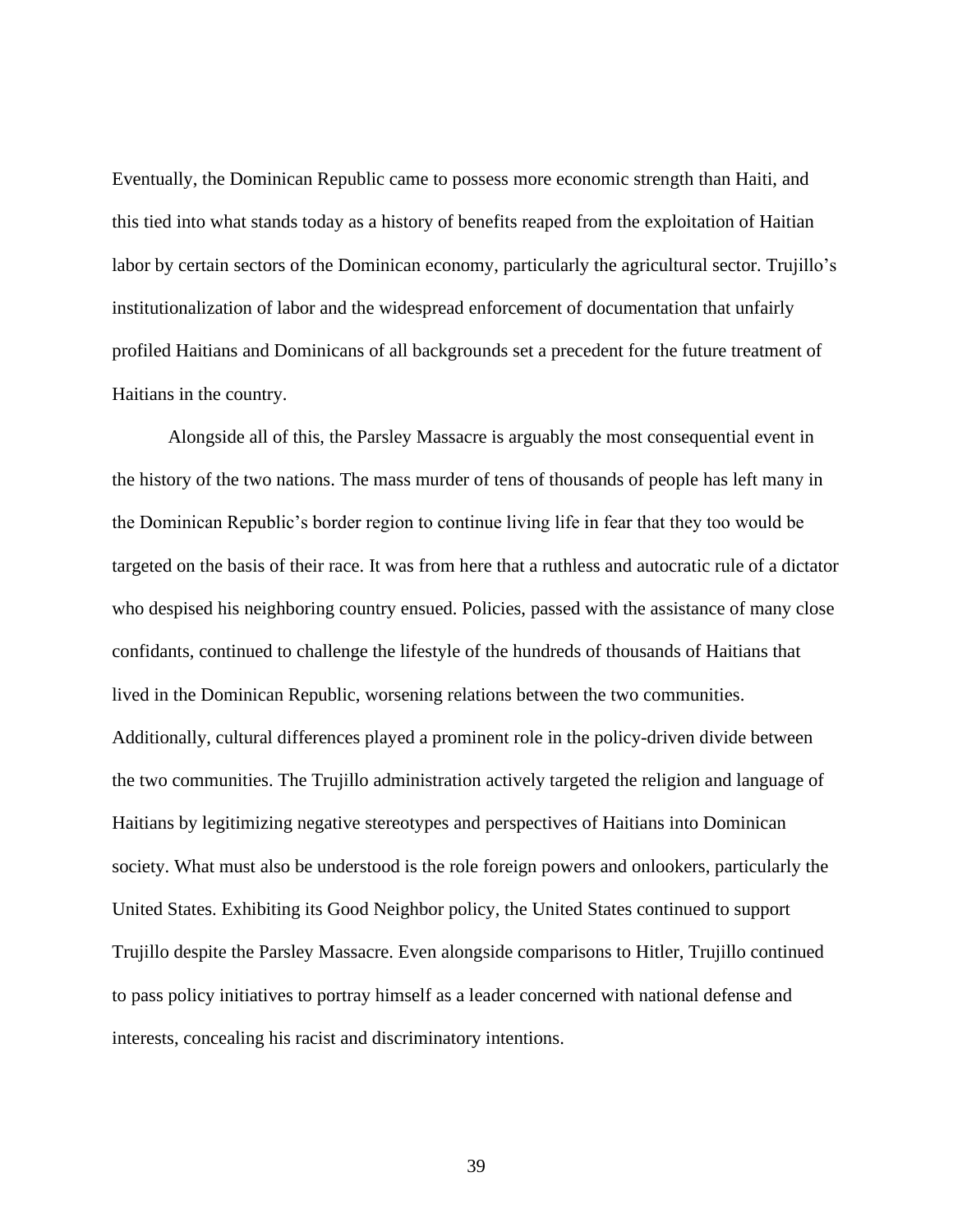Statistics are supplemental for analyzing *antihaitianismo* and its effects as well. As can be observed from the regional HDI scores and how they compare on a national level, the border regions of the country are less developed when compared to the rest of the country, particularly urban areas. This can be observed in conjunction with the fact that the Parsley Massacre and anti-Haitian speech campaigns took place here in the 1930s, as has been explained. This can, in turn, be connected to the lower HDI scores in how they inhibited communities in the area from developing alongside the rest of the country. The events that took place here, targeting significant Haitian minority communities that are still present today, came to set a precedent for living conditions that unfortunately prevail to this day.

Additionally, the tarnished legacy of a documentation policy that originated in the 1930s continues to exude influence. A lack of trust in government policy and action because of the damaging *cédulas* that were strictly enforced have resulted in a population of individuals that are children of immigrants to the Dominican Republic, largely Haitian, who are not properly documented. Although born in the Dominican Republic to Haitian parents, their background and history of family immigration continues to lead the Dominican government to fail to categorize them for who they truly are—Dominicans that were born in the country and raised in the culture that the government claims to uphold.

*Antihaitianismo* remains present in all facets of life to this day for Haitians and Haitian Dominicans. This is clear through works of writing and art created by those that not only suffered directly because of its enforcement and presence in the Dominican Republic, but by those who are descendants of those that have suffered along with members of the Haitian diaspora. As *antihaitianismo* has been rampant and destructive across generations, particularly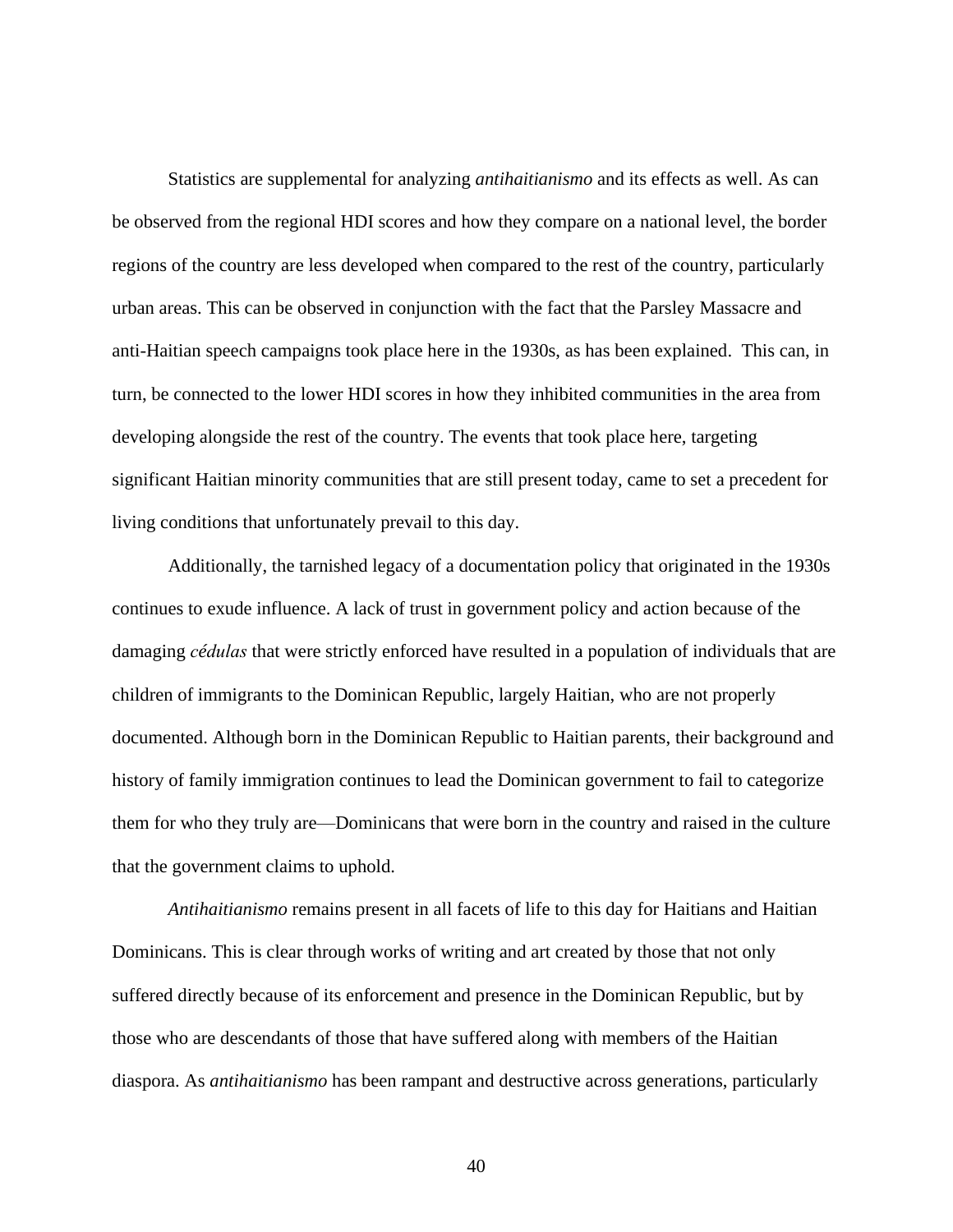post-Parsley Massacre, it remains a prominent theme in works across all mediums. Arguably among the best-known works that provides a fictional historical overview of the Parsley Massacre and its effects is Edwidge Danicat's *Farming of Bones*, inspired after Danicat visited the Dominican Republic's Dajabón region and was alarmed to hear from Haitians in the area that they were unaware that the Parsley Massacre had ever occurred.

Inspired to memorialize the suffering of those that died and lost homes and communities in the massacre, Danibon paints an image with vivid detail of the suffering that discrimination Haitians encountered before, during, and after the Parsley Massacre. Continually referred to as "*kout kouto*", the term in Haitian Creole used to refer to the Parsley Massacre, the story artfully presents the reader with a window into a period that Danibon did not want to be forgotten and indicates the immense significance that is held in the awareness of events such as the Parsley massacre and its role in the shaping of the lives of hundreds of thousands of individuals in a community that has faced and continues to face systemic racism and discrimination to an unending degree.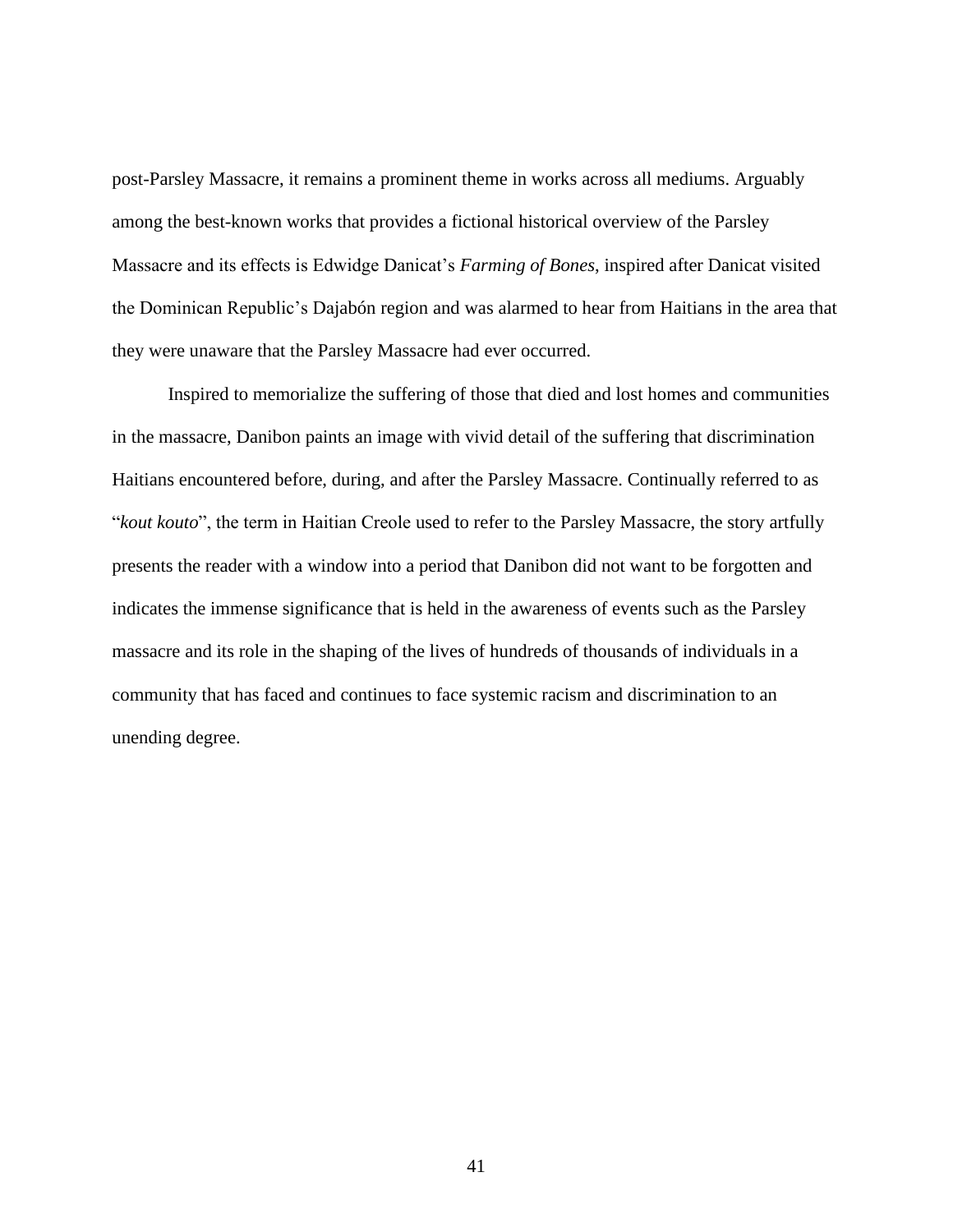### **REFERENCES**

<span id="page-47-0"></span>Augelli, John P. "Nationalization of Dominican Borderlands." *Geographical Review*, vol. 70, no. 1, 1980, pp. 19–35. *JSTOR*, www.jstor.org/stable/214365. Accessed 11 Jul. 2021.

Balaguer, Joaquín. *La Realidad Dominicana: Semblanza de un País y de un Régimen*. 1947.

"Creación Partido Dominicano sirvió de soporte a Trujillo para reelección en 1934." *El Nacional*, 26 May 2016. Accessed 9 Oct. 2021.

Danticat, Edwidge. *Farming of Bones*. Soho Press, September 1998.

- Derby, Lauren. "The Dictator's Two Bodies: Hidden Powers of State in the Dominican Imagination." *Etnofoor*, vol. 12, no. 2, Stichting Etnofoor, 1999, pp. 92–116, http://www.jstor.org/stable/25757967. Accessed 7 Jun. 2021.
- "Dominican Republic 2019 Human Rights Report." Country Reports on Human Rights Practices for 2019, US Department of State. https://www.state.gov/wpcontent/uploads/2020/02/DOMINICAN-REPUBLIC-2019-HUMAN-RIGHTS-REPORT.pdf. Accessed 10 Jul. 2021.
- "Dominican Republic announces plans for Haiti border fence." BBC, 28 Feb. 2021. https://www.bbc.com/news/world-latin-america-56227999. Accessed 10 Jul. 2021.

Fiehrer, Thomas. "Political Violence in the periphery: the Haitian massacre of 1937." *Race & Class*, vol. 32, no. 2, 1 Oct 1990, pp. 1-20. *Sage Journals*, https://journals.sagepub.com/doi/abs/10.1177/030639689003200201. Accessed 9 Oct. 2021.

Forman, Johanna M. & White, Stacey. "The Dominican Response to the Haiti Earthquake." Center for Strategic & International Studies, November 2011. https://csis-website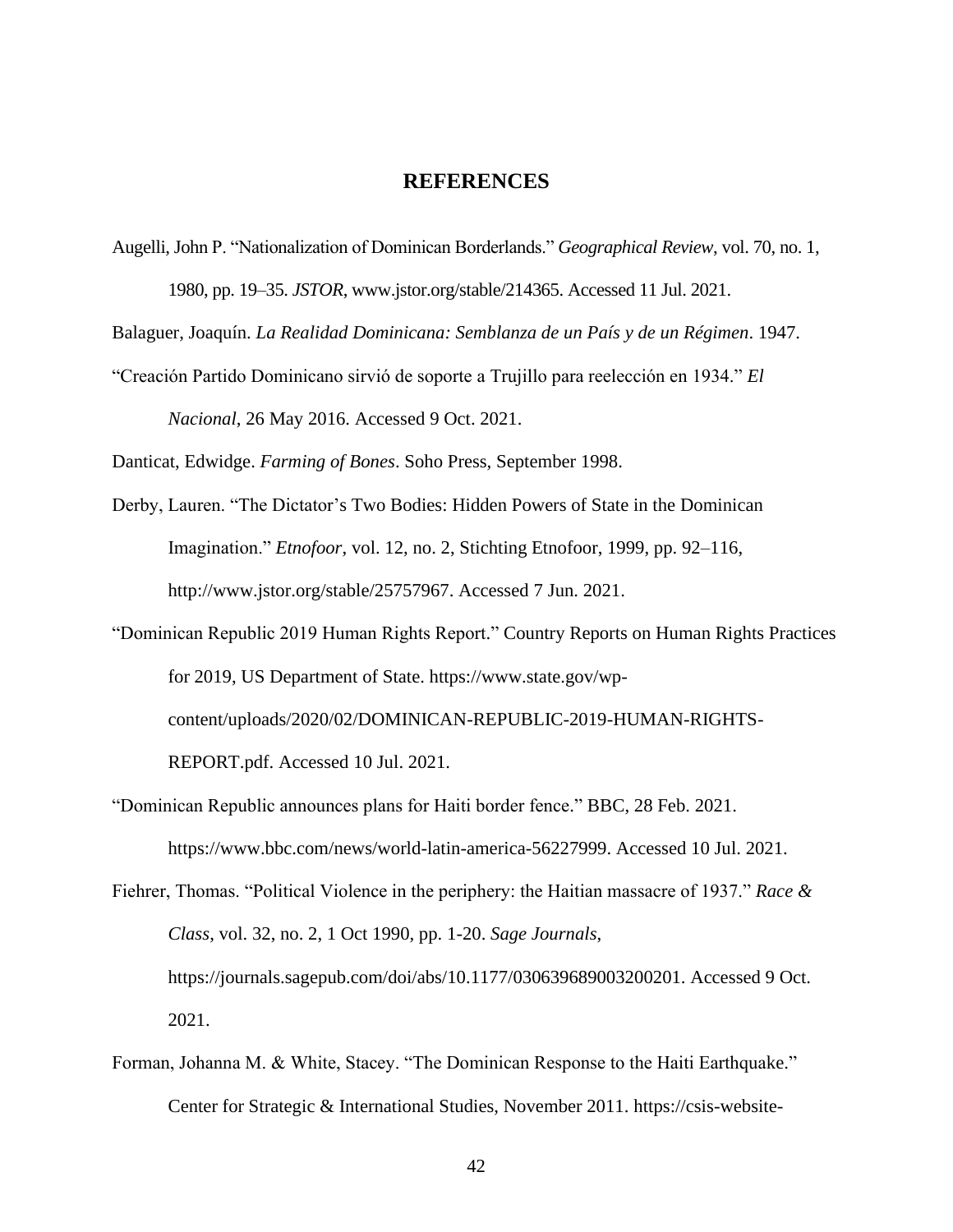prod.s3.amazonaws.com/s3fs-

public/legacy\_files/files/publication/111208\_MendelForman\_DominicanResponse\_WEB .pdf. Accessed 10 Jul. 2021.

- García-Peña, Lorgia. *The Borders of Dominicanidad: Race, Nation, and Archives of Contradiction*. Duke University Press, 2016. *JSTOR*, www.jstor.org/stable/j.ctv123x7pd. Accessed 25 Aug. 2021.
- Gilderhus, Mark T. *The Monroe Doctrine: Meanings and Implications*. Presidential Studies Quarterly, vol. 36, no. 1, 8 Feb 2006, pp. 5-16. Wiley Online Library, https://doi.org/10.1111/j.1741-5705.2006.00282.x. Accessed 7 Jun. 2021.
- Hintzen, Amelia. "'A Veil of Legality': The Contested History of Anti-Haitian Ideology under the Trujillo Dictatorship." NWIG: New West Indian Guide / Nieuwe West-Indische Gids, vol. 90, no. 1/2, 2016, pp. 28–54. JSTOR, www.jstor.org/stable/26551957. Accessed 8 Apr. 2021.
- Howard, David. "Development, Racism, and Discrimination in the Dominican Republic." Development in Practice, vol. 17, no. 6, 2007, pp. 725–738. JSTOR, www.jstor.org/stable/25548279. Accessed 8 Apr. 2021.
- Hudson, Peter James. "The National City Bank of New York and Haiti, 1909–1922." *Radical History Review*. Duke University Press. Winter 2013 (115): 91–107. doi:10.1215/01636545-1724733. Accessed 2 Sep. 2021.
- Jayaram, Kiran. "Capital Changes: Haitian Migrants in Contemporary Dominican Republic." Caribbean Quarterly, vol. 56, no. 3, 2010, pp. 31–54. JSTOR, www.jstor.org/stable/23050673. Accessed 8 Apr. 2021.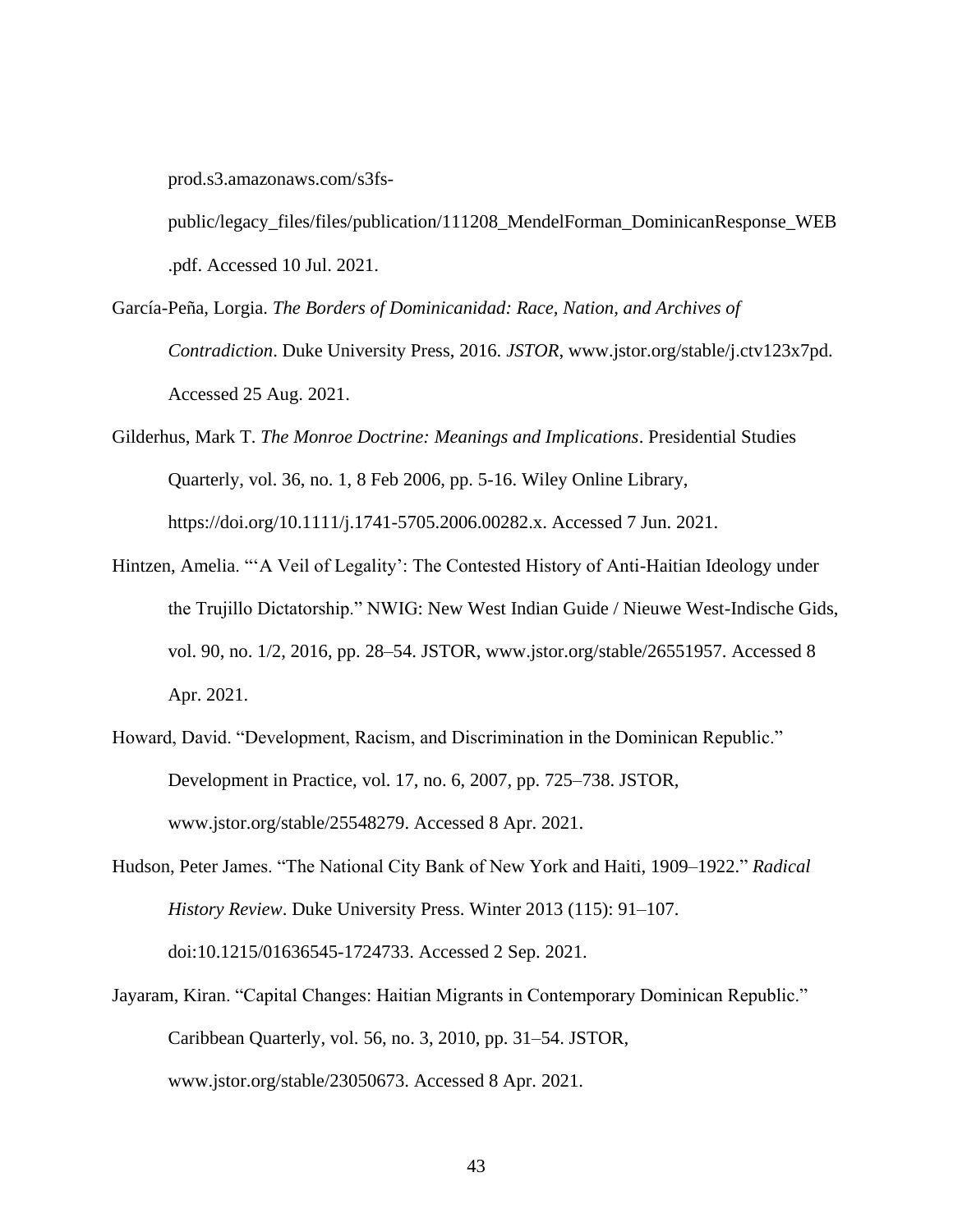- Kekesi, Alex. "Haitian Deforestation." NASA Scientific Visualization Studio, 25 Oct. 2002. https://svs.gsfc.nasa.gov/2640. Accessed 27 Aug. 2021.
- Kheel, Jake. "The charcoal war." LatinAmericanScience.org, 11 Mar. 2014. http://latinamericanscience.org/2014/03/the-charcoal-war/. Accessed 31 Aug. 2021.
- Martinez, Samuel. "From Hidden Hand to Heavy Hand: Sugar, the State, and Migrant Labor in Haiti and the Dominican Republic." *Latin American Research Review*, vol. 34, no. 1, 1999, pp. 57– 84. *JSTOR*, www.jstor.org/stable/2503926. Accessed 11 Jul. 2021.
- Matibag, Eugenio, and Teresa Downing-Matibag. "Sovereignty and Social Justice: The 'Haitian Problem' in the Dominican Republic." Caribbean Quarterly, vol. 57, no. 2, 2011, pp. 92– 117. JSTOR, www.jstor.org/stable/23050530. Accessed 8 Apr. 2021.
- Open Society Foundations. "Dominicans of Haitian Descent and the Compromised Right to Nationality." Open Society Foundations, 2010, www.jstor.org/stable/resrep27260. Accessed 8 Apr. 2021.
- Pampinella, Stephen. "'The Way of Progress and Civilization': Racial Hierarchy and US State Building in Haiti and the Dominican Republic (1915–1922)." *Journal of Global Security Studies*. doi:10.1093/jogss/ogaa050. Accessed 2 Sep. 2021.
- Paulino, Edward. "Anti-Haitianism, Historical Memory and the Potential for Genocidal Violence in the Dominican Republic." Genocide Studies and Prevention, 2011. University of Toronto Press, https://muse.jhu.edu/article/387216. Accessed 26 May. 2021.
- Paultre, Andre. "Haiti police battle gunmen who killed president, amid fears of chaos." Reuters, 8 Jul. 2021. https://www.reuters.com/world/americas/haitian-president-shot-dead-homeovernight-pm-2021-07-07/. Accessed 10 Jul. 2021.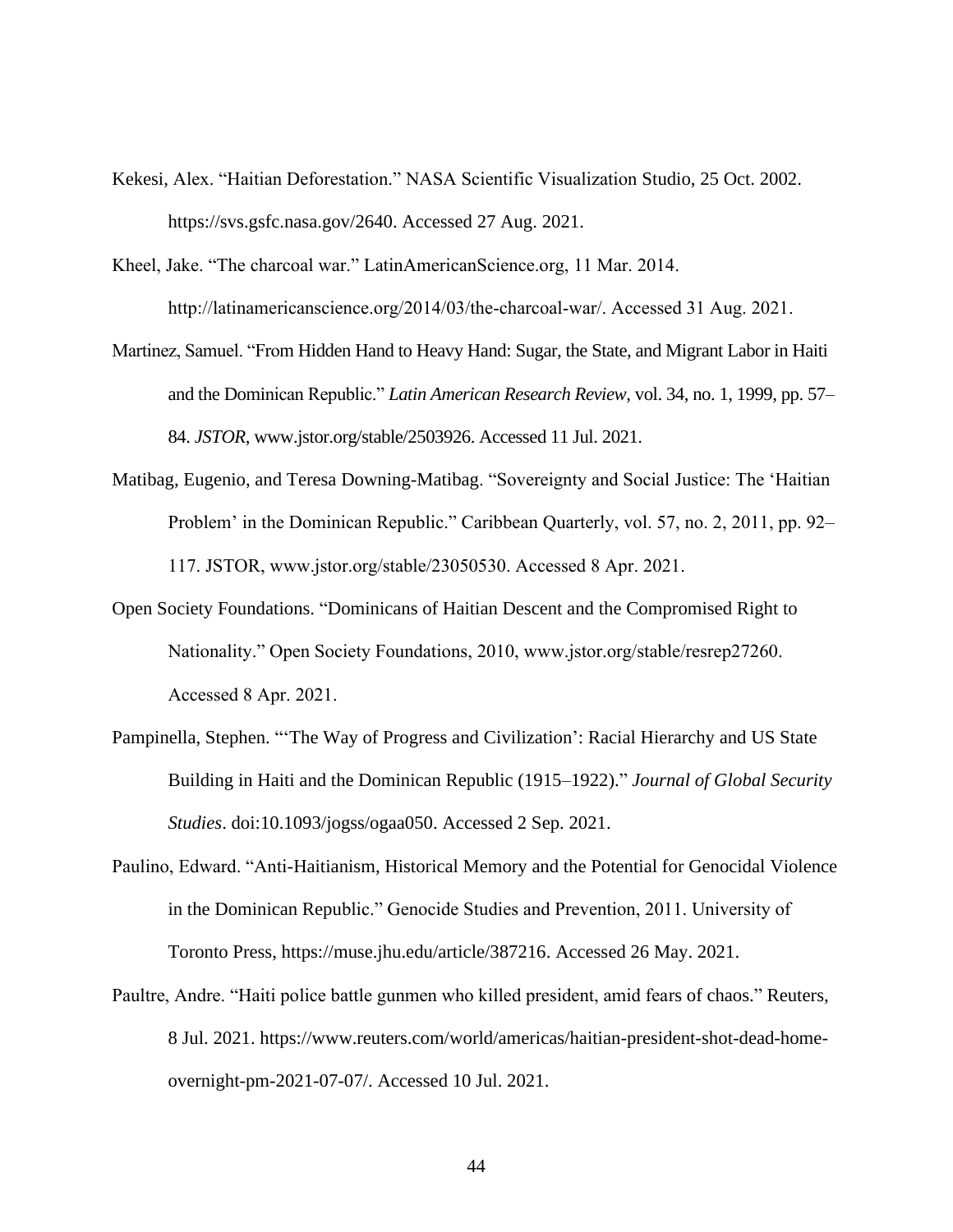- Ribando Seelke, Clare; Margesson, Rhoda & Taft-Morales, Maureen. "The Dominican Republic: Tensions with Haiti over Citizenship and Migration Issues." Report, 15 Jul. 2015; Washington D.C. https://digital.library.unt.edu/ark:/67531/metadc743575/. Accessed 19 October 2021. University of North Texas Libraries, UNT Digital Library, https://digital.library.unt.edu; crediting UNT Libraries Government Documents Department. Accessed 18 Sep. 2021.
- Robineau, Alice. "Fighting deforestation through innovation in Haiti." Kiva, 20 Aug. 2018. https://www.kiva.org/blog/fighting-deforestation-through-innovation-in-haiti. Accessed 18 Nov. 2021.
- Roorda, Eric Paul. "Genocide Next Door: The Good Neighbor Policy, the Trujillo Regime, and the Haitian Massacre of 1937." *Diplomatic History*, vol. 20, no. 3, Oxford University Press, 1996, pp. 301–19, http://www.jstor.org/stable/24913419. Accessed 7 Jun. 2021.

Sagás, Ernesto. "A Case of Mistaken Identity: Antihaitianismo in Dominican Culture." *Latinamericanist*, vol. 29, no. 1, University of Florida, December 1993, http://faculty.webster.edu/corbetre/haiti/misctopic/dominican/antihaiti.htm. Accessed 5 Oct. 2021.

- Simmons, David. "Structural Violence as Social Practice: Haitian Agricultural Workers, Anti-Haitianism, and Health in the Dominican Republic." Human Organization, vol. 69, no. 1, 2010, pp. 10–18. JSTOR, www.jstor.org/stable/44148583. Accessed 8 Apr. 2021.
- Strongman, Roberto. "Reading through the Bloody Borderlands of Hispaniola: Fictionalizing the 1937 Massacre of Haitian Sugarcane Workers in the Dominican Republic." *Journal of*